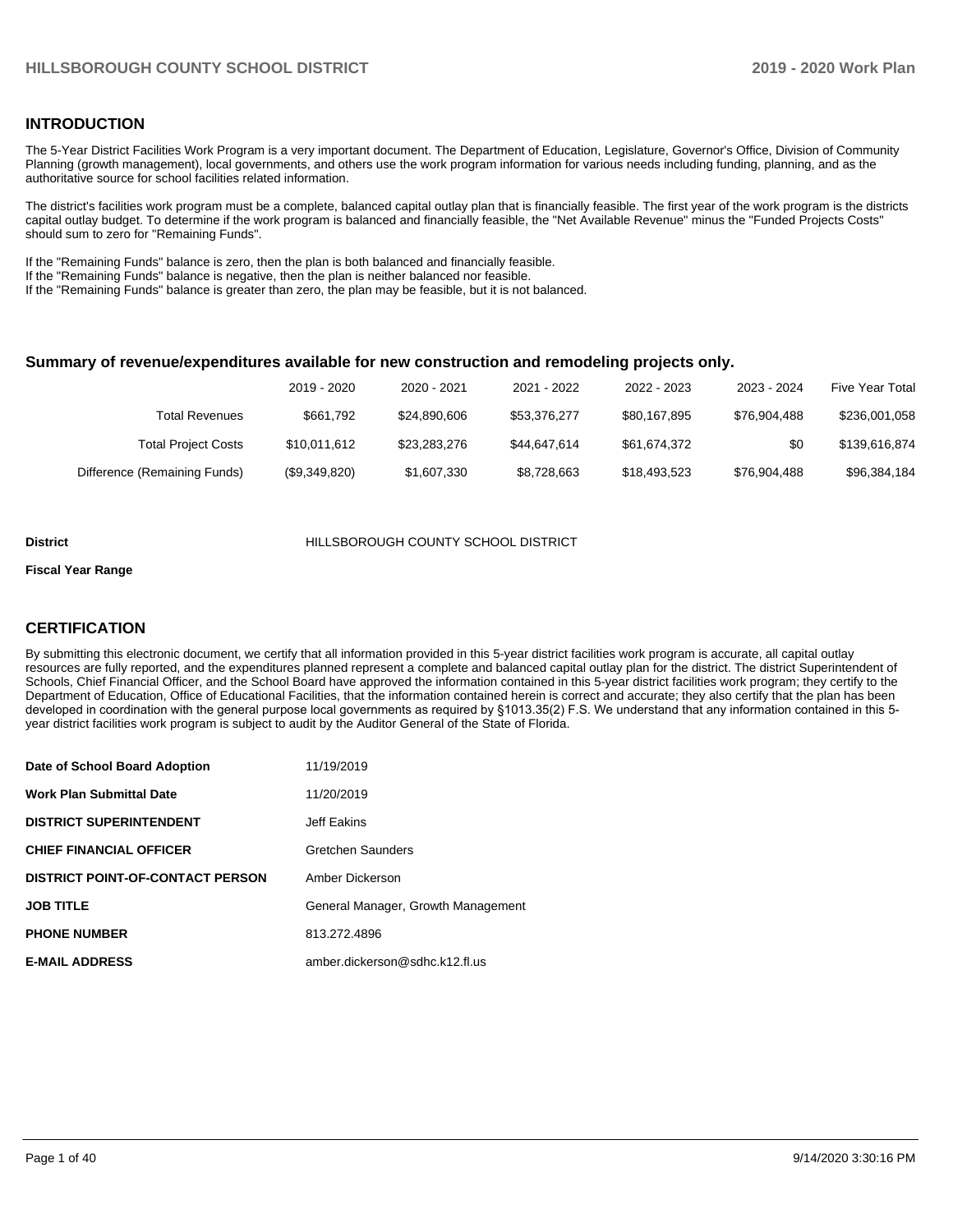# **Expenditures**

### **Expenditure for Maintenance, Repair and Renovation from 1.50-Mills and PECO**

Annually, prior to the adoption of the district school budget, each school board must prepare a tentative district facilities work program that includes a schedule of major repair and renovation projects necessary to maintain the educational and ancillary facilities of the district.

| Item                                          | 2019 - 2020<br><b>Actual Budget</b> | 2020 - 2021<br>Projected | 2021 - 2022<br>Projected | 2022 - 2023<br>Projected | 2023 - 2024<br>Projected | Total         |
|-----------------------------------------------|-------------------------------------|--------------------------|--------------------------|--------------------------|--------------------------|---------------|
| <b>HVAC</b>                                   | \$0                                 | \$0                      | \$0                      | \$0                      | \$0                      | \$0           |
| Locations: No Locations for this expenditure. |                                     |                          |                          |                          |                          |               |
| Flooring                                      | \$0                                 | \$0                      | \$0                      | \$0                      | \$0                      | \$0           |
| Locations: No Locations for this expenditure. |                                     |                          |                          |                          |                          |               |
| Roofing                                       | \$0                                 | \$0                      | \$0                      | \$0                      | \$0                      | \$0           |
| Locations: No Locations for this expenditure. |                                     |                          |                          |                          |                          |               |
| Safety to Life                                | \$0                                 | \$0                      | \$0                      | \$0                      | \$0                      | \$0           |
| Locations: No Locations for this expenditure. |                                     |                          |                          |                          |                          |               |
| Fencing                                       | \$0                                 | \$0                      | \$0                      | \$0                      | \$0                      | \$0           |
| Locations: No Locations for this expenditure. |                                     |                          |                          |                          |                          |               |
| Parking                                       | \$0                                 | \$0                      | \$0                      | \$0                      | \$0                      | \$0           |
| Locations: No Locations for this expenditure. |                                     |                          |                          |                          |                          |               |
| Electrical                                    | \$0                                 | \$0                      | \$0                      | \$0                      | \$0                      | \$0           |
| Locations: No Locations for this expenditure. |                                     |                          |                          |                          |                          |               |
| Fire Alarm                                    | \$0                                 | \$0                      | \$0                      | \$0                      | \$0                      | \$0           |
| Locations: No Locations for this expenditure. |                                     |                          |                          |                          |                          |               |
| Telephone/Intercom System                     | \$0                                 | \$0                      | \$0                      | \$0                      | \$0                      | \$0           |
| Locations: No Locations for this expenditure. |                                     |                          |                          |                          |                          |               |
| <b>Closed Circuit Television</b>              | \$0                                 | \$0                      | \$0                      | \$0                      | \$0                      | \$0           |
| Locations: No Locations for this expenditure. |                                     |                          |                          |                          |                          |               |
| Paint                                         | \$0                                 | \$0                      | \$0                      | \$0                      | \$0                      | \$0           |
| Locations: No Locations for this expenditure. |                                     |                          |                          |                          |                          |               |
| Maintenance/Repair                            | \$123,599,632                       | \$135,443,871            | \$142,236,569            | \$142,243,423            | \$140,148,189            | \$683,671,684 |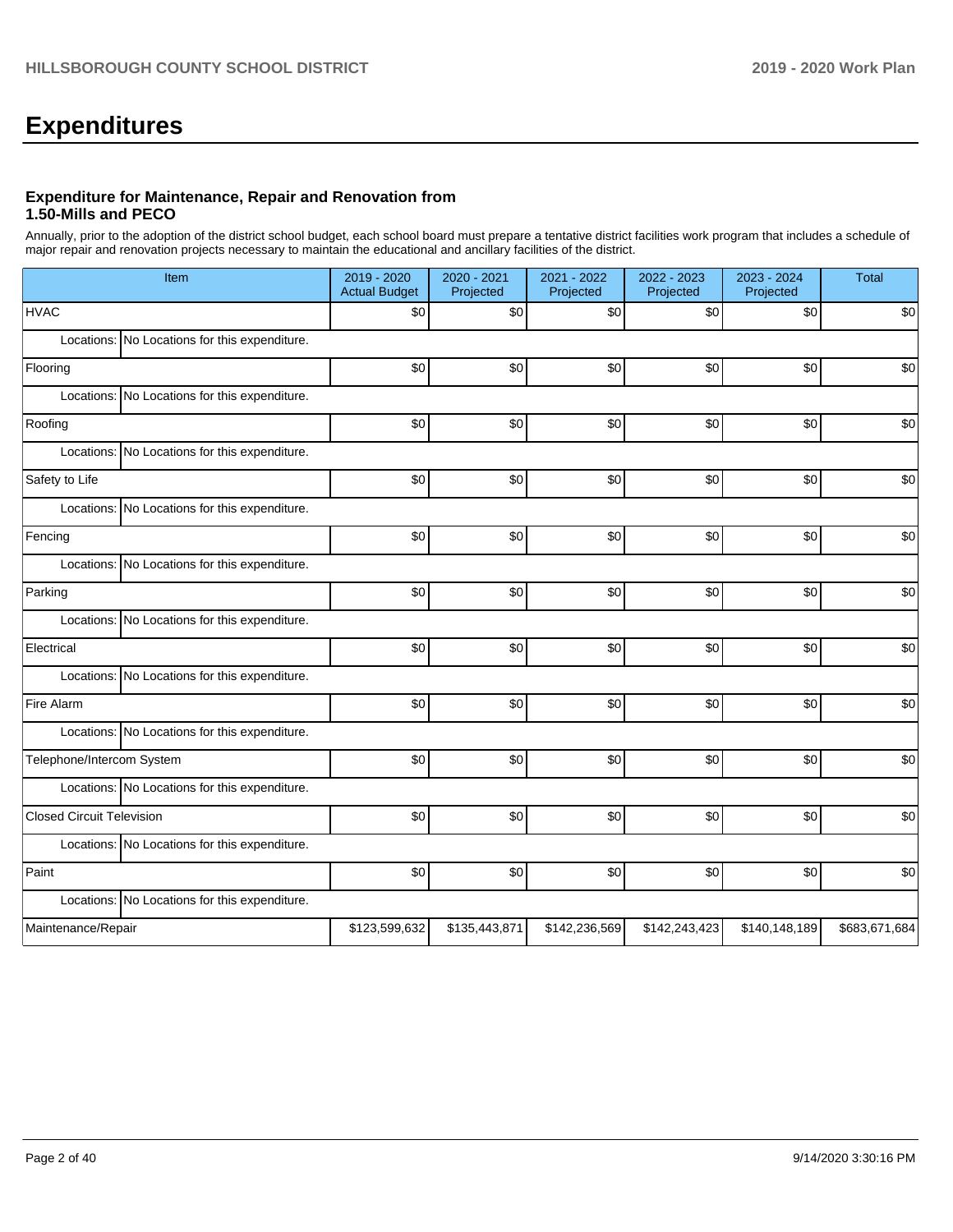| Locations: | 40th STREET VEHICLE MAINTENANCE BUILDING, ADAMS MIDDLE, ALAFIA ELEMENTARY, ALEXANDER ELEMENTARY, ALONSO HIGH                                                                                                        |               |               |               |               |               |               |
|------------|---------------------------------------------------------------------------------------------------------------------------------------------------------------------------------------------------------------------|---------------|---------------|---------------|---------------|---------------|---------------|
|            | ANDERSON ELEMENTARY, APARICIO-LEVY TECHNICAL COLLEGE, APOLLO BEACH ELEMENTARY, AREA I OFFICE, AREA III OFFICE                                                                                                       |               |               |               |               |               |               |
|            | AREA VII OFFICE, AREA VIII OFFICE, ARMWOOD SENIOR HIGH, BAILEY ELEMENTARY SCHOOL, BALLAST POINT ELEMENTARY,                                                                                                         |               |               |               |               |               |               |
|            | BARRINGTON MIDDLE SCHOOL, BAY CREST ELEMENTARY, BELLAMY ELEMENTARY, BENITO MIDDLE, BEVIS ELEMENTARY, BING<br>ELEMENTARY, BLAKE SENIOR HIGH, BLOOMINGDALE SENIOR HIGH, BOWERS WHITLEY CAREER CENTER, BOYETTE SPRINGS |               |               |               |               |               |               |
|            | ELEMENTARY, BRANDON ALTERNATIVE, BRANDON SENIOR HIGH, BREWSTER TECHNICAL COLLEGE, BROOKER ELEMENTARY,                                                                                                               |               |               |               |               |               |               |
|            | BROWARD ELEMENTARY, BRYAN ELEMENTARY, BRYANT ELEMENTARY, BUCHANAN MIDDLE, BUCKHORN ELEMENTARY, BURNETT                                                                                                              |               |               |               |               |               |               |
|            | MIDDLE, BURNEY ELEMENTARY, BURNS MIDDLE, CAMINITI EXCEPTIONAL STUDENT EDUCATION CENTER, CANNELLA                                                                                                                    |               |               |               |               |               |               |
|            | ELEMENTARY, CARROLLWOOD ELEMENTARY, CARVER EXCEPTIONAL CENTER, CHAMBERLAIN SENIOR HIGH, CHIARAMONTE                                                                                                                 |               |               |               |               |               |               |
|            | ELEMENTARY, CHILDREN SERVICES CENTER, CHILES ELEMENTARY, CIMINO ELEMENTARY, CITRUS PARK ELEMENTARY, CLAIR-                                                                                                          |               |               |               |               |               |               |
|            | MEL ELEMENTARY, CLARK ELEMENTARY, CLAYWELL ELEMENTARY, CLEVELAND ELEMENTARY, COLEMAN MIDDLE, COLLINS                                                                                                                |               |               |               |               |               |               |
|            | ELEMENTARY, COLSON ELEMENTARY, CORK ELEMENTARY, CORR ELEMENTARY, CRESTWOOD ELEMENTARY, CYPRESS CREEK                                                                                                                |               |               |               |               |               |               |
|            | ELEMENTARY, D. W. WATERS CENTER, DAVIDSEN MIDDLE, DAVIS ELEMENTARY, DAWSON ELEMENTARY, DEER PARK<br>ELEMENTARY, DESOTO ELEMENTARY, DICKENSON ELEMENTARY, DOBY ELEMENTARY, DOROTHY THOMAS EXCEPTIONAL                |               |               |               |               |               |               |
|            | CENTER, DOVER ELEMENTARY, DOWDELL MIDDLE, DR. CARTER G. WOODSON PK-8 SCHOOL, DUNBAR ELEMENTARY, DURANT                                                                                                              |               |               |               |               |               |               |
|            | SENIOR HIGH, EAST BAY SENIOR HIGH, EDISON ELEMENTARY, EGYPT LAKE ELEMENTARY, EISENHOWER MIDDLE, ERWIN                                                                                                               |               |               |               |               |               |               |
|            | TECHNICAL COLLEGE, ESSRIG ELEMENTARY, FARNELL MIDDLE, FERRELL MIDDLE MAGNET, FISHHAWK CREEK ELEMENTARY,                                                                                                             |               |               |               |               |               |               |
|            | FOLSOM ELEMENTARY, FOREST HILLS ELEMENTARY, FOSTER ELEMENTARY, FRANKLIN MIDDLE, FREEDOM SENIOR HIGH, FROST                                                                                                          |               |               |               |               |               |               |
|            | ELEMENTARY, FURNITURE REFINISHING, GAITHER SENIOR HIGH, GARY ADULT CENTER, GIBSONTON ELEMENTARY, GIUNTA                                                                                                             |               |               |               |               |               |               |
|            | MIDDLE SCHOOL, GORRIE ELEMENTARY, GRADY ELEMENTARY, GRAHAM ELEMENTARY, GRECO MIDDLE SCHOOL, GREEN STREE'                                                                                                            |               |               |               |               |               |               |
|            | OFFICES, HAMMOND ELEMENTARY, HANNA WAREHOUSE, HERITAGE ELEMENTARY, HILL MIDDLE, HILLSBOROUGH SENIOR HIGH,                                                                                                           |               |               |               |               |               |               |
|            | HUNTERS GREEN ELEMENTARY, INSTRUCTIONAL SERVICES CENTER, IPPOLITO ELEMENTARY, JACKSON ELEMENTARY, JAMES                                                                                                             |               |               |               |               |               |               |
|            | ELEMENTARY SCHOOL, JEFFERSON SENIOR HIGH, JENNINGS MIDDLE, JUST ELEMENTARY, KENLY ELEMENTARY, KIMBELL<br>ELEMENTARY , KING SENIOR HIGH, KINGSWOOD ELEMENTARY, KNIGHTS (OLD), KNIGHTS ELEMENTARY, LAKE MAGDALENE     |               |               |               |               |               |               |
|            | ELEMENTARY, LAMB ELEMENTARY, LANIER ELEMENTARY, LAVOY EXCEPTIONAL STUDENT EDUCATION CENTER, LEAREY                                                                                                                  |               |               |               |               |               |               |
|            | TECHNICAL COLLEGE, LENNARD HIGH SCHOOL, LETO SENIOR HIGH, LEWIS ELEMENTARY, LIBERTY MIDDLE, LIMONA                                                                                                                  |               |               |               |               |               |               |
|            | ELEMENTARY, LINCOLN ELEMENTARY, LITHIA SPRINGS ELEMENTARY, LOCKHART ELEMENTARY, LOMAX ELEMENTARY, LOPEZ                                                                                                             |               |               |               |               |               |               |
|            | ELEMENTARY, LOPEZ EXCEPTIONAL STUDENT EDUCATION CENTER, LOWRY ELEMENTARY, LUTZ K-8 SCHOOL, MABRY                                                                                                                    |               |               |               |               |               |               |
|            | ELEMENTARY, MACFARLANE ELEMENTARY, MADISON MIDDLE, MAINTENANCE EAST, MAINTENANCE OPERATIONS CENTER,                                                                                                                 |               |               |               |               |               |               |
|            | MAINTENANCE WEST, MANGO ELEMENTARY, MANHATTAN CENTER, MANISCALCO K-8 SCHOOL, MANN MIDDLE, MARSHALL                                                                                                                  |               |               |               |               |               |               |
|            | MIDDLE, MARTINEZ MIDDLE, MCDONALD ELEMENTARY, MCKITRICK ELEMENTARY, MCLANE MIDDLE, MEMORIAL MIDDLE,<br>MENDENHALL ELEMENTARY, MIDDLETON SENIOR HIGH, MILES ELEMENTARY, MINTZ ELEMENTARY, MITCHELL ELEMENTARY,       |               |               |               |               |               |               |
|            | MONROE MIDDLE, MORGAN WOODS ELEMENTARY, MORT ELEMENTARY, MULLER ELEMENTARY, MULRENNAN MIDDLE, NELSON                                                                                                                |               |               |               |               |               |               |
|            | ELEMENTARY, NEWSOME SENIOR HIGH, NIFONG BUILDING, NORTH TAMPA ALTERNATIVE CENTER, NORTHWEST ELEMENTARY,                                                                                                             |               |               |               |               |               |               |
|            | OAK GROVE ELEMENTARY, OAK PARK ELEMENTARY, ORANGE GROVE MIDDLE, PALM RIVER ELEMENTARY, PIERCE MIDDLE,                                                                                                               |               |               |               |               |               |               |
|            | PINECREST ELEMENTARY, PIZZO K-8 SCHOOL, PLANT CITY SENIOR HIGH, PLANT SENIOR HIGH, POTTER ELEMENTARY, PRIDE                                                                                                         |               |               |               |               |               |               |
|            | ELEMENTARY, PROGRESS VILLAGE MIDDLE, RAMPELLO DOWNTOWN PARTNERSHIP, RANDALL MIDDLE, RAYMOND O SHELTON                                                                                                               |               |               |               |               |               |               |
|            | ADMINISTRATIVE CENTER, REDDICK ELEMENTARY SCHOOL, RIVERHILLS ELEMENTARY, RIVERVIEW ELEMENTARY, RIVERVIEW                                                                                                            |               |               |               |               |               |               |
|            | SENIOR HIGH, ROBINSON ELEMENTARY, ROBINSON SENIOR HIGH, ROBLES ELEMENTARY, RODGERS MIDDLE, ROLAND PARK K-8,<br>ROOSEVELT ELEMENTARY, RUSKIN ELEMENTARY, SANCHEZ SERVICE CENTER, SCHMIDT ELEMENTARY, SCHWARZKOPF     |               |               |               |               |               |               |
|            | ELEMENTARY, SEFFNER ELEMENTARY, SEMINOLE ELEMENTARY, SESSUMS ELEMENTARY, SHAW ELEMENTARY, SHEEHY                                                                                                                    |               |               |               |               |               |               |
|            | ELEMENTARY, SHIELDS MIDDLE, SHORE ELEMENTARY, SICKLES SENIOR HIGH, SIMMONS CAREER CENTER, SLIGH MIDDLE,                                                                                                             |               |               |               |               |               |               |
|            | SMITH MIDDLE SCHOOL, SOUTH COUNTY CAREER CENTER, SPOTO HIGH SCHOOL, SPRINGHEAD ELEMENTARY, STEINBRENNER                                                                                                             |               |               |               |               |               |               |
|            | HIGH SCHOOL, STEWART MIDDLE, STOWERS ELEMENTARY SCHOOL, STRAWBERRY CREST HIGH SCHOOL, SULPHUR SPRINGS                                                                                                               |               |               |               |               |               |               |
|            | K-8 COMMUNITY SCHOOL, SUMMERFIELD CROSSINGS, SUMMERFIELD ELEMENTARY, SYMMES ELEMENTARY, TAMPA BAY                                                                                                                   |               |               |               |               |               |               |
|            | BOULEVARD ELEMENTARY, TAMPA BAY TECHNICAL HIGH SCHOOL, TAMPA HEIGHTS ELEMENTARY SCHOOL, TAMPA PALMS                                                                                                                 |               |               |               |               |               |               |
|            | ELEMENTARY, TEMPLE TERRACE ELEMENTARY, THOMPSON ELEMENTARY, THONOTOSASSA ELEMENTARY, TINKER K-8, TOMLIN<br>MIDDLE, TOWN & COUNTRY ELEMENTARY, TRANSPORTATION OPERATIONS CENTER, TRAPNELL ELEMENTARY, TURKEY CREEK   |               |               |               |               |               |               |
|            | MIDDLE, TURNER BARTELS K-8, TWIN LAKES ELEMENTARY, VALRICO ELEMENTARY, VELASCO STUDENT SERVICE CENTER,                                                                                                              |               |               |               |               |               |               |
|            | WALDEN LAKE ELEMENTARY, WALKER MIDDLE, WASHINGTON ELEMENTARY, WEBB MIDDLE, WEST SHORE ELEMENTARY, WEST                                                                                                              |               |               |               |               |               |               |
|            | TAMPA ELEMENTARY, WESTCHASE ELEMENTARY, WHARTON SENIOR HIGH, WILLIAMS MIDDLE, WILSON ELEMENTARY, WILSON                                                                                                             |               |               |               |               |               |               |
|            | MIDDLE, WIMAUMA ELEMENTARY, WITTER ELEMENTARY, WOODBRIDGE ELEMENTARY, YATES ELEMENTARY, YOUNG MIDDLE                                                                                                                |               |               |               |               |               |               |
|            | Sub Total:                                                                                                                                                                                                          | \$123,599,632 | \$135,443,871 | \$142,236,569 | \$142,243,423 | \$140,148,189 | \$683,671,684 |
|            |                                                                                                                                                                                                                     |               |               |               |               |               |               |

| <b>PECO Maintenance Expenditures</b> | \$0           | \$3,547,878   | \$3.547.878   | \$3.547.878   | \$3,547,878   | \$14,191,512  |
|--------------------------------------|---------------|---------------|---------------|---------------|---------------|---------------|
| ا :50 Mill Sub Total.                | \$123.599.632 | \$131,895,993 | \$138,688,691 | \$138,695,545 | \$136,600.311 | \$669,480,172 |

No items have been specified.

|--|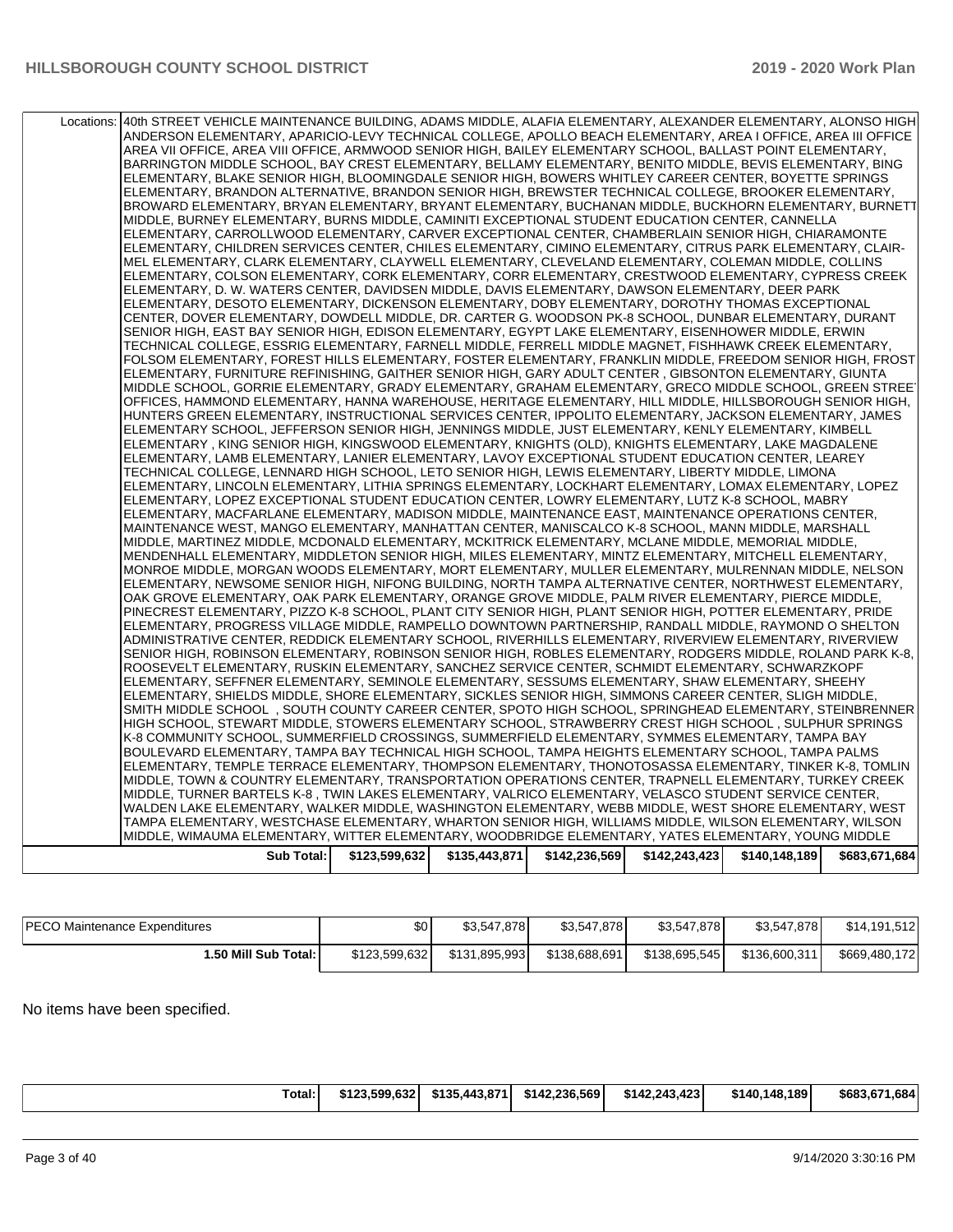### **Local 1.50 Mill Expenditure For Maintenance, Repair and Renovation**

Anticipated expenditures expected from local funding sources over the years covered by the current work plan.

| Item                                                         | 2019 - 2020<br><b>Actual Budget</b> | 2020 - 2021<br>Projected | 2021 - 2022<br>Projected | 2022 - 2023<br>Projected | 2023 - 2024<br>Projected | <b>Total</b>    |
|--------------------------------------------------------------|-------------------------------------|--------------------------|--------------------------|--------------------------|--------------------------|-----------------|
| Remaining Maint and Repair from 1.5 Mills                    | \$123,599,632                       | \$131,895,993            | \$138,688,691            | \$138,695,545            | \$136,600,311            | \$669,480,172   |
| Maintenance/Repair Salaries                                  | \$0                                 | \$0                      | \$0                      | \$0                      | \$0                      | \$0             |
| <b>School Bus Purchases</b>                                  | \$4,000,000                         | \$4,000,000              | \$4,000,000              | \$4,000,000              | \$4,000,000              | \$20,000,000    |
| <b>Other Vehicle Purchases</b>                               | \$0                                 | \$0                      | \$0                      | \$0                      | \$0                      | \$0             |
| <b>Capital Outlay Equipment</b>                              | \$0                                 | \$0                      | \$0                      | \$0                      | \$0                      | \$0             |
| Rent/Lease Payments                                          | \$60,000                            | \$60,000                 | \$60,000                 | \$60,000                 | \$60,000                 | \$300,000       |
| <b>COP Debt Service</b>                                      | \$148,862                           | \$0                      | \$0                      | \$0                      | \$0                      | \$148,862       |
| Rent/Lease Relocatables                                      | \$0                                 | \$0                      | \$0                      | \$0                      | \$0                      | \$0             |
| <b>Environmental Problems</b>                                | \$5,500,000                         | \$8,500,000              | \$8,300,000              | \$9,500,000              | \$10,500,000             | \$42,300,000    |
| s.1011.14 Debt Service                                       | \$2,237,540                         | \$2,237,540              | \$2,237,540              | \$2,237,540              | \$2,237,540              | \$11,187,700    |
| Special Facilities Construction Account                      | \$0                                 | \$0                      | \$0                      | \$0                      | \$0                      | \$0             |
| Premiums for Property Casualty Insurance - 1011.71<br>(4a,b) | \$7,900,000                         | \$7,979,000              | \$8,058,790              | \$8,139,378              | \$8,220,772              | \$40,297,940    |
| Qualified School Construction Bonds (QSCB)                   | \$62,204,340                        | \$62,352,081             | \$62,353,691             | \$59,936,948             | \$59,938,412             | \$306,785,472   |
| Qualified Zone Academy Bonds (QZAB)                          | \$422,060                           | \$148,862                | \$0                      | \$0                      | \$0                      | \$570,922       |
| Health, Life, Safety Corrections                             | \$4,974,068                         | \$7,500,000              | \$7,500,000              | \$7,500,000              | \$7,500,000              | \$34,974,068    |
| <b>School Conversions</b>                                    | \$4,500,000                         | \$5,000,000              | \$6,100,000              | \$7,500,000              | \$8,000,000              | \$31,100,000    |
| <b>Transfers to General Fund</b>                             | \$30,600,000                        | \$30,600,000             | \$30,600,000             | \$30,600,000             | \$30,600,000             | \$153,000,000   |
| <b>Fixed Budgets</b>                                         | \$10,230,000                        | \$13,939,419             | \$14,366,853             | \$16,458,726             | \$17,354,452             | \$72,349,450    |
| <b>Site Purchases</b>                                        | \$19,906,500                        | \$10,000,000             | \$10,000,000             | \$10,000,000             | \$10,000,000             | \$59,906,500    |
| School Buses and Security Vehicles - CIT                     | \$11,481,721                        | \$11,501,653             | \$11,518,079             | \$11,537,686             | \$11,544,086             | \$57,583,225    |
| Portable Replacement, Relocation & Demolition                | \$1,729,318                         | \$5,000,000              | \$5,000,000              | \$5,000,000              | \$5,000,000              | \$21,729,318    |
| Sales Tax Revenue Bonds                                      | \$20,518,279                        | \$20,498,347             | \$20,481,921             | \$20,462,314             | \$20,455,914             | \$102,416,775   |
| <b>Local Expenditure Totals:</b>                             | \$310,012,320                       | \$321,212,895            | \$329,265,565            | \$331,628,137            | \$332,011,487            | \$1,624,130,404 |

# **Revenue**

### **1.50 Mill Revenue Source**

Schedule of Estimated Capital Outlay Revenue from each currently approved source which is estimated to be available for expenditures on the projects included in the tentative district facilities work program. All amounts are NET after considering carryover balances, interest earned, new COP's, 1011.14 and 1011.15 loans, etc. Districts cannot use 1.5-Mill funds for salaries except for those explicitly associated with maintenance/repair projects. (1011.71 (5), F.S.)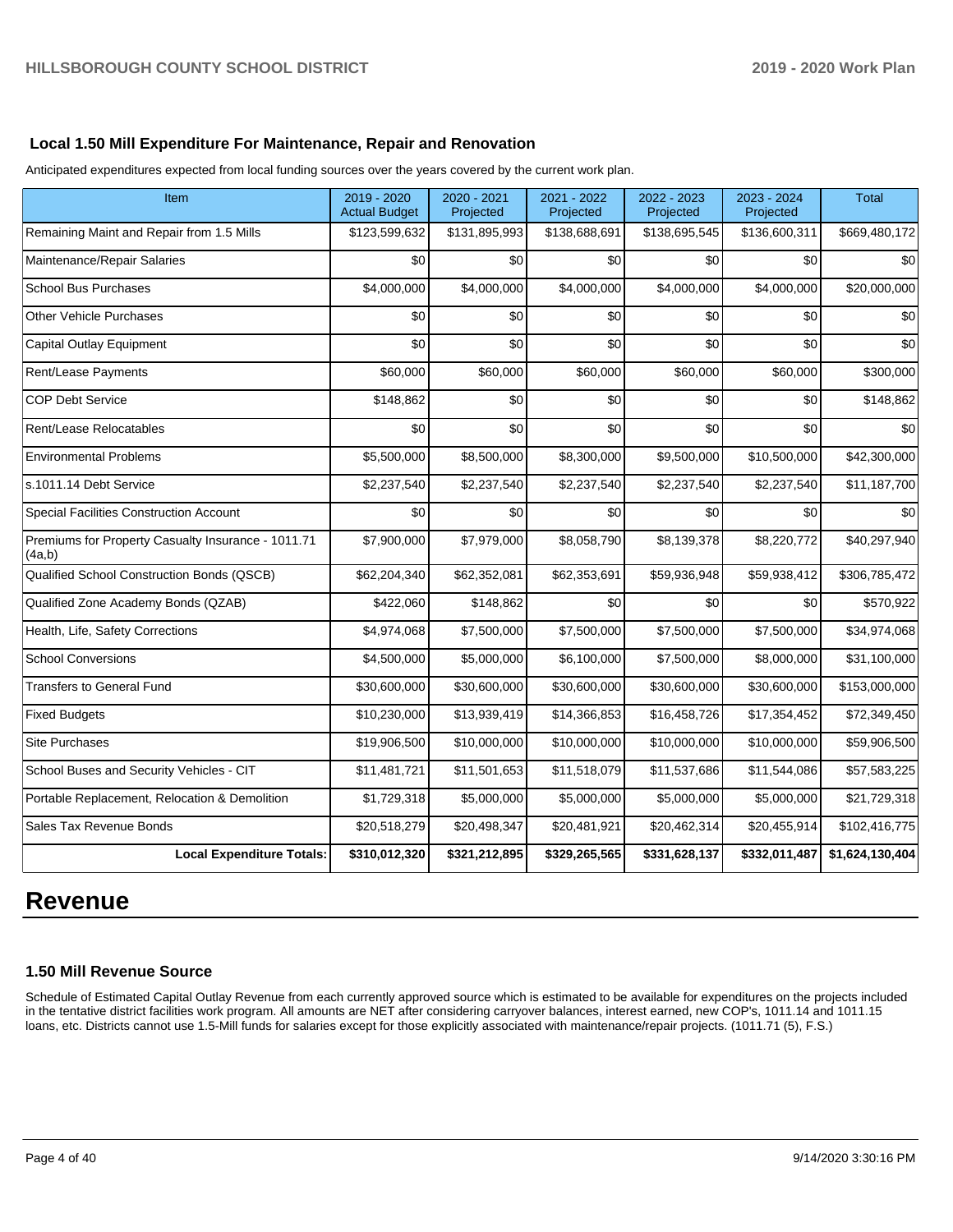| <b>Item</b>                                                                         | Fund | $2019 - 2020$<br><b>Actual Value</b> | 2020 - 2021<br>Projected | 2021 - 2022<br>Projected | $2022 - 2023$<br>Projected | $2023 - 2024$<br>Projected | Total             |
|-------------------------------------------------------------------------------------|------|--------------------------------------|--------------------------|--------------------------|----------------------------|----------------------------|-------------------|
| (1) Non-exempt property<br>lassessed valuation                                      |      | \$112,969,998,146                    | \$120,834,575,285        | \$128,884,625,573        | \$137,533,590,841          | \$146,231,405,390          | \$646,454,195,234 |
| (2) The Millage projected for<br>discretionary capital outlay per<br>ls.1011.71     |      | 1.50                                 | 1.50                     | 1.50                     | 1.50                       | 1.50                       |                   |
| $(3)$ Full value of the 1.50-Mill<br>discretionary capital outlay per<br>ls.1011.71 |      | \$189,789,597                        | \$203.002.086            | \$216,526,171            | \$231,056,433              | \$245.668.761              | \$1,086,043,048   |
| $(4)$ Value of the portion of the 1.50<br>-Mill ACTUALLY levied                     | 370  | \$162,676,797                        | \$174.001.788            | \$185,593,861            | \$198,048,371              | \$210,573,224              | \$930,894,041     |
| $(5)$ Difference of lines $(3)$ and $(4)$                                           |      | \$27,112,800                         | \$29,000,298             | \$30,932,310             | \$33,008,062               | \$35,095,537               | \$155,149,007     |

### **PECO Revenue Source**

The figure in the row designated "PECO Maintenance" will be subtracted from funds available for new construction because PECO maintenance dollars cannot be used for new construction.

| <b>Item</b>                          | Fund         | $2019 - 2020$<br><b>Actual Budget</b> | 2020 - 2021<br>Projected | 2021 - 2022<br>Projected | 2022 - 2023<br>Projected | $2023 - 2024$<br>Projected | Total        |
|--------------------------------------|--------------|---------------------------------------|--------------------------|--------------------------|--------------------------|----------------------------|--------------|
| <b>PECO New Construction</b>         | 340 <b>I</b> | \$0                                   | \$0 <sub>1</sub>         | \$0                      | \$0 <sub>1</sub>         | \$0                        | \$0          |
| <b>PECO Maintenance Expenditures</b> |              | \$0 <sub>1</sub>                      | \$3,547,878              | \$3,547,878              | \$3,547,878              | \$3,547,878                | \$14,191,512 |
|                                      |              | \$0                                   | \$3,547,878              | \$3,547,878              | \$3,547.878              | \$3,547,878                | \$14,191,512 |

### **CO & DS Revenue Source**

Revenue from Capital Outlay and Debt Service funds.

| <b>Item</b>                               | Fund | $2019 - 2020$<br><b>Actual Budget</b> | $2020 - 2021$<br>Projected | $2021 - 2022$<br>Projected | $2022 - 2023$<br>Projected | $2023 - 2024$<br>Projected | Total        |
|-------------------------------------------|------|---------------------------------------|----------------------------|----------------------------|----------------------------|----------------------------|--------------|
| ICO & DS Cash Flow-through<br>Distributed | 360  | \$5.575.624                           | \$5,575,624                | \$5.575.624                | \$5.575.624                | \$5,575,624                | \$27,878,120 |
| ICO & DS Interest on<br>Undistributed CO  | 360  | \$143.229                             | \$143.229                  | \$143.229                  | \$143.229                  | \$143.229                  | \$716.145    |
|                                           |      | \$5,718,853                           | \$5,718,853                | \$5,718,853                | \$5,718,853                | \$5,718,853                | \$28,594,265 |

### **Fair Share Revenue Source**

All legally binding commitments for proportionate fair-share mitigation for impacts on public school facilities must be included in the 5-year district work program.

| Item                                                          | 2019 - 2020<br><b>Actual Budget</b> | 2020 - 2021<br>Projected | $2021 - 2022$<br>Projected | 2022 - 2023<br>Projected | 2023 - 2024<br>Projected | Total       |
|---------------------------------------------------------------|-------------------------------------|--------------------------|----------------------------|--------------------------|--------------------------|-------------|
| Propshare Mitigation 2020 (Less Impact<br><b>IFee Credit)</b> | \$0                                 | \$1,969,701              | \$0                        | \$0                      | \$0 <sub>1</sub>         | \$1,969,701 |
|                                                               | \$0                                 | \$1,969,701              | \$0                        | \$0                      | \$0                      | \$1,969,701 |

### **Sales Surtax Referendum**

Specific information about any referendum for a 1-cent or ½-cent surtax referendum during the previous year.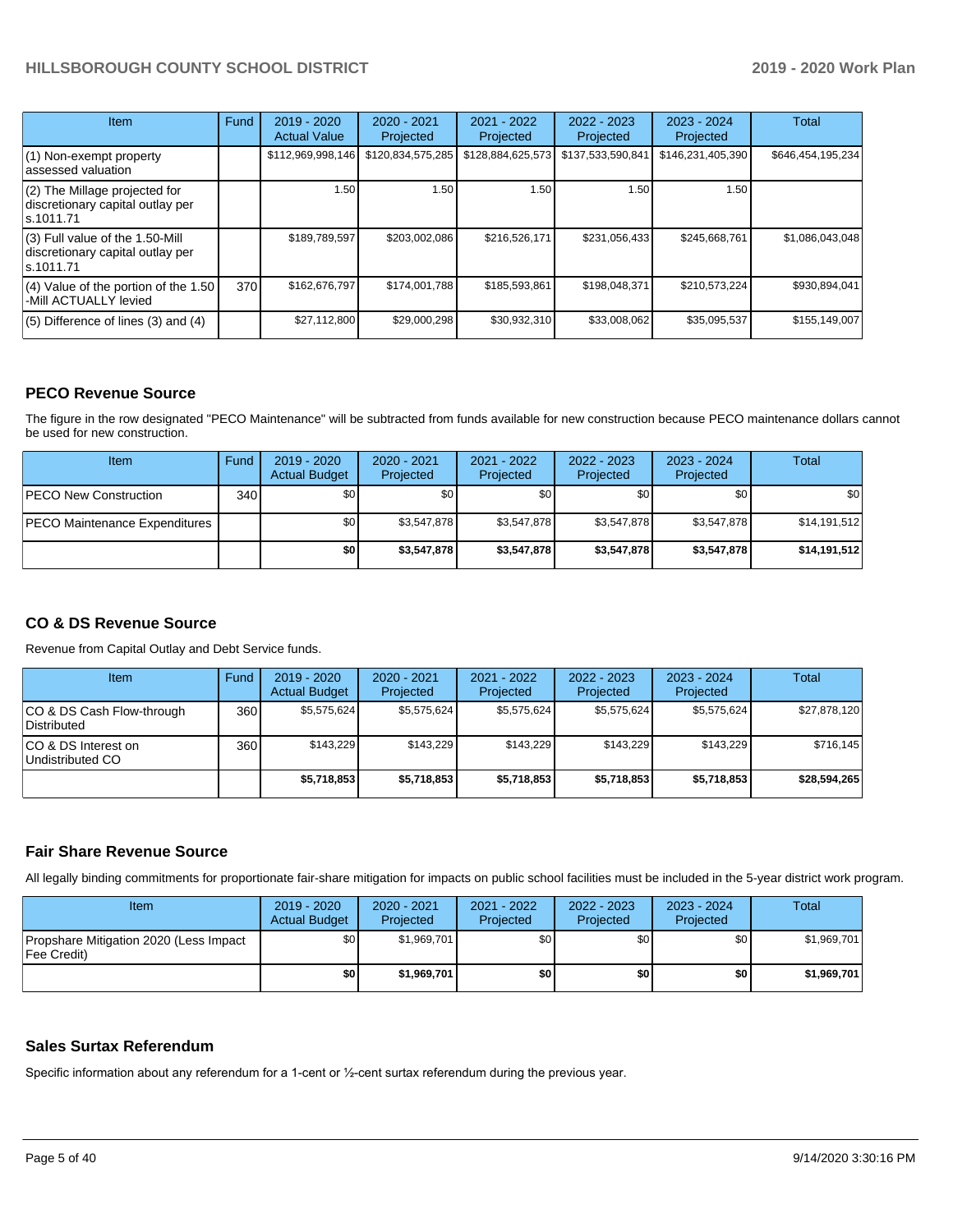### **Did the school district hold a surtax referendum during the past fiscal year 2018 - 2019?**

| <b>Sales Surtax Type:</b>                                                   | <b>Half Cent Sales Surtax</b> |
|-----------------------------------------------------------------------------|-------------------------------|
| Date of Election:                                                           | 11/6/2018                     |
| Date of Expiration:                                                         | 12/31/2028                    |
| <b>Anticipated Revenue Start Date:</b>                                      | 4/1/2019                      |
| <b>Anticipated Revenue End Date:</b>                                        | 4/1/2029                      |
| <b>Estimated Annualized Revenue:</b>                                        | \$120,000                     |
| Total \$ Amount Projected to be Received for the<br><b>Duration of Tax:</b> | \$1,313,966,520               |
| Number of Years Tax In Effect:                                              | 10                            |
| <b>Percentage of Vote FOR:</b>                                              | 56 %                          |
| <b>Percentage of Vote AGAINST:</b>                                          | 43%                           |

### **Additional Revenue Source**

Any additional revenue sources

| <b>Item</b>                                                                                            | 2019 - 2020<br><b>Actual Value</b> | 2020 - 2021<br>Projected | 2021 - 2022<br>Projected | 2022 - 2023<br>Projected | 2023 - 2024<br>Projected | <b>Total</b>  |
|--------------------------------------------------------------------------------------------------------|------------------------------------|--------------------------|--------------------------|--------------------------|--------------------------|---------------|
| Proceeds from a s.1011.14/15 F.S. Loans                                                                | \$0                                | \$0                      | \$0                      | \$0                      | \$0                      | \$0           |
| District Bonds - Voted local bond<br>referendum proceeds per s.9, Art VII<br><b>State Constitution</b> | \$0                                | \$0                      | \$0                      | \$0                      | \$0                      | \$0           |
| Proceeds from Special Act Bonds                                                                        | \$0                                | \$0                      | \$0                      | \$0                      | \$0                      | \$0           |
| Estimated Revenue from CO & DS Bond<br>Sale                                                            | \$0                                | \$0                      | \$0                      | \$0                      | \$0                      | \$0           |
| Proceeds from Voted Capital<br>Improvements millage                                                    | \$0                                | \$0                      | \$0                      | \$0                      | \$0                      | \$0           |
| Other Revenue for Other Capital Projects                                                               | \$32,000,000                       | \$32,000,000             | \$32,000,000             | \$32,000,000             | \$32,000,000             | \$160,000,000 |
| Proceeds from 1/2 cent sales surtax<br>authorized by school board                                      | \$100,266,850                      | \$109,129,883            | \$114,681,514            | \$114,354,436            | \$112,007,791            | \$550,440,474 |
| Proceeds from local governmental<br>infrastructure sales surtax                                        | \$0                                | \$0                      | \$0                      | \$0                      | \$0                      | \$0           |
| Proceeds from Certificates of<br>Participation (COP's) Sale                                            | \$0                                | \$0                      | \$0                      | \$0                      | \$0                      | \$0           |
| Classrooms First Bond proceeds amount<br>authorized in FY 1997-98                                      | \$0                                | \$0                      | \$0                      | \$0                      | \$0                      | \$0           |
| <b>Classrooms for Kids</b>                                                                             | \$0                                | \$0                      | \$0                      | \$0                      | \$0                      | \$0           |
| <b>District Equity Recognition</b>                                                                     | \$0                                | \$0                      | \$0                      | \$0                      | \$0                      | \$0           |
| <b>Federal Grants</b>                                                                                  | \$0                                | \$0                      | \$0                      | \$0                      | \$0                      | \$0           |
| Proportionate share mitigation (actual<br>cash revenue only, not in kind donations)                    | \$0                                | \$0                      | \$0                      | \$0                      | \$0                      | \$0           |
| Impact fees received                                                                                   | \$10,011,612                       | \$23,283,276             | \$44,647,614             | \$61,674,372             | \$48,616,107             | \$188,232,981 |
| Private donations                                                                                      | \$0                                | \$0                      | \$0                      | \$0                      | \$0                      | \$0           |

Yes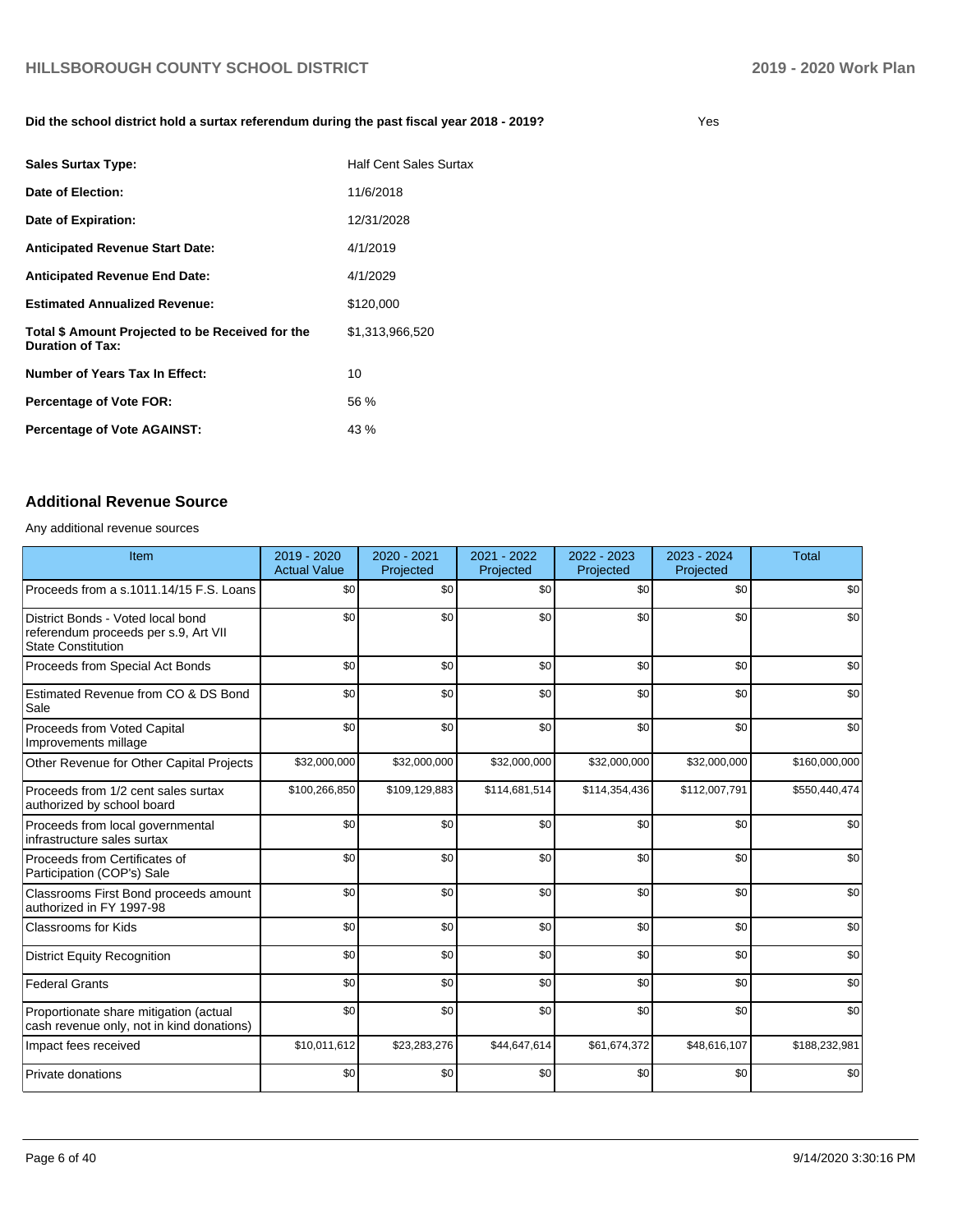| Grants from local governments or not-for-<br>profit organizations                                                         | \$0           | \$0           | \$0           | \$0           | \$0           | \$0           |
|---------------------------------------------------------------------------------------------------------------------------|---------------|---------------|---------------|---------------|---------------|---------------|
| Interest, Including Profit On Investment                                                                                  | \$0           | \$0           | \$0           | \$0           | \$0           | \$0           |
| Revenue from Bonds pledging proceeds<br>from 1 cent or 1/2 cent Sales Surtax                                              | \$0           | \$0           | \$0           | \$0           | \$0           | \$0           |
| <b>Total Fund Balance Carried Forward</b>                                                                                 | \$0           | \$0           | \$0           | \$0           | \$0           | \$0           |
| General Capital Outlay Obligated Fund<br><b>Balance Carried Forward From Total</b><br><b>Fund Balance Carried Forward</b> | \$0           | \$0           | \$0           | \$0           | \$0           | \$0           |
| Special Facilities Construction Account                                                                                   | \$0           | \$0           | \$0           | \$0           | \$0           | \$0           |
| One Cent - 1/2 Cent Sales Surtax Debt<br>Service From Total Fund Balance Carried<br>Forward                               | \$0           | \$0           | \$0           | \$0           | \$0           | \$0           |
| Capital Outlay Projects Funds Balance<br>Carried Forward From Total Fund<br><b>Balance Carried Forward</b>                | \$0           | \$0           | \$0           | \$0           | \$0           | \$0           |
| <b>Subtotal</b>                                                                                                           | \$142,278,462 | \$164,413,159 | \$191,329,128 | \$208,028,808 | \$192,623,898 | \$898,673,455 |

# **Total Revenue Summary**

| <b>Item Name</b>                                           | 2019 - 2020<br><b>Budget</b> | 2020 - 2021<br>Projected | 2021 - 2022<br>Projected | $2022 - 2023$<br>Projected | 2023 - 2024<br>Projected | <b>Five Year Total</b> |
|------------------------------------------------------------|------------------------------|--------------------------|--------------------------|----------------------------|--------------------------|------------------------|
| Local 1.5 Mill Discretionary Capital Outlay<br>l Revenue   | \$162.676.797                | \$174,001,788            | \$185,593,861            | \$198,048,371              | \$210,573,224            | \$930,894,041          |
| PECO and 1.5 Mill Maint and Other 1.5<br>Mill Expenditures | (\$310,012,320)              | (\$321, 212, 895)        | (\$329, 265, 565)        | (\$331,628,137)            | (\$332,011,487)          | (\$1,624,130,404)      |
| <b>PECO Maintenance Revenue</b>                            | \$0 <sub>1</sub>             | \$3,547,878              | \$3,547,878              | \$3,547,878                | \$3,547,878              | \$14,191,512           |
| <b>Available 1.50 Mill for New</b><br><b>Construction</b>  | (\$147,335,523)              | (\$147, 211, 107)        | (\$143,671,704)          | (\$133,579,766)            | ( \$121, 438, 263)       | (\$693, 236, 363)      |

| <b>Item Name</b>                      | 2019 - 2020<br><b>Budget</b> | 2020 - 2021<br>Projected | 2021 - 2022<br>Projected | 2022 - 2023<br>Projected | 2023 - 2024<br>Projected | <b>Five Year Total</b> |
|---------------------------------------|------------------------------|--------------------------|--------------------------|--------------------------|--------------------------|------------------------|
| ICO & DS Revenue                      | \$5,718,853                  | \$5,718,853              | \$5,718,853              | \$5,718,853              | \$5,718,853              | \$28,594,265           |
| <b>IPECO New Construction Revenue</b> | \$0                          | \$0                      | \$0                      | \$0                      | \$0                      | \$0                    |
| Other/Additional Revenue              | \$142,278,462                | \$166,382,860            | \$191,329,128            | \$208,028,808            | \$192,623,898            | \$900,643,156          |
| <b>Total Additional Revenue</b>       | \$147,997,315                | \$172,101,713            | \$197,047,981            | \$213,747,661            | \$198,342,751            | \$929,237,421          |
| <b>Total Available Revenue</b>        | \$661,792                    | \$24,890,606             | \$53,376,277             | \$80,167,895             | \$76.904.488             | \$236,001,058          |

# **Project Schedules**

## **Capacity Project Schedules**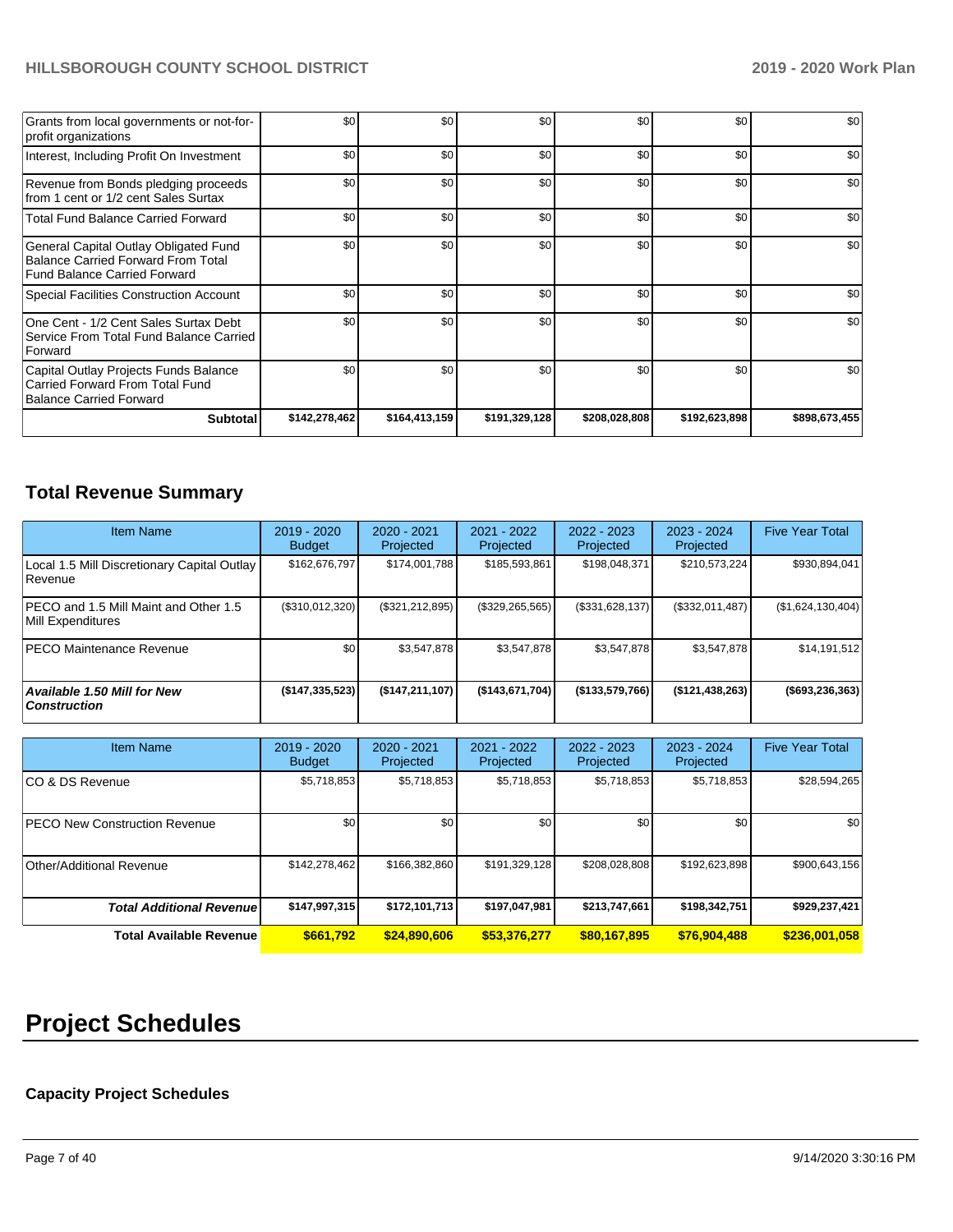A schedule of capital outlay projects necessary to ensure the availability of satisfactory classrooms for the projected student enrollment in K-12 programs.

|                                                                                                                                                             | A Scriedule of capital outlay projects riecessary to ensure the availability of satisfactory classrooms for the projected student emolifient in K-12 programs. |                          |              |             |              |              |             |                  |         |
|-------------------------------------------------------------------------------------------------------------------------------------------------------------|----------------------------------------------------------------------------------------------------------------------------------------------------------------|--------------------------|--------------|-------------|--------------|--------------|-------------|------------------|---------|
| <b>Project Description</b>                                                                                                                                  | Location                                                                                                                                                       |                          | 2019 - 2020  | 2020 - 2021 | 2021 - 2022  | 2022 - 2023  | 2023 - 2024 | Total            | Funded  |
| NEW MIDDLE<br>SCHOOL at HIGH<br>SCHOOL "TTT"<br><b>SOUTH</b><br><b>HILLSBOROUGH</b><br>COUNTY -<br><b>PARTIALLY</b><br><b>FUNDED BY</b><br><b>PROPSHARE</b> | Location not<br>specified                                                                                                                                      | Planned<br>Cost:         | \$10,011,610 | \$0         | \$0          | \$0          | \$0         | \$10,011,610 Yes |         |
|                                                                                                                                                             | <b>Student Stations:</b>                                                                                                                                       |                          | 500          | 0           | 0            | 0            | 0           | 500              |         |
|                                                                                                                                                             | Total Classrooms:                                                                                                                                              |                          | 20           | 0           | 0            | 0            | 0           | 20               |         |
|                                                                                                                                                             |                                                                                                                                                                | Gross Sq Ft:             | 21,776       | 0           | 0            | 0            | $\pmb{0}$   | 21,776           |         |
| <b>NEW ELEMENTARY</b><br>"D" (BELMONT) -<br>14150 GATE<br>DANCER RD, SUN<br>CITY CENTER -<br><b>PREVIOUSLY</b><br><b>FUNDED BY</b><br><b>IMPACT FEES</b>    | Location not<br>specified                                                                                                                                      | Planned<br>Cost:         | \$1          | \$0         | \$0          | \$0          | \$0         |                  | \$1 Yes |
|                                                                                                                                                             |                                                                                                                                                                | <b>Student Stations:</b> | 1,000        | $\mathbf 0$ | 0            | 0            | 0           | 1,000            |         |
|                                                                                                                                                             |                                                                                                                                                                | Total Classrooms:        | 52           | 0           | 0            | 0            | 0           | 52               |         |
|                                                                                                                                                             |                                                                                                                                                                | Gross Sq Ft:             | 112,658      | 0           | 0            | 0            | 0           | 112,658          |         |
| <b>NEW MANHATTAN</b><br>PK-8 - 4210 W BAY<br>VILLA AVE, TAMPA                                                                                               | Location not<br>specified                                                                                                                                      | Planned<br>Cost:         | \$0          | \$0         | \$0          | \$45,779,526 | \$0         | \$45,779,526 Yes |         |
|                                                                                                                                                             |                                                                                                                                                                | <b>Student Stations:</b> | $\mathbf 0$  | 0           | $\mathbf 0$  | 1,800        | $\mathbf 0$ | 1,800            |         |
|                                                                                                                                                             |                                                                                                                                                                | Total Classrooms:        | $\mathbf 0$  | 0           | 0            | 90           | $\pmb{0}$   | 90               |         |
|                                                                                                                                                             |                                                                                                                                                                | Gross Sq Ft:             | $\mathbf 0$  | 0           | 0            | 194,481      | $\mathbf 0$ | 194,481          |         |
| <b>NEW HIGH SCHOOL</b><br>"TTT" (SUMNER) -<br>10650 CR 672,<br>RIVERVIEW-<br><b>PREVIOUSLY</b><br><b>FUNDED BY</b><br><b>IMPACT FEES</b>                    | Location not<br>specified                                                                                                                                      | Planned<br>Cost:         | \$1          | \$0         | \$0          | \$0          | \$0         |                  | \$1 Yes |
|                                                                                                                                                             |                                                                                                                                                                | <b>Student Stations:</b> | 2,410        | 0           | 0            | $\mathbf 0$  | $\mathbf 0$ | 2,410            |         |
|                                                                                                                                                             |                                                                                                                                                                | <b>Total Classrooms:</b> | 100          | 0           | 0            | 0            | $\pmb{0}$   | 100              |         |
|                                                                                                                                                             |                                                                                                                                                                | Gross Sq Ft:             | 260,389      | 0           | 0            | $\mathsf 0$  | $\pmb{0}$   | 260,389          |         |
| NEW PK-8 "UU"<br>(WATERSET)                                                                                                                                 | Location not<br>specified                                                                                                                                      | Planned<br>Cost:         | \$0          | \$0         | \$44,647,614 | \$0          | \$0         | \$44,647,614 Yes |         |
|                                                                                                                                                             |                                                                                                                                                                | <b>Student Stations:</b> | 0            | 0           | 1,800        | 0            | 0           | 1,800            |         |
|                                                                                                                                                             |                                                                                                                                                                | Total Classrooms:        | $\pmb{0}$    | 0           | 90           | 0            | 0           | 90               |         |
|                                                                                                                                                             |                                                                                                                                                                | Gross Sq Ft:             | 0            | 0           | 194,481      | 0            | $\mathbf 0$ | 194,481          |         |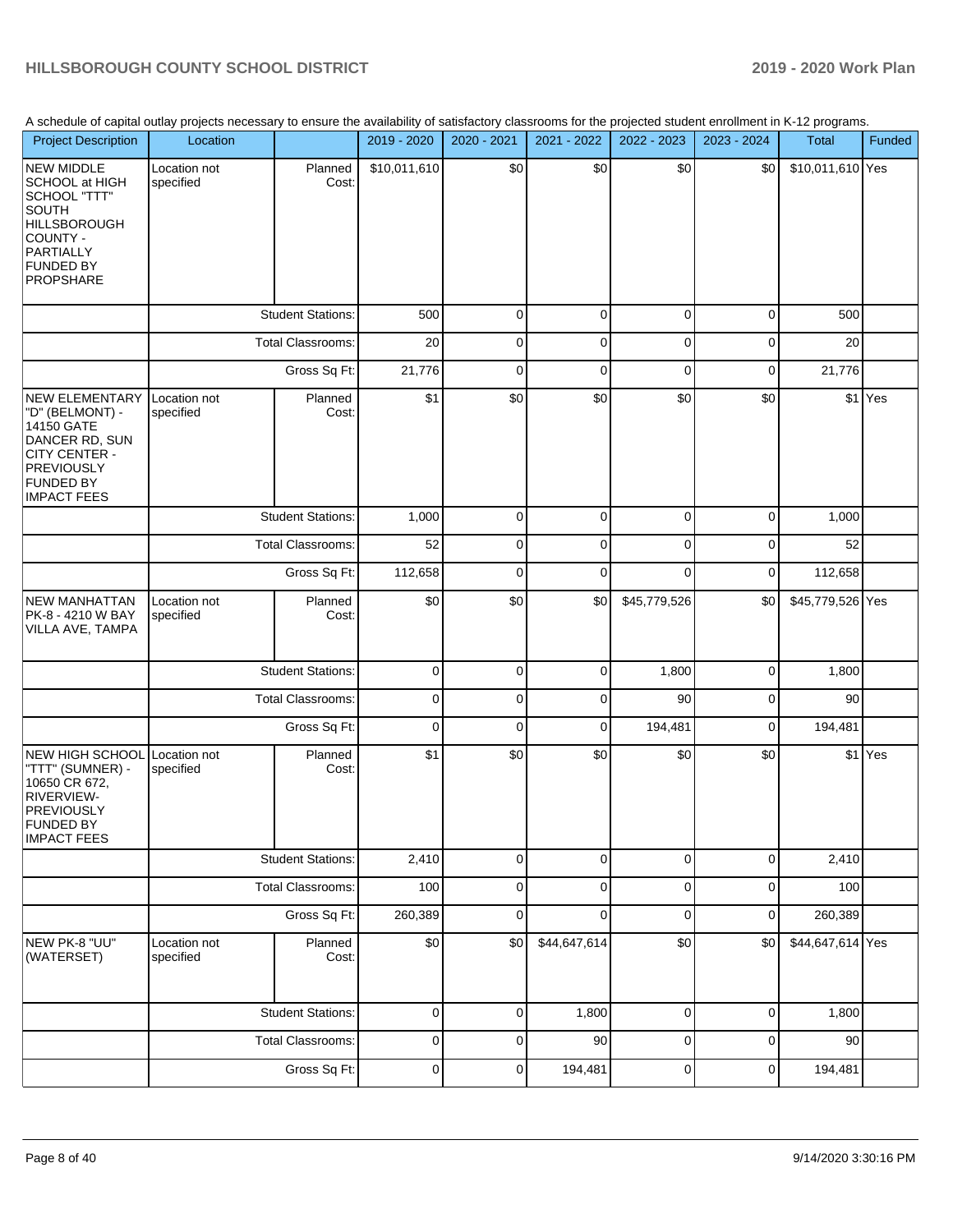| PK-8 CONVERSION<br><b>AND ADDITION -</b><br>12424<br><b>SUMMERFIELD</b><br><b>BLVD, RIVERVIEW</b> | <b>COLLINS</b><br><b>ELEMENTARY</b>           | Planned<br>Cost:         | \$0         | \$0            | \$0         | \$15,894,846 | \$0          | \$15,894,846 Yes |  |
|---------------------------------------------------------------------------------------------------|-----------------------------------------------|--------------------------|-------------|----------------|-------------|--------------|--------------|------------------|--|
|                                                                                                   |                                               | <b>Student Stations:</b> | $\mathbf 0$ | $\overline{0}$ | $\mathbf 0$ | 594          | $\pmb{0}$    | 594              |  |
|                                                                                                   | <b>Total Classrooms:</b>                      |                          | $\mathbf 0$ | 0              | $\mathbf 0$ | 27           | $\mathbf 0$  | 27               |  |
|                                                                                                   |                                               | Gross Sq Ft:             | $\mathbf 0$ | $\mathbf 0$    | $\mathbf 0$ | 37,603       | $\mathbf 0$  | 37,603           |  |
| <b>NEW ADDITION -</b><br>8538 EAGLE PALM<br>DRIVE, RIVERVIEW                                      | SPOTO HIGH<br><b>SCHOOL</b>                   | Planned<br>Cost:         | \$0         | \$16,058,922   | \$0         | \$0          | \$0          | \$16,058,922 Yes |  |
|                                                                                                   |                                               | <b>Student Stations:</b> | $\mathbf 0$ | 500            | $\mathbf 0$ | $\mathbf 0$  | $\mathbf 0$  | 500              |  |
|                                                                                                   | <b>Total Classrooms:</b>                      |                          | $\pmb{0}$   | 20             | $\pmb{0}$   | $\mathbf 0$  | $\pmb{0}$    | 20               |  |
|                                                                                                   |                                               | Gross Sq Ft:             | $\mathbf 0$ | 31,013         | $\mathbf 0$ | $\mathbf 0$  | $\mathbf 0$  | 31,013           |  |
| NEW ADDITION -<br>5709 HICKMAN ST,<br><b>WIMAUMA</b>                                              | <b>WIMAUMA</b><br><b>ELEMENTARY</b>           | Planned<br>Cost:         | \$0         | \$7,224,354    | \$0         | \$0          | \$0          | \$7,224,354 Yes  |  |
|                                                                                                   |                                               | <b>Student Stations:</b> | $\pmb{0}$   | 306            | $\mathbf 0$ | $\mathbf 0$  | $\mathbf 0$  | 306              |  |
|                                                                                                   |                                               | <b>Total Classrooms:</b> | $\mathbf 0$ | 17             | $\mathbf 0$ | $\mathbf 0$  | 0            | 17               |  |
|                                                                                                   |                                               | Gross Sq Ft:             | $\mathsf 0$ | 21,397         | $\mathbf 0$ | $\mathbf 0$  | $\mathbf 0$  | 21,397           |  |
| NEW HIGH SCHOOL<br>"UUU" - PARTIALLY<br>FUNDED - SOUTH<br><b>COUNTY</b>                           | Location not<br>Planned<br>Cost:<br>specified |                          | \$0         | \$0            | \$0         | \$0          | \$48,616,107 | \$48,616,107 No  |  |
|                                                                                                   |                                               | <b>Student Stations:</b> | $\pmb{0}$   | $\mathbf{0}$   | $\mathbf 0$ | $\mathbf{0}$ | $\mathbf 0$  | $\mathbf{0}$     |  |
|                                                                                                   |                                               | <b>Total Classrooms:</b> | $\pmb{0}$   | 0              | $\pmb{0}$   | 0            | $\mathbf 0$  | $\mathbf{0}$     |  |
|                                                                                                   |                                               | Gross Sq Ft:             | 0           | $\mathbf 0$    | 0           | $\mathbf 0$  | $\mathbf 0$  | $\overline{0}$   |  |

| Planned Cost:   \$10,011,612 |         | \$23,283,276 |         | \$44,647,614 \$61,674,372 \$48,616,107 \$188,232,981 |         |
|------------------------------|---------|--------------|---------|------------------------------------------------------|---------|
| <b>Student Stations: I</b>   | 3,910   | 806          | 1,800   | 2,394                                                | 8,910   |
| <b>Total Classrooms: I</b>   | 1721    | 37           | 90      | 117                                                  | 416     |
| Gross Sq Ft:                 | 394,823 | 52,410       | 194.481 | 232,084                                              | 873,798 |

## **Other Project Schedules**

Major renovations, remodeling, and additions of capital outlay projects that do not add capacity to schools.

| <b>Project Description</b> | Location                  | $2019 - 2020$<br><b>Actual Budget</b> | 2020 - 2021<br>Projected | 2021 - 2022<br>Projected | $2022 - 2023$<br>Projected | 2023 - 2024<br>Projected | <b>Total</b>   | Funded |
|----------------------------|---------------------------|---------------------------------------|--------------------------|--------------------------|----------------------------|--------------------------|----------------|--------|
| Major Renovation           | <b>IFOSTER ELEMENTARY</b> | \$4,478,640                           | \$0                      | \$0                      | \$0                        | \$0                      | \$4,478,640 No |        |
| Major Renovation           | <b>IGORRIE ELEMENTARY</b> | \$0                                   | \$0                      | \$0                      | \$8,855,550                | \$0                      | \$8,855,550 No |        |
| Major Renovation           | <b>IGRADY ELEMENTARY</b>  | \$0                                   | \$0                      | \$0                      | \$9.422.100                | \$0                      | \$9,422,100 No |        |
| Major Renovation           | <b>IGRAHAM ELEMENTARY</b> | \$7,905,800                           | \$0                      | \$0                      | \$0 <sub>1</sub>           | \$0                      | \$7,905,800 No |        |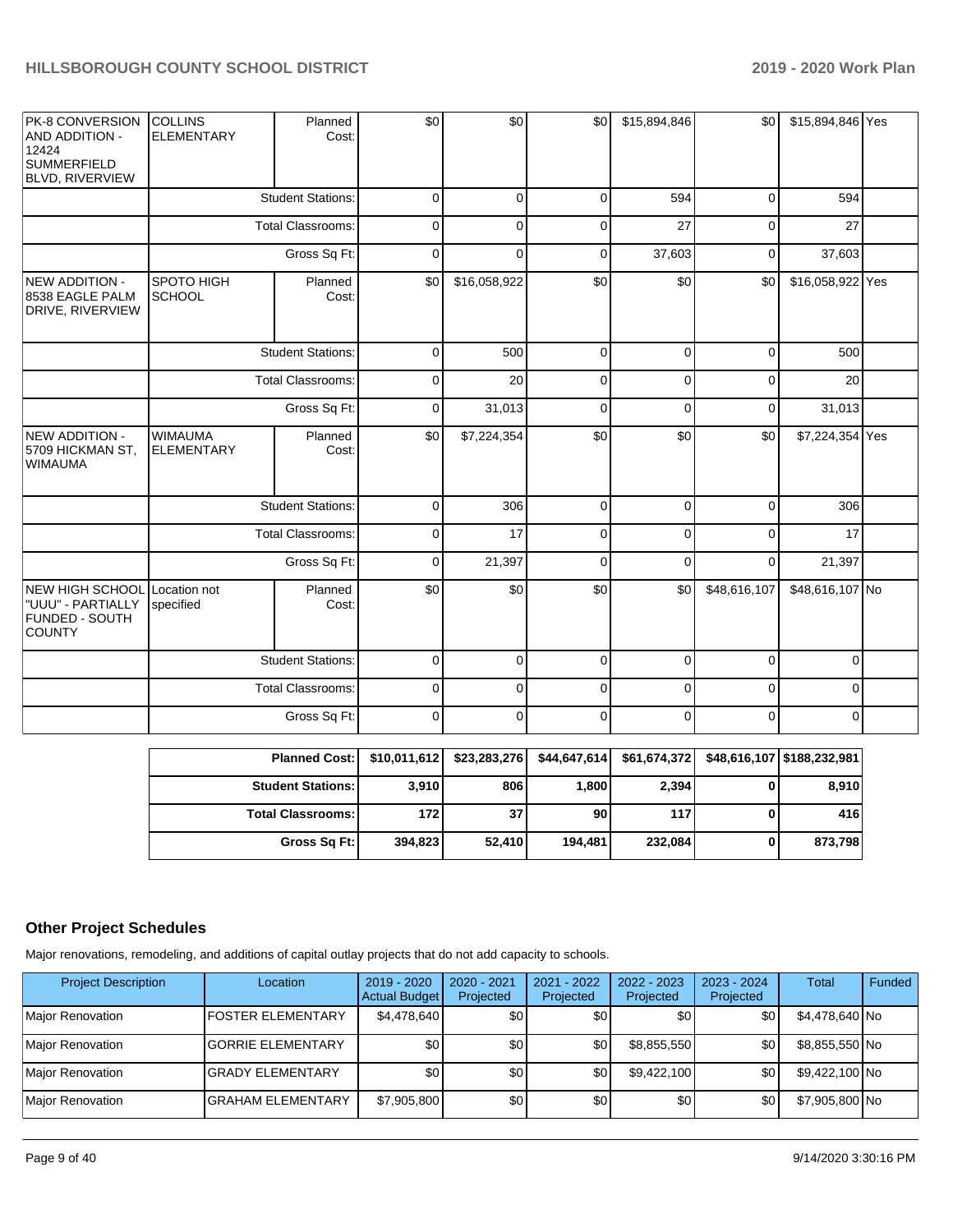| <b>Major Renovation</b>  | JACKSON ELEMENTARY                                      | \$0          | \$3,395,400  | \$0                        | \$0          | \$0 | \$3,395,400 No     |         |
|--------------------------|---------------------------------------------------------|--------------|--------------|----------------------------|--------------|-----|--------------------|---------|
| <b>Major Renovation</b>  | <b>KINGSWOOD</b><br>ELEMENTARY                          | \$4,300,800  | \$0          | \$0                        | \$0          | \$0 | \$4,300,800 No     |         |
| Major Renovation         | LAKE MAGDALENE<br>ELEMENTARY                            | \$0          | \$0          | \$16,452,450               | \$0          | \$0 | \$16,452,450 No    |         |
| <b>Major Renovation</b>  | LAVOY EXCEPTIONAL<br>STUDENT EDUCATION<br><b>CENTER</b> | \$0          | \$7,299,000  | \$0                        | \$0          | \$0 | \$7,299,000 No     |         |
| <b>Major Renovation</b>  | LETO SENIOR HIGH                                        | \$0          | \$0          | \$0                        | \$44,541,750 | \$0 | \$44,541,750 No    |         |
| <b>Major Renovation</b>  | <b>LIMONA ELEMENTARY</b>                                | \$0          | \$0          | \$0                        | \$3,989,280  | \$0 | \$3,989,280 No     |         |
| <b>Major Renovation</b>  | LINCOLN ELEMENTARY                                      | \$0          | \$0          | \$0                        | \$0          | \$0 |                    | \$0 No  |
| <b>Major Renovation</b>  | LITHIA SPRINGS<br>ELEMENTARY                            | \$0          | \$0          | \$0                        | \$5,709,180  | \$0 | \$5,709,180 No     |         |
| Major Renovation         | LOMAX ELEMENTARY                                        | \$2,705,400  | \$0          | \$0                        | \$0          | \$0 | \$2,705,400 No     |         |
| Major Renovation         | LOPEZ ELEMENTARY                                        | \$0          | \$0          | \$0                        | \$4,746,060  | \$0 | \$4,746,060 No     |         |
| Major Renovation         | LOPEZ EXCEPTIONAL<br>STUDENT EDUCATION<br><b>CENTER</b> | \$1,658,580  | \$0          | \$0                        | \$0          | \$0 | \$1,658,580 No     |         |
| <b>Major Renovation</b>  | LUTZ K-8 SCHOOL                                         | \$0          | \$0          | \$0                        | \$14,365,350 | \$0 | \$14,365,350 No    |         |
| <b>Major Renovation</b>  | <b>MABRY ELEMENTARY</b>                                 | \$0          | \$0          | \$15,046,350               | \$0          | \$0 | \$15,046,350 No    |         |
| <b>Major Renovation</b>  | <b>MADISON MIDDLE</b>                                   | \$16,232,550 | \$0          | \$0                        | \$0          | \$0 | \$16,232,550 No    |         |
| <b>Major Renovation</b>  | <b>MANGO ELEMENTARY</b>                                 | \$0          | \$0          | \$0                        | \$0          | \$0 |                    | \$0 No  |
| <b>Major Renovation</b>  | <b>MANN MIDDLE</b>                                      | \$12,238,650 | \$0          | \$0                        | \$0          | \$0 | \$12,238,650 No    |         |
| <b>Major Renovation</b>  | <b>MARSHALL MIDDLE</b>                                  | \$0          | \$13,739,580 | \$0                        | \$0          | \$0 | \$13,739,580 No    |         |
| <b>Major Renovation</b>  | <b>MCLANE MIDDLE</b>                                    | \$10,651,500 | \$0          | \$0                        | \$0          | \$0 | \$10,651,500 No    |         |
| Major Renovation, Bldg 1 | <b>MCLANE MIDDLE</b>                                    | \$78,000     | \$0          | \$0                        | \$0          | \$0 | \$78,000 No        |         |
| <b>Major Renovation</b>  | <b>MEMORIAL MIDDLE</b>                                  | \$0          | \$0          | \$9,812,880                | \$0          | \$0 | \$9,812,880 No     |         |
| <b>Major Renovation</b>  | <b>MITCHELL</b><br><b>ELEMENTARY</b>                    | \$0          | \$0          | \$10,408,500               | \$0          | \$0 | \$10,408,500 No    |         |
| <b>Major Renovation</b>  | PLANT CITY SENIOR<br>HIGH                               | \$0          | \$0          | \$35,988,600               | \$0          | \$0 | \$35,988,600 No    |         |
| Major Renovation         | RIVERVIEW SENIOR<br>HIGH                                | \$0          | \$0          | \$0                        | \$0          | \$0 |                    | $$0$ No |
| Major Renovation         | <b>ROBINSON</b><br><b>ELEMENTARY</b>                    | \$0          | \$5,156,940  | \$0                        | \$0          | \$0 | \$5,156,940 No     |         |
| Major Renovation         | RODGERS MIDDLE                                          | \$0          | \$0          | \$12,772,800               | \$0          | \$0 | \$12,772,800 No    |         |
| <b>Major Renovation</b>  | <b>ROOSEVELT</b><br>ELEMENTARY                          | \$0          | \$11,327,250 | \$0                        | \$0          | \$0 | \$11,327,250 No    |         |
|                          |                                                         | \$60,249,920 |              | \$40,918,170 \$100,481,580 | \$91,629,270 |     | $$0$ \$293,278,940 |         |

## **Additional Project Schedules**

Any projects that are not identified in the last approved educational plant survey.

Nothing reported for this section.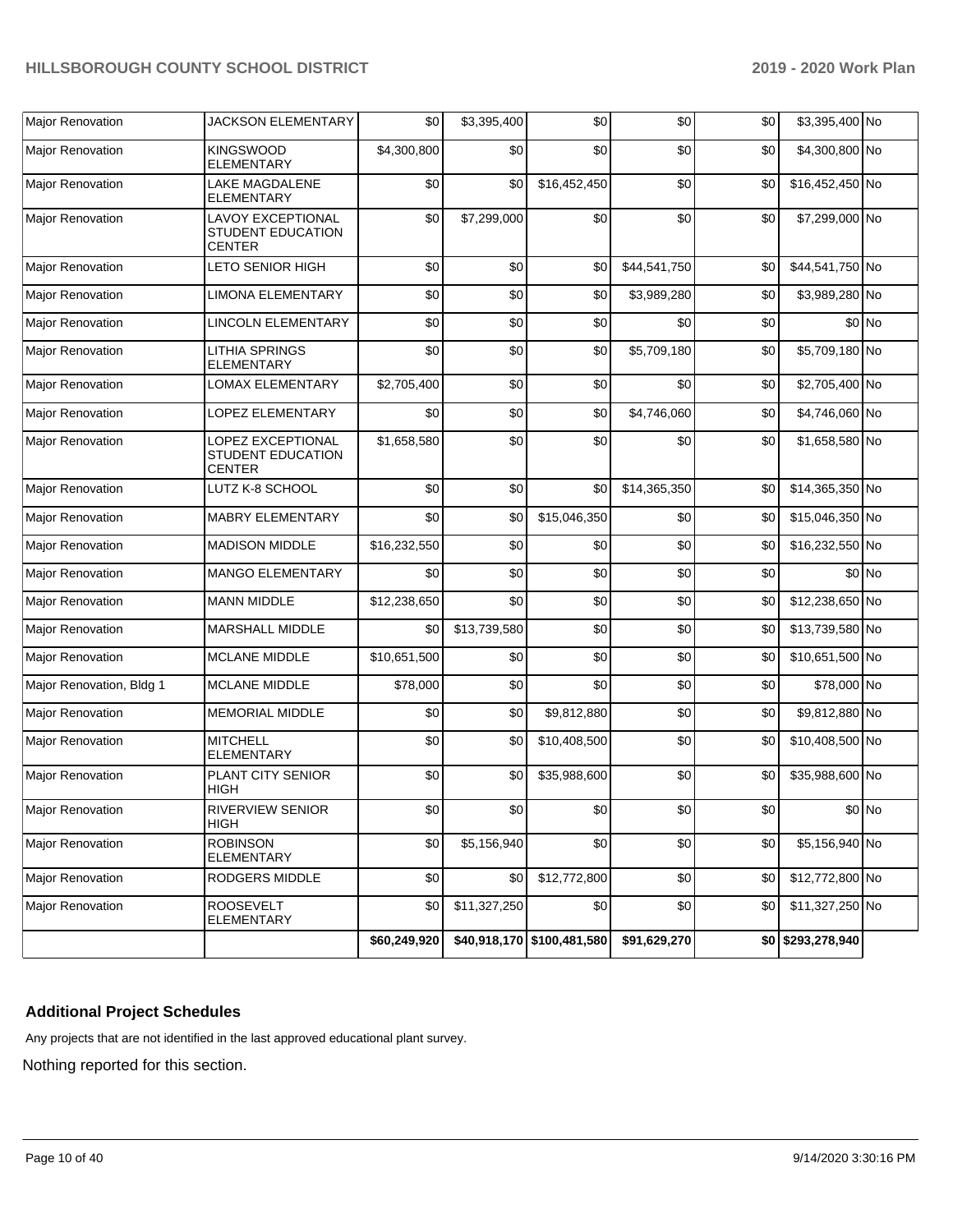### **Non Funded Growth Management Project Schedules**

Schedule indicating which projects, due to planned development, that CANNOT be funded from current revenues projected over the next five years.

Nothing reported for this section.

# **Tracking**

# **Capacity Tracking**

| Location                             | $2019 -$<br>2020 Satis.<br>Stu. Sta. | Actual<br>$2019 -$<br><b>2020 FISH</b><br>Capacity | Actual<br>$2018 -$<br>2019<br><b>COFTE</b> | # Class<br>Rooms | Actual<br>Average<br>$2019 -$<br>2020 Class<br><b>Size</b> | Actual<br>$2019 -$<br>2020<br><b>Utilization</b> | <b>New</b><br>Stu.<br>Capacity | <b>New</b><br>Rooms to<br>be<br>Added/Re<br>moved | Projected<br>$2023 -$<br>2024<br><b>COFTE</b> | Projected<br>$2023 -$<br>2024<br><b>Utilization</b> | Projected<br>$2023 -$<br>2024 Class<br><b>Size</b> |
|--------------------------------------|--------------------------------------|----------------------------------------------------|--------------------------------------------|------------------|------------------------------------------------------------|--------------------------------------------------|--------------------------------|---------------------------------------------------|-----------------------------------------------|-----------------------------------------------------|----------------------------------------------------|
| <b>ADAMS MIDDLE</b>                  | 1.667                                | 1,500                                              | 826                                        | 70               | 12                                                         | 55.00 %                                          | $\Omega$                       | $\Omega$                                          | 847                                           | 56.00 %                                             | 12                                                 |
| <b>FOREST HILLS</b><br>ELEMENTARY    | 1,069                                | 1,069                                              | 677                                        | 58               | 12                                                         | 63.00 %                                          | $\Omega$                       | $\Omega$                                          | 703                                           | 66.00 %                                             | 12                                                 |
| <b>MEMORIAL MIDDLE</b>               | 1,161                                | 1,044                                              | 642                                        | 51               | 13                                                         | 61.00%                                           | $\Omega$                       | $\Omega$                                          | 636                                           | 61.00%                                              | 12                                                 |
| ALEXANDER<br>ELEMENTARY              | 726                                  | 726                                                | 590                                        | 39               | 15                                                         | 81.00%                                           | $\Omega$                       | $\Omega$                                          | 601                                           | 83.00 %                                             | 15                                                 |
| <b>PIERCE MIDDLE</b>                 | 1,357                                | 1,221                                              | 932                                        | 58               | 16                                                         | 76.00 %                                          | $\Omega$                       | $\Omega$                                          | 943                                           | 77.00 %                                             | 16                                                 |
| ANDERSON<br>ELEMENTARY               | 446                                  | 446                                                | 385                                        | 23               | 17                                                         | 86.00 %                                          | $\Omega$                       | $\Omega$                                          | 382                                           | 86.00 %                                             | 17                                                 |
| <b>ARMWOOD SENIOR</b><br><b>HIGH</b> | 2,595                                | 2,465                                              | 2,127                                      | 108              | 20                                                         | 86.00 %                                          | $\Omega$                       | $\Omega$                                          | 2,214                                         | 90.00 %                                             | 21                                                 |
| APOLLO BEACH<br>ELEMENTARY           | 703                                  | 703                                                | 647                                        | 37               | 17                                                         | 92.00%                                           | $\Omega$                       | $\Omega$                                          | 648                                           | 92.00 %                                             | 18                                                 |
| <b>BALLAST POINT</b><br>ELEMENTARY   | 503                                  | 503                                                | 499                                        | 27               | 18                                                         | 99.00 %                                          | $\Omega$                       | $\Omega$                                          | 418                                           | 83.00 %                                             | 15                                                 |
| <b>BAY CREST</b><br>ELEMENTARY       | 954                                  | 954                                                | 659                                        | 53               | 12                                                         | 69.00 %                                          | $\Omega$                       | $\Omega$                                          | 662                                           | 69.00 %                                             | 12                                                 |
| <b>BING ELEMENTARY</b>               | 738                                  | 738                                                | 471                                        | 39               | 12                                                         | 64.00%                                           | $\Omega$                       | $\Omega$                                          | 508                                           | 69.00 %                                             | 13                                                 |
| <b>ALAFIA ELEMENTARY</b>             | 845                                  | 845                                                | 645                                        | 44               | 15                                                         | 76.00 %                                          | $\Omega$                       | $\Omega$                                          | 654                                           | 77.00 %                                             | 15                                                 |
| <b>JUST ELEMENTARY</b>               | 598                                  | 598                                                | 256                                        | 31               | 8                                                          | 43.00 %                                          | $\Omega$                       | $\Omega$                                          | 367                                           | 61.00%                                              | 12                                                 |
| <b>STEWART MIDDLE</b>                | 1,349                                | 1,214                                              | 1,012                                      | 58               | 17                                                         | 83.00 %                                          | $\Omega$                       | $\Omega$                                          | 1.027                                         | 85.00 %                                             | 18                                                 |
| <b>BRANDON SENIOR HIGH</b>           | 2,622                                | 2,490                                              | 1,825                                      | 110              | 17                                                         | 73.00 %                                          | $\Omega$                       | $\Omega$                                          | 1,878                                         | 75.00 %                                             | 17                                                 |
| <b>BOYETTE SPRINGS</b><br>ELEMENTARY | 1,019                                | 1,019                                              | 842                                        | 55               | 15                                                         | 83.00 %                                          | $\Omega$                       | $\Omega$                                          | 856                                           | 84.00 %                                             | 16                                                 |
| <b>MCLANE MIDDLE</b>                 | 1,611                                | 1,449                                              | 650                                        | 67               | 10                                                         | 45.00 %                                          | $\Omega$                       | $\Omega$                                          | 651                                           | 45.00 %                                             | 10                                                 |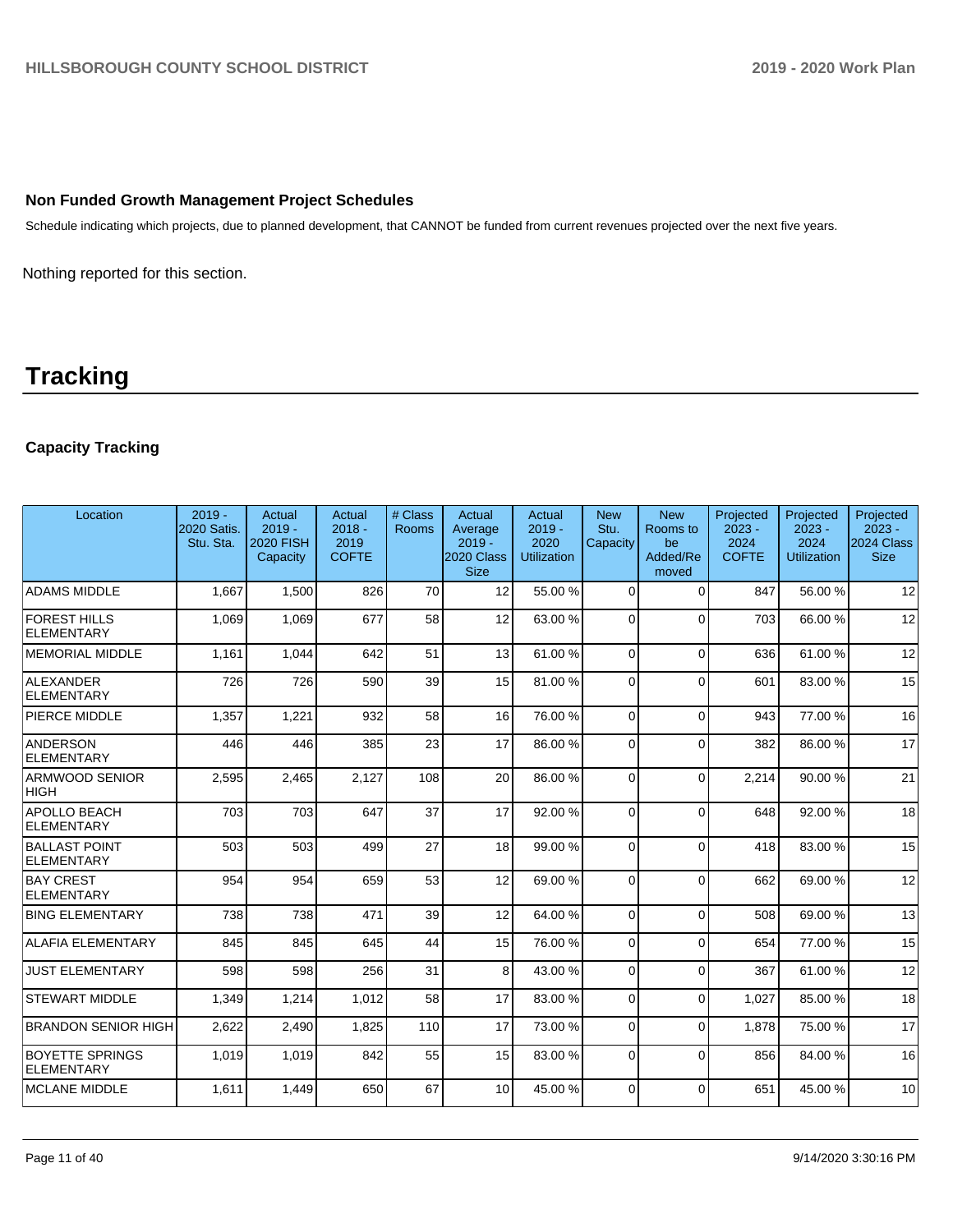| <b>BREWSTER TECHNICAL</b><br><b>COLLEGE</b>    | 452   | 678   | 0     | 22  | 0  | 0.00%   | 0              | $\Omega$     | $\mathbf 0$ | 0.00%   | $\mathbf 0$ |
|------------------------------------------------|-------|-------|-------|-----|----|---------|----------------|--------------|-------------|---------|-------------|
| <b>BROOKER</b><br><b>ELEMENTARY</b>            | 1,053 | 1,053 | 948   | 56  | 17 | 90.00 % | 0              | $\Omega$     | 954         | 91.00 % | 17          |
| BROWARD<br><b>ELEMENTARY</b>                   | 548   | 548   | 396   | 28  | 14 | 72.00%  | $\mathbf 0$    | $\Omega$     | 394         | 72.00 % | 14          |
| <b>BRYAN ELEMENTARY</b>                        | 771   | 771   | 693   | 41  | 17 | 90.00 % | $\mathbf 0$    | $\Omega$     | 709         | 92.00 % | 17          |
| <b>BUCHANAN MIDDLE</b>                         | 1,137 | 1,023 | 723   | 50  | 14 | 71.00 % | 0              | $\Omega$     | 708         | 69.00 % | 14          |
| <b>BUCKHORN</b><br><b>ELEMENTARY</b>           | 843   | 843   | 749   | 45  | 17 | 89.00 % | 0              | $\Omega$     | 759         | 90.00 % | 17          |
| <b>BURNEY ELEMENTARY</b>                       | 456   | 456   | 337   | 24  | 14 | 74.00 % | $\mathbf 0$    | $\mathbf 0$  | 339         | 74.00 % | 14          |
| <b>BURNS MIDDLE</b>                            | 1,637 | 1,473 | 1,312 | 67  | 20 | 89.00 % | 0              | $\Omega$     | 1,314       | 89.00 % | 20          |
| DR. CARTER G.<br>WOODSON PK-8<br><b>SCHOOL</b> | 1,781 | 1,602 | 964   | 83  | 12 | 60.00 % | 0              | $\Omega$     | 983         | 61.00 % | 12          |
| CANNELLA<br><b>ELEMENTARY</b>                  | 979   | 979   | 688   | 53  | 13 | 70.00 % | $\mathbf 0$    | $\Omega$     | 705         | 72.00 % | 13          |
| <b>CARROLLWOOD</b><br><b>ELEMENTARY</b>        | 886   | 886   | 740   | 47  | 16 | 83.00 % | $\mathbf 0$    | $\Omega$     | 749         | 85.00 % | 16          |
| <b>CHAMBERLAIN SENIOR</b><br><b>HIGH</b>       | 2,496 | 2,371 | 1,540 | 105 | 15 | 65.00 % | 0              | $\Omega$     | 1,596       | 67.00 % | 15          |
| <b>CHIARAMONTE</b><br><b>ELEMENTARY</b>        | 511   | 511   | 378   | 27  | 14 | 74.00 % | 0              | $\Omega$     | 406         | 79.00 % | 15          |
| <b>CITRUS PARK</b><br><b>ELEMENTARY</b>        | 876   | 876   | 557   | 46  | 12 | 64.00 % | $\mathbf 0$    | $\Omega$     | 583         | 67.00 % | 13          |
| <b>CLAIR-MEL</b><br><b>ELEMENTARY</b>          | 883   | 883   | 511   | 47  | 11 | 58.00 % | 0              | $\Omega$     | 548         | 62.00 % | 12          |
| DOWDELL MIDDLE                                 | 1,178 | 1,060 | 625   | 52  | 12 | 59.00 % | $\mathbf 0$    | $\Omega$     | 637         | 60.00 % | 12          |
| <b>CLAYWELL</b><br><b>ELEMENTARY</b>           | 898   | 898   | 691   | 47  | 15 | 77.00 % | 0              | $\Omega$     | 716         | 80.00%  | 15          |
| <b>CLEVELAND</b><br><b>ELEMENTARY</b>          | 416   | 416   | 314   | 22  | 14 | 76.00 % | 0              | $\Omega$     | 312         | 75.00 % | 14          |
| <b>COLEMAN MIDDLE</b>                          | 1,058 | 952   | 1,021 | 46  | 22 | 107.00% | $\mathbf 0$    | $\Omega$     | 942         | 99.00 % | 20          |
| <b>COLSON ELEMENTARY</b>                       | 896   | 896   | 701   | 48  | 15 | 78.00 % | 0              | $\Omega$     | 713         | 80.00 % | 15          |
| <b>LOCKHART</b><br><b>ELEMENTARY</b>           | 997   | 997   | 676   | 54  | 13 | 68.00 % | 0              | $\Omega$     | 539         | 54.00 % | 10          |
| <b>CORK ELEMENTARY</b>                         | 935   | 935   | 660   | 49  | 13 | 71.00%  | υı             | <sup>0</sup> | 686         | 73.00 % | 14          |
| CRESTWOOD<br><b>ELEMENTARY</b>                 | 1,089 | 1,089 | 886   | 58  | 15 | 81.00 % | $\overline{0}$ | $\Omega$     | 876         | 80.00 % | 15          |
| <b>CYPRESS CREEK</b><br><b>ELEMENTARY</b>      | 983   | 983   | 857   | 53  | 16 | 87.00 % | $\overline{0}$ | $\mathbf 0$  | 921         | 94.00 % | 17          |
| <b>DESOTO ELEMENTARY</b>                       | 322   | 322   | 231   | 17  | 14 | 72.00 % | $\mathbf 0$    | $\Omega$     | 250         | 78.00 % | 15          |
| <b>DICKENSON</b><br>ELEMENTARY                 | 703   | 703   | 575   | 37  | 16 | 82.00 % | 0              | $\Omega$     | 602         | 86.00 % | 16          |
| DOVER ELEMENTARY                               | 949   | 949   | 715   | 58  | 12 | 75.00 % | $\mathbf{0}$   | $\mathbf 0$  | 623         | 66.00 % | 11          |
| <b>DUNBAR ELEMENTARY</b>                       | 363   | 363   | 268   | 19  | 14 | 74.00 % | $\mathbf{0}$   | $\mathbf 0$  | 273         | 75.00 % | 14          |
| <b>EAST BAY SENIOR HIGH</b>                    | 2,624 | 2,492 | 2,204 | 108 | 20 | 88.00 % | $\overline{0}$ | $\Omega$     | 1,862       | 75.00 % | 17          |
| <b>EISENHOWER MIDDLE</b>                       | 1,742 | 1,567 | 1,320 | 74  | 18 | 84.00 % | $\overline{0}$ | $\Omega$     | 1,403       | 90.00 % | 19          |
| <b>EDISON ELEMENTARY</b>                       | 618   | 618   | 372   | 33  | 11 | 60.00 % | $\mathbf 0$    | $\mathbf 0$  | 359         | 58.00 % | 11          |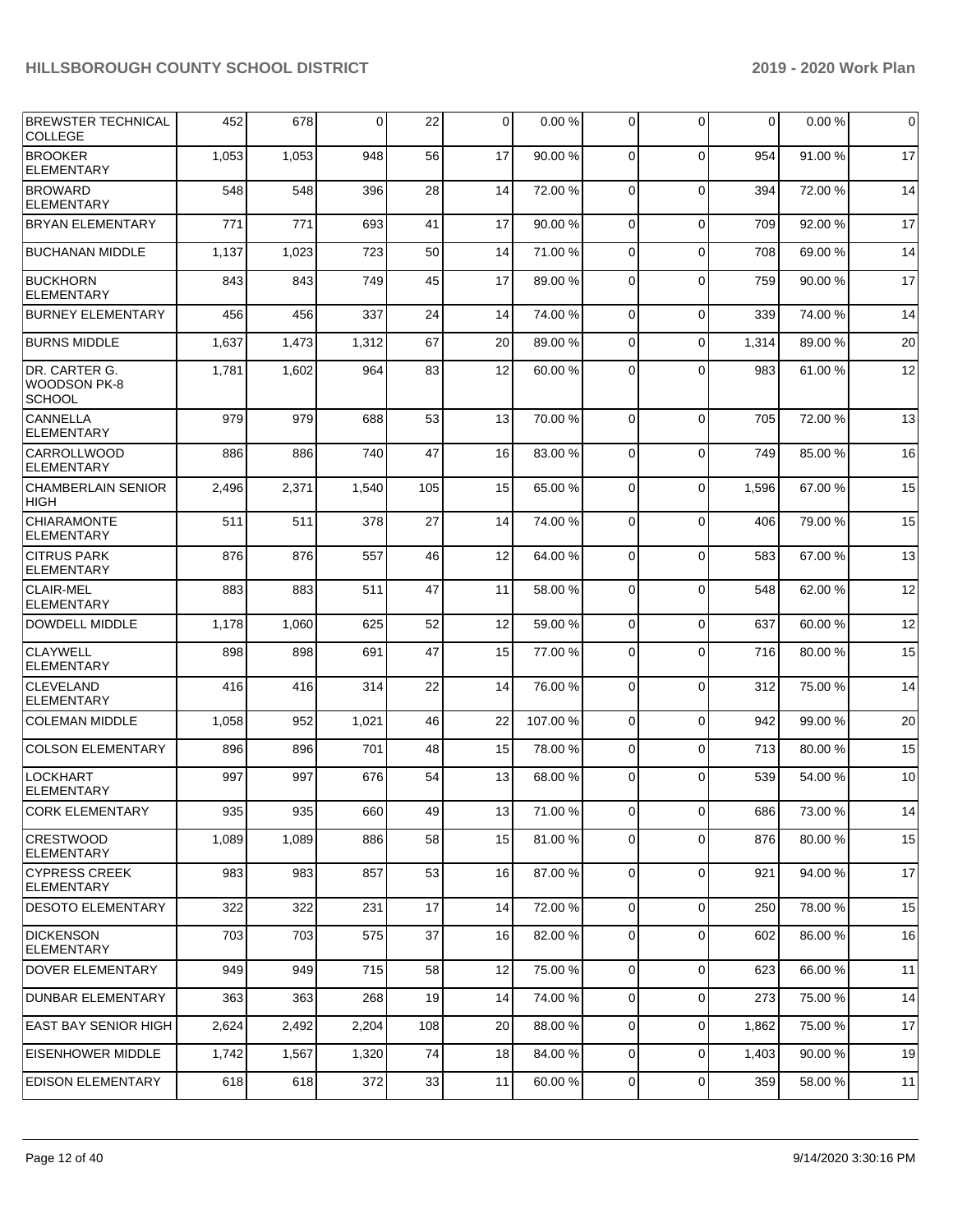| <b>EGYPT LAKE</b><br><b>ELEMENTARY</b>           | 710   | 710   | 487   | 37  | 13          | 69.00 % | 0              | $\Omega$    | 541         | 76.00 % | 15          |
|--------------------------------------------------|-------|-------|-------|-----|-------------|---------|----------------|-------------|-------------|---------|-------------|
| <b>ERWIN TECHNICAL</b><br>COLLEGE                | 732   | 878   | 0     | 47  | $\mathbf 0$ | 0.00%   | $\Omega$       | $\Omega$    | $\mathbf 0$ | 0.00%   | $\mathbf 0$ |
| <b>ESSRIG ELEMENTARY</b>                         | 825   | 825   | 630   | 44  | 14          | 76.00 % | $\Omega$       | $\Omega$    | 634         | 77.00 % | 14          |
| <b>FOLSOM ELEMENTARY</b>                         | 698   | 698   | 487   | 37  | 13          | 70.00%  | $\Omega$       | $\Omega$    | 492         | 70.00 % | 13          |
| <b>FOSTER ELEMENTARY</b>                         | 667   | 667   | 451   | 40  | 11          | 68.00 % | $\Omega$       | $\Omega$    | 482         | 72.00 % | 12          |
| <b>SLIGH MIDDLE</b>                              | 1,256 | 1,130 | 565   | 54  | 10          | 50.00 % | $\mathbf 0$    | $\Omega$    | 575         | 51.00 % | 11          |
| <b>FRANKLIN MIDDLE</b>                           | 1,036 | 932   | 552   | 44  | 13          | 59.00 % | 0              | $\Omega$    | 566         | 61.00%  | 13          |
| <b>GAITHER SENIOR HIGH</b>                       | 2,330 | 2,213 | 1,989 | 101 | 20          | 90.00 % | $\mathbf 0$    | $\Omega$    | 2,038       | 92.00 % | 20          |
| <b>GIBSONTON</b><br><b>ELEMENTARY</b>            | 822   | 822   | 558   | 44  | 13          | 68.00 % | 0              | $\Omega$    | 544         | 66.00 % | 12          |
| <b>GORRIE ELEMENTARY</b>                         | 529   | 529   | 571   | 28  | 20          | 108.00% | 0              | $\Omega$    | 430         | 81.00 % | 15          |
| <b>GRADY ELEMENTARY</b>                          | 540   | 540   | 528   | 30  | 18          | 98.00 % | 0              | $\Omega$    | 534         | 99.00 % | 18          |
| <b>GRAHAM ELEMENTARY</b>                         | 444   | 444   | 349   | 24  | 15          | 79.00 % | 0              | $\Omega$    | 354         | 80.00 % | 15          |
| <b>BELLAMY ELEMENTARY</b>                        | 914   | 914   | 614   | 49  | 13          | 67.00 % | 0              | $\Omega$    | 635         | 69.00 % | 13          |
| <b>GRECO MIDDLE</b><br><b>SCHOOL</b>             | 1,437 | 1,293 | 620   | 60  | 10          | 48.00 % | 0              | $\Omega$    | 671         | 52.00 % | 11          |
| <b>HILL MIDDLE</b>                               | 1,300 | 1,170 | 1,005 | 55  | 18          | 86.00 % | $\mathbf 0$    | $\Omega$    | 999         | 85.00 % | 18          |
| <b>HILLSBOROUGH</b><br><b>SENIOR HIGH</b>        | 2,210 | 2,099 | 1,839 | 104 | 18          | 88.00 % | 0              | $\Omega$    | 1,903       | 91.00 % | 18          |
| <b>HUNTERS GREEN</b><br>ELEMENTARY               | 1,016 | 1,016 | 717   | 55  | 13          | 71.00 % | $\mathbf 0$    | $\Omega$    | 734         | 72.00 % | 13          |
| <b>JACKSON ELEMENTARY</b>                        | 594   | 594   | 524   | 31  | 17          | 88.00 % | 0              | $\Omega$    | 525         | 88.00 % | 17          |
| D. W. WATERS CENTER                              | 491   | 491   | 101   | 24  | 4           | 21.00 % | 0              | $\Omega$    | 118         | 24.00 % | 5           |
| <b>KENLY ELEMENTARY</b>                          | 731   | 731   | 491   | 39  | 13          | 67.00 % | 0              | $\Omega$    | 512         | 70.00 % | 13          |
| <b>KING SENIOR HIGH</b>                          | 2,533 | 2,406 | 1,767 | 104 | 17          | 73.00 % | 0              | $\Omega$    | 1,845       | 77.00 % | 18          |
| <b>KINGSWOOD</b><br><b>ELEMENTARY</b>            | 781   | 781   | 451   | 42  | 11          | 58.00 % | 0              | $\Omega$    | 459         | 59.00 % | 11          |
| KNIGHTS ELEMENTARY                               | 926   | 926   | 731   | 50  | 15          | 79.00 % | 0              | $\Omega$    | 730         | 79.00 % | 15          |
| LAKE MAGDALENE<br><b>ELEMENTARY</b>              | 1,110 | 1,110 | 775   | 60  | 13          | 70.00 % | $\overline{0}$ | $\circ$     | 800         | 72.00 % | 13          |
| LANIER ELEMENTARY                                | 456   | 456   | 350   | 24  | 15          | 77.00 % | $\overline{0}$ | $\Omega$    | 340         | 75.00 % | 14          |
| MONROE MIDDLE                                    | 982   | 883   | 423   | 42  | 10          | 48.00 % | $\mathbf 0$    | $\Omega$    | 478         | 54.00 % | 11          |
| <b>LEAREY TECHNICAL</b><br><b>COLLEGE</b>        | 60    | 90    | 0     | 3   | 0           | 0.00%   | $\mathbf 0$    | $\Omega$    | $\mathbf 0$ | 0.00%   | $\mathbf 0$ |
| <b>TAMPA HEIGHTS</b><br><b>ELEMENTARY SCHOOL</b> | 399   | 399   | 0     | 21  | 0           | 0.00%   | 0              | $\mathbf 0$ | 284         | 71.00 % | 14          |
| LETO SENIOR HIGH                                 | 2,384 | 2,264 | 2,071 | 104 | 20          | 91.00%  | 0              | $\mathbf 0$ | 2,145       | 95.00 % | 21          |
| LIMONA ELEMENTARY                                | 710   | 710   | 635   | 37  | 17          | 89.00 % | 0              | $\mathbf 0$ | 637         | 90.00 % | 17          |
| <b>LINCOLN ELEMENTARY</b>                        | 450   | 450   | 447   | 23  | 19          | 99.00 % | 0              | $\mathbf 0$ | 428         | 95.00 % | 19          |
| <b>LEWIS ELEMENTARY</b>                          | 945   | 945   | 784   | 50  | 16          | 83.00 % | 0              | $\mathbf 0$ | 792         | 84.00 % | 16          |
| <b>LITHIA SPRINGS</b><br><b>ELEMENTARY</b>       | 731   | 731   | 652   | 39  | 17          | 89.00 % | 0              | $\mathbf 0$ | 659         | 90.00 % | 17          |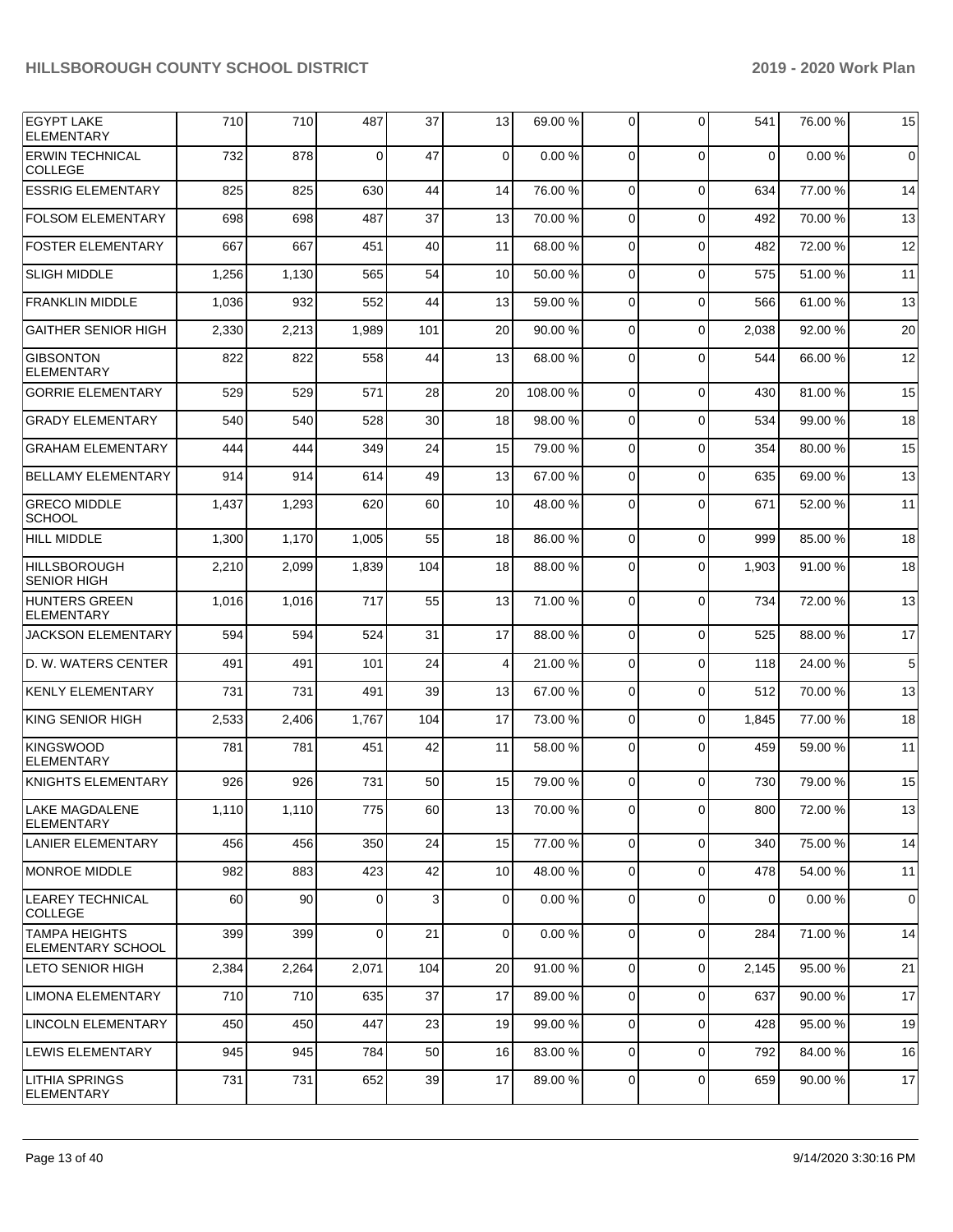| <b>LOMAX ELEMENTARY</b>                  | 509   | 509   | 406   | 26  | 16 | 80.00 %  | 0              | $\mathbf 0$ | 412   | 81.00%   | 16 |
|------------------------------------------|-------|-------|-------|-----|----|----------|----------------|-------------|-------|----------|----|
| <b>LOPEZ ELEMENTARY</b>                  | 779   | 779   | 539   | 41  | 13 | 69.00 %  | $\overline{0}$ | $\Omega$    | 573   | 74.00 %  | 14 |
| <b>LOWRY ELEMENTARY</b>                  | 1,063 | 1,063 | 978   | 57  | 17 | 92.00 %  | $\overline{0}$ | $\Omega$    | 988   | 93.00 %  | 17 |
| LUTZ K-8 SCHOOL                          | 933   | 933   | 641   | 48  | 13 | 69.00 %  | $\overline{0}$ | $\Omega$    | 740   | 79.00 %  | 15 |
| MABRY ELEMENTARY                         | 835   | 835   | 847   | 45  | 19 | 101.00 % | $\overline{0}$ | $\Omega$    | 818   | 98.00 %  | 18 |
| MACFARLANE<br><b>ELEMENTARY</b>          | 406   | 406   | 367   | 21  | 17 | 90.00 %  | 0              | $\Omega$    | 373   | 92.00 %  | 18 |
| <b>MADISON MIDDLE</b>                    | 1,058 | 952   | 585   | 46  | 13 | 61.00%   | 0              | $\Omega$    | 604   | 63.00 %  | 13 |
| <b>MANGO ELEMENTARY</b>                  | 793   | 793   | 737   | 42  | 18 | 93.00 %  | 0              | $\Omega$    | 750   | 95.00 %  | 18 |
| <b>MANISCALCO K-8</b><br><b>SCHOOL</b>   | 897   | 897   | 618   | 46  | 13 | 69.00 %  | $\Omega$       | $\Omega$    | 767   | 86.00 %  | 17 |
| MANN MIDDLE                              | 1,484 | 1,335 | 958   | 63  | 15 | 72.00 %  | 0              | $\Omega$    | 960   | 72.00 %  | 15 |
| <b>MARSHALL MIDDLE</b>                   | 1,374 | 1,236 | 888   | 57  | 16 | 72.00 %  | 0              | $\Omega$    | 883   | 71.00 %  | 15 |
| <b>MCDONALD</b><br><b>ELEMENTARY</b>     | 631   | 631   | 538   | 33  | 16 | 85.00 %  | 0              | $\Omega$    | 535   | 85.00 %  | 16 |
| <b>MENDENHALL</b><br><b>ELEMENTARY</b>   | 835   | 835   | 549   | 45  | 12 | 66.00 %  | 0              | $\Omega$    | 551   | 66.00 %  | 12 |
| <b>FERRELL MIDDLE</b><br><b>MAGNET</b>   | 955   | 859   | 577   | 40  | 14 | 67.00 %  | 0              | $\Omega$    | 597   | 69.00 %  | 15 |
| <b>MILES ELEMENTARY</b>                  | 835   | 835   | 872   | 45  | 19 | 104.00%  | $\Omega$       | $\Omega$    | 776   | 93.00 %  | 17 |
| <b>MINTZ ELEMENTARY</b>                  | 1,009 | 1,009 | 843   | 54  | 16 | 84.00 %  | 0              | $\Omega$    | 852   | 84.00%   | 16 |
| MITCHELL<br><b>ELEMENTARY</b>            | 728   | 728   | 766   | 38  | 20 | 105.00 % | 0              | $\Omega$    | 663   | 91.00 %  | 17 |
| <b>MORGAN WOODS</b><br><b>ELEMENTARY</b> | 769   | 769   | 433   | 42  | 10 | 56.00 %  | 0              | $\Omega$    | 445   | 58.00 %  | 11 |
| MORT ELEMENTARY                          | 1,030 | 1,030 | 879   | 56  | 16 | 85.00 %  | $\mathbf 0$    | $\Omega$    | 886   | 86.00 %  | 16 |
| <b>NORTHWEST</b><br><b>ELEMENTARY</b>    | 865   | 865   | 653   | 46  | 14 | 76.00 %  | 0              | $\Omega$    | 654   | 76.00 %  | 14 |
| OAK GROVE<br><b>ELEMENTARY</b>           | 1,018 | 1,018 | 768   | 53  | 14 | 75.00 %  | $\mathbf 0$    | $\Omega$    | 785   | 77.00 %  | 15 |
| <b>ORANGE GROVE</b><br><b>MIDDLE</b>     | 652   | 586   | 547   | 29  | 19 | 93.00 %  | $\Omega$       | $\Omega$    | 552   | 94.00 %  | 19 |
| <b>PALM RIVER</b><br><b>ELEMENTARY</b>   | 707   | 707   | 423   | 37  | 11 | 60.00%   | $\overline{0}$ | $\Omega$    | 481   | 68.00 %  | 13 |
| <b>PINECREST</b><br><b>ELEMENTARY</b>    | 820   | 820   | 529   | 44  | 12 | 65.00 %  | 0              | $\Omega$    | 557   | 68.00 %  | 13 |
| PLANT SENIOR HIGH                        | 2,621 | 2,489 | 2,408 | 105 | 23 | 97.00 %  | $\overline{0}$ | $\Omega$    | 2,509 | 101.00 % | 24 |
| <b>PLANT CITY SENIOR</b><br>HIGH         | 2,614 | 2,483 | 2,243 | 112 | 20 | 90.00 %  | 0              | $\mathbf 0$ | 2,324 | 94.00 %  | 21 |
| <b>TOMLIN MIDDLE</b>                     | 1,903 | 1,712 | 1,684 | 80  | 21 | 98.00%   | 0              | $\mathbf 0$ | 1,666 | 97.00 %  | 21 |
| <b>POTTER ELEMENTARY</b>                 | 744   | 744   | 479   | 40  | 12 | 64.00 %  | 0              | $\Omega$    | 487   | 65.00 %  | 12 |
| <b>PROGRESS VILLAGE</b><br><b>MIDDLE</b> | 1,111 | 999   | 925   | 48  | 19 | 93.00 %  | 0              | $\Omega$    | 941   | 94.00 %  | 20 |
| <b>RIVERHILLS</b><br><b>ELEMENTARY</b>   | 572   | 572   | 482   | 30  | 16 | 84.00 %  | $\overline{0}$ | $\Omega$    | 503   | 88.00 %  | 17 |
| <b>RIVERVIEW</b><br>ELEMENTARY           | 914   | 914   | 498   | 50  | 10 | 55.00 %  | 0              | $\mathbf 0$ | 548   | 60.00 %  | 11 |
| <b>ROBINSON</b><br>ELEMENTARY            | 674   | 674   | 651   | 41  | 16 | 97.00 %  | 0              | $\mathbf 0$ | 647   | 96.00 %  | 16 |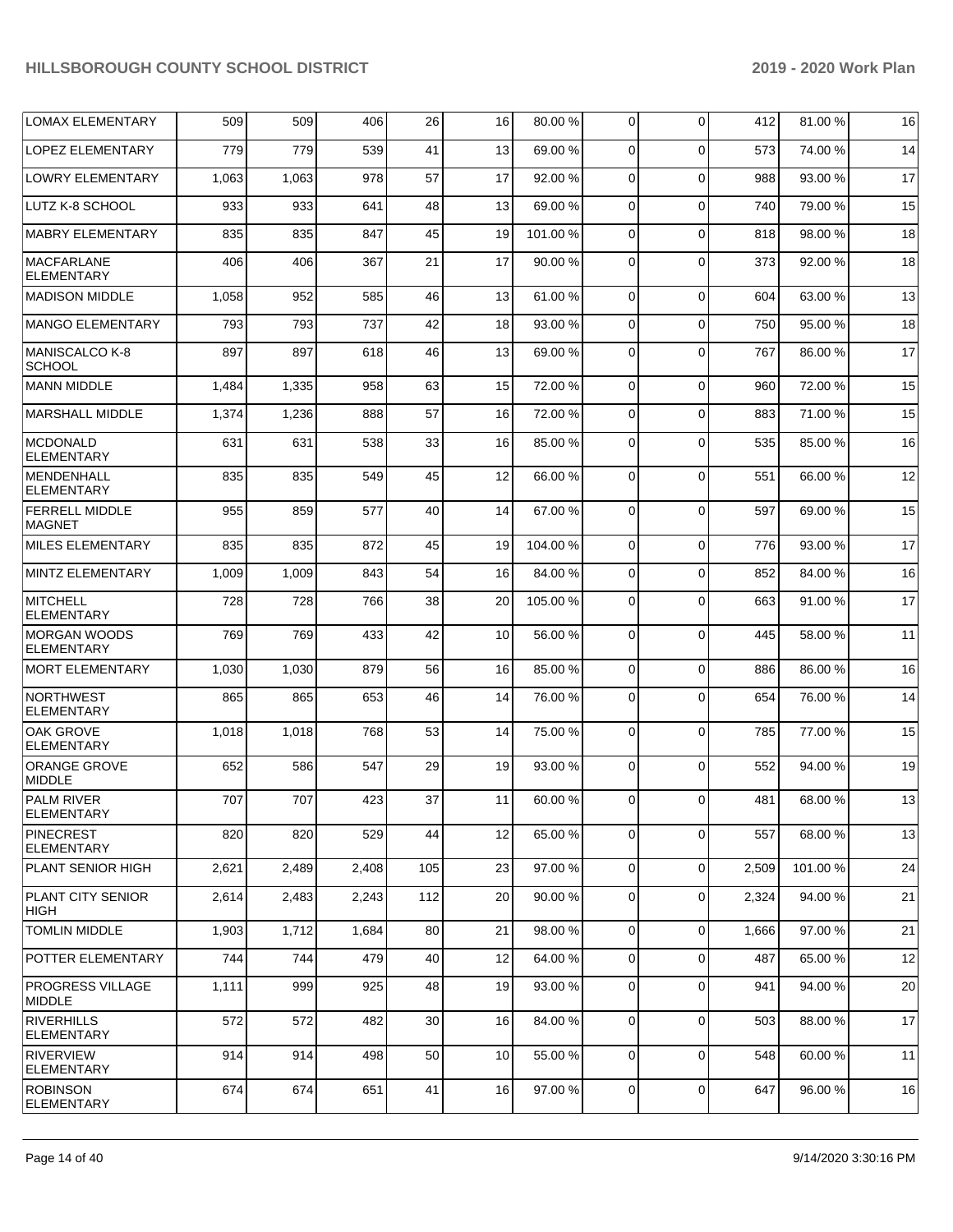| <b>ROBINSON SENIOR</b><br><b>HIGH</b>                                    | 1,987 | 1,887 | 1,508 | 87  | 17 | 80.00 % | $\Omega$    | $\Omega$    | 1,570 | 83.00 %  | 18 |
|--------------------------------------------------------------------------|-------|-------|-------|-----|----|---------|-------------|-------------|-------|----------|----|
| ROBLES ELEMENTARY                                                        | 832   | 832   | 710   | 44  | 16 | 85.00 % | 0           | $\Omega$    | 759   | 91.00%   | 17 |
| <b>ROLAND PARK K-8</b>                                                   | 1,035 | 931   | 767   | 47  | 16 | 82.00 % | 0           | $\Omega$    | 771   | 83.00 %  | 16 |
| <b>LAVOY EXCEPTIONAL</b><br><b>STUDENT EDUCATION</b><br><b>CENTER</b>    | 270   | 270   | 76    | 24  | 3  | 28.00 % | $\Omega$    | $\Omega$    | 79    | 29.00 %  | 3  |
| JEFFERSON SENIOR<br><b>HIGH</b>                                          | 2,185 | 2,075 | 1,732 | 90  | 19 | 83.00 % | $\Omega$    | $\Omega$    | 1,775 | 86.00 %  | 20 |
| <b>ROOSEVELT</b><br><b>ELEMENTARY</b>                                    | 745   | 745   | 732   | 40  | 18 | 98.00 % | $\Omega$    | $\Omega$    | 720   | 97.00 %  | 18 |
| <b>RUSKIN ELEMENTARY</b>                                                 | 1,008 | 1,008 | 784   | 56  | 14 | 78.00 % | 0           | $\Omega$    | 775   | 77.00 %  | 14 |
| <b>SCHWARZKOPF</b><br><b>ELEMENTARY</b>                                  | 677   | 677   | 622   | 36  | 17 | 92.00 % | $\Omega$    | $\Omega$    | 630   | 93.00 %  | 18 |
| <b>SEFFNER ELEMENTARY</b>                                                | 898   | 898   | 518   | 47  | 11 | 58.00 % | 0           | $\Omega$    | 525   | 58.00 %  | 11 |
| <b>SEMINOLE</b><br><b>ELEMENTARY</b>                                     | 582   | 582   | 412   | 31  | 13 | 71.00%  | $\Omega$    | $\Omega$    | 439   | 75.00 %  | 14 |
| <b>SHAW ELEMENTARY</b>                                                   | 872   | 872   | 694   | 47  | 15 | 80.00 % | $\Omega$    | $\Omega$    | 715   | 82.00 %  | 15 |
| <b>SHORE ELEMENTARY</b>                                                  | 467   | 467   | 433   | 25  | 17 | 93.00 % | $\Omega$    | $\Omega$    | 420   | 90.00 %  | 17 |
| <b>SIMMONS CAREER</b><br><b>CENTER</b>                                   | 344   | 344   | 232   | 29  | 8  | 67.00 % | $\Omega$    | $\Omega$    | 238   | 69.00 %  | 8  |
| <b>BLOOMINGDALE</b><br><b>SENIOR HIGH</b>                                | 2,351 | 2,233 | 2,274 | 100 | 23 | 102.00% | 0           | $\Omega$    | 2,242 | 100.00 % | 22 |
| <b>SPRINGHEAD</b><br><b>ELEMENTARY</b>                                   | 874   | 874   | 856   | 47  | 18 | 98.00 % | $\Omega$    | $\Omega$    | 844   | 97.00 %  | 18 |
| <b>SULPHUR SPRINGS K-8</b><br><b>COMMUNITY SCHOOL</b>                    | 1,096 | 986   | 785   | 56  | 14 | 80.00 % | $\Omega$    | $\Omega$    | 874   | 89.00 %  | 16 |
| <b>SUMMERFIELD</b><br><b>ELEMENTARY</b>                                  | 994   | 994   | 780   | 53  | 15 | 78.00 % | $\Omega$    | $\Omega$    | 866   | 87.00 %  | 16 |
| <b>TAMPA BAY TECHNICAL</b><br>HIGH SCHOOL                                | 2,551 | 2,423 | 1,997 | 116 | 17 | 82.00 % | $\Omega$    | $\Omega$    | 2,051 | 85.00 %  | 18 |
| <b>TAMPA BAY</b><br><b>BOULEVARD</b><br><b>ELEMENTARY</b>                | 867   | 867   | 654   | 47  | 14 | 75.00 % | $\Omega$    | $\Omega$    | 667   | 77.00 %  | 14 |
| <b>TAMPA PALMS</b><br><b>ELEMENTARY</b>                                  | 965   | 965   | 920   | 52  | 18 | 95.00 % | 0           | $\Omega$    | 926   | 96.00 %  | 18 |
| <b>TEMPLE TERRACE</b><br>ELEMENTARY                                      | 853   | 853   | 628   | 46  | 14 | 74.00%  | $\Omega$    | $\Omega$    | 636   | 75.00 %  | 14 |
| <b>THONOTOSASSA</b><br><b>ELEMENTARY</b>                                 | 551   | 551   | 387   | 29  | 13 | 70.00 % | $\Omega$    | $\Omega$    | 427   | 77.00 %  | 15 |
| TINKER K-8                                                               | 820   | 738   | 632   | 42  | 15 | 86.00 % | $\mathbf 0$ | $\Omega$    | 637   | 86.00 %  | 15 |
| TOWN & COUNTRY<br><b>ELEMENTARY</b>                                      | 732   | 732   | 376   | 38  | 10 | 51.00 % | 0           | $\mathbf 0$ | 426   | 58.00 %  | 11 |
| <b>WEBB MIDDLE</b>                                                       | 1,127 | 1,014 | 743   | 50  | 15 | 73.00 % | 0           | $\Omega$    | 731   | 72.00 %  | 15 |
| <b>TRAPNELL</b><br><b>ELEMENTARY</b>                                     | 524   | 524   | 516   | 28  | 18 | 98.00 % | 0           | $\Omega$    | 490   | 94.00 %  | 18 |
| <b>TURKEY CREEK MIDDLE</b>                                               | 1,363 | 1,226 | 1,015 | 58  | 18 | 83.00 % | $\mathbf 0$ | $\Omega$    | 892   | 73.00 %  | 15 |
| <b>TWIN LAKES</b><br><b>ELEMENTARY</b>                                   | 774   | 774   | 716   | 41  | 17 | 93.00 % | $\Omega$    | $\Omega$    | 737   | 95.00 %  | 18 |
| <b>CAMINITI EXCEPTIONAL</b><br><b>STUDENT EDUCATION</b><br><b>CENTER</b> | 252   | 252   | 88    | 24  | 4  | 35.00 % | 0           | $\mathbf 0$ | 91    | 36.00 %  | 4  |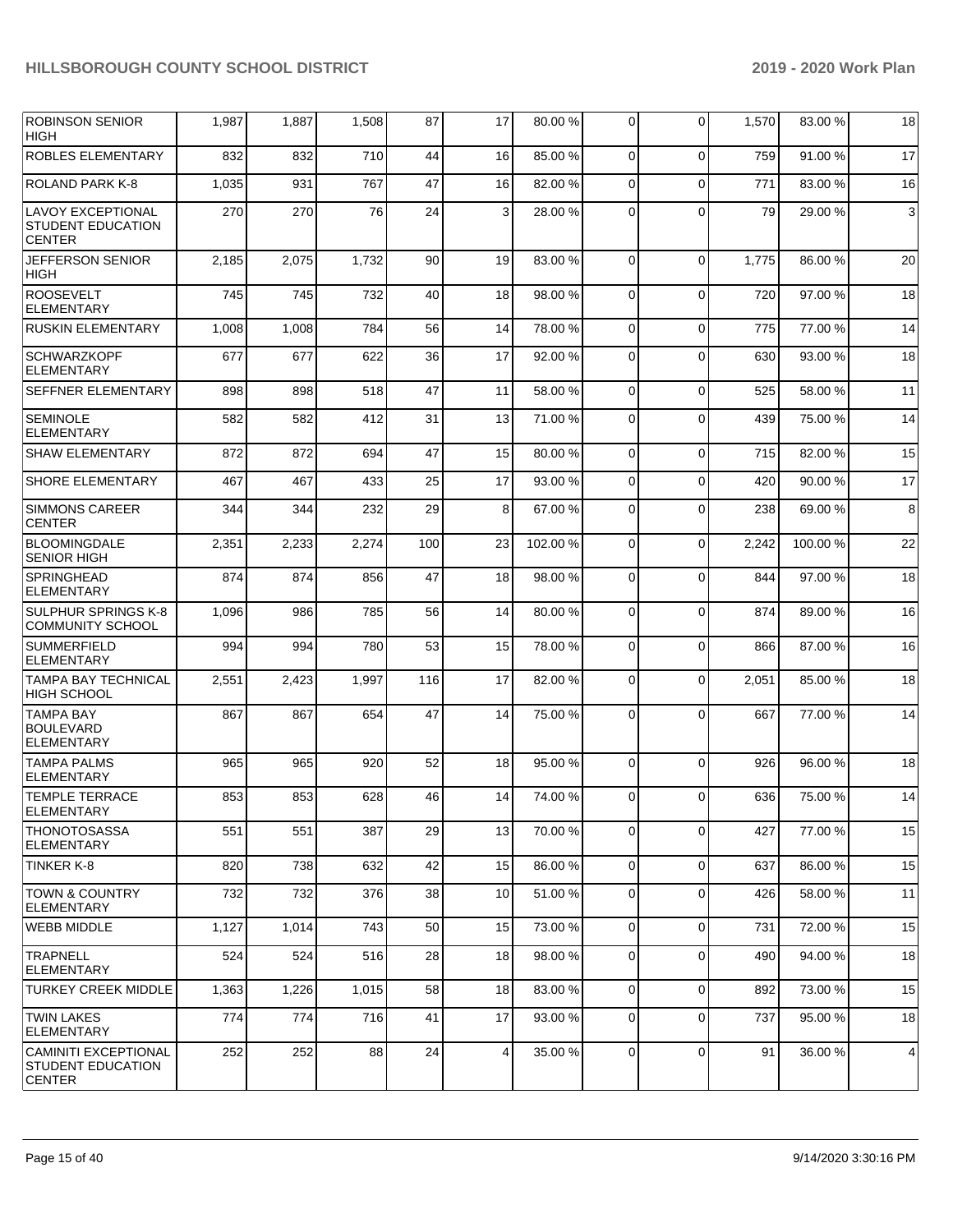| <b>WALDEN LAKE</b><br><b>ELEMENTARY</b>  | 983   | 983   | 837   | 53     | 16 | 85.00 %  | 0              | $\Omega$    | 839   | 85.00 % | 16 |
|------------------------------------------|-------|-------|-------|--------|----|----------|----------------|-------------|-------|---------|----|
| <b>WASHINGTON</b><br><b>ELEMENTARY</b>   | 634   | 634   | 434   | 39     | 11 | 68.00 %  | $\mathbf 0$    | $\Omega$    | 460   | 73.00 % | 12 |
| <b>WEST SHORE</b><br><b>ELEMENTARY</b>   | 395   | 395   | 370   | 21     | 18 | 94.00 %  | $\overline{0}$ | $\Omega$    | 356   | 90.00 % | 17 |
| <b>WEST TAMPA</b><br><b>ELEMENTARY</b>   | 575   | 575   | 359   | 31     | 12 | 62.00 %  | 0              | $\Omega$    | 347   | 60.00 % | 11 |
| <b>JAMES ELEMENTARY</b><br><b>SCHOOL</b> | 832   | 832   | 627   | 42     | 15 | 75.00 %  | $\Omega$       | $\Omega$    | 651   | 78.00%  | 16 |
| <b>WILSON MIDDLE</b>                     | 653   | 587   | 656   | 29     | 23 | 112.00 % | $\Omega$       | $\Omega$    | 568   | 97.00 % | 20 |
| <b>WILSON ELEMENTARY</b>                 | 405   | 405   | 325   | 22     | 15 | 80.00 %  | $\Omega$       | $\Omega$    | 329   | 81.00 % | 15 |
| <b>WIMAUMA</b><br><b>ELEMENTARY</b>      | 659   | 659   | 588   | 35     | 17 | 89.00 %  | 306            | 17          | 709   | 73.00 % | 14 |
| WITTER ELEMENTARY                        | 679   | 679   | 540   | 35     | 15 | 80.00 %  | 0              | $\Omega$    | 590   | 87.00 % | 17 |
| <b>WOODBRIDGE</b><br><b>ELEMENTARY</b>   | 883   | 883   | 664   | 47     | 14 | 75.00 %  | 0              | $\Omega$    | 671   | 76.00 % | 14 |
| YATES ELEMENTARY                         | 860   | 860   | 683   | 46     | 15 | 79.00 %  | $\overline{0}$ | $\Omega$    | 694   | 81.00%  | 15 |
| YOUNG MIDDLE                             | 1,095 | 985   | 655   | 47     | 14 | 66.00 %  | 0              | $\Omega$    | 665   | 68.00 % | 14 |
| <b>DURANT SENIOR HIGH</b>                | 2,883 | 2,738 | 2,338 | 117    | 20 | 85.00 %  | 0              | $\Omega$    | 2,397 | 88.00 % | 20 |
| <b>BURNETT MIDDLE</b>                    | 1,332 | 1,198 | 793   | 56     | 14 | 66.00 %  | 0              | $\Omega$    | 791   | 66.00 % | 14 |
| <b>VALRICO ELEMENTARY</b>                | 979   | 979   | 803   | 53     | 15 | 82.00 %  | $\overline{0}$ | $\Omega$    | 810   | 83.00 % | 15 |
| <b>BENITO MIDDLE</b>                     | 1,473 | 1,325 | 1,080 | 63     | 17 | 81.00%   | 0              | $\Omega$    | 1,082 | 82.00%  | 17 |
| <b>WALKER MIDDLE</b>                     | 1,091 | 981   | 955   | 47     | 20 | 97.00 %  | $\overline{0}$ | $\Omega$    | 965   | 98.00 % | 21 |
| <b>WILLIAMS MIDDLE</b>                   | 948   | 853   | 819   | 42     | 19 | 96.00 %  | 0              | $\Omega$    | 831   | 97.00 % | 20 |
| <b>SICKLES SENIOR HIGH</b>               | 2,531 | 2,404 | 2,317 | 106    | 22 | 96.00 %  | $\overline{0}$ | $\Omega$    | 2,383 | 99.00 % | 22 |
| <b>WHARTON SENIOR</b><br><b>HIGH</b>     | 2,617 | 2,486 | 2,299 | 108    | 21 | 92.00 %  | 0              | $\Omega$    | 2,443 | 98.00 % | 23 |
| <b>BLAKE SENIOR HIGH</b>                 | 1,795 | 1,705 | 1,665 | 72     | 23 | 98.00 %  | $\Omega$       | $\Omega$    | 1,751 | 103.00% | 24 |
| <b>CLARK ELEMENTARY</b>                  | 975   | 975   | 825   | 53     | 16 | 85.00 %  | $\overline{0}$ | $\Omega$    | 842   | 86.00 % | 16 |
| <b>WESTCHASE</b><br><b>ELEMENTARY</b>    | 1,037 | 1,037 | 932   | 56     | 17 | 90.00 %  | 0              | $\Omega$    | 935   | 90.00 % | 17 |
| PIZZO K-8 SCHOOL                         | 864   | 864   | 696   | 47     | 15 | 81.00 %  | $\overline{0}$ | $\Omega$    | 817   | 95.00 % | 17 |
| <b>RODGERS MIDDLE</b>                    | 1,354 | 1,218 | 758   | 57     | 13 | 62.00 %  | $\overline{0}$ | $\Omega$    | 845   | 69.00 % | 15 |
| <b>RIVERVIEW SENIOR</b><br><b>HIGH</b>   | 2,702 | 2,566 | 2,486 | 109    | 23 | 97.00 %  | 0              | 0           | 2,376 | 93.00 % | 22 |
| <b>BEVIS ELEMENTARY</b>                  | 945   | 945   | 853   | 50     | 17 | 90.00 %  | $\overline{0}$ | $\mathbf 0$ | 853   | 90.00 % | 17 |
| RANDALL MIDDLE                           | 1,598 | 1,438 | 1,401 | 67     | 21 | 97.00 %  | $\overline{0}$ | $\mathbf 0$ | 1,422 | 99.00 % | 21 |
| DAVIDSEN MIDDLE                          | 1,598 | 1,438 | 1,089 | 66     | 16 | 76.00 %  | $\overline{0}$ | $\mathbf 0$ | 1,097 | 76.00%  | 17 |
| <b>PRIDE ELEMENTARY</b>                  | 1,018 | 1,018 | 731   | 53     | 14 | 72.00 %  | $\overline{0}$ | $\Omega$    | 732   | 72.00 % | 14 |
| <b>MCKITRICK</b><br><b>ELEMENTARY</b>    | 1,027 | 1,027 | 932   | 55     | 17 | 91.00 %  | $\overline{0}$ | $\Omega$    | 919   | 89.00 % | 17 |
| CHILES ELEMENTARY                        | 963   | 963   | 886   | 51     | 17 | 92.00%   | $\mathbf 0$    | $\Omega$    | 879   | 91.00%  | 17 |
| SYMMES ELEMENTARY                        | 729   | 729   | 537   | $38\,$ | 14 | 74.00 %  | $\overline{0}$ | 0           | 540   | 74.00 % | 14 |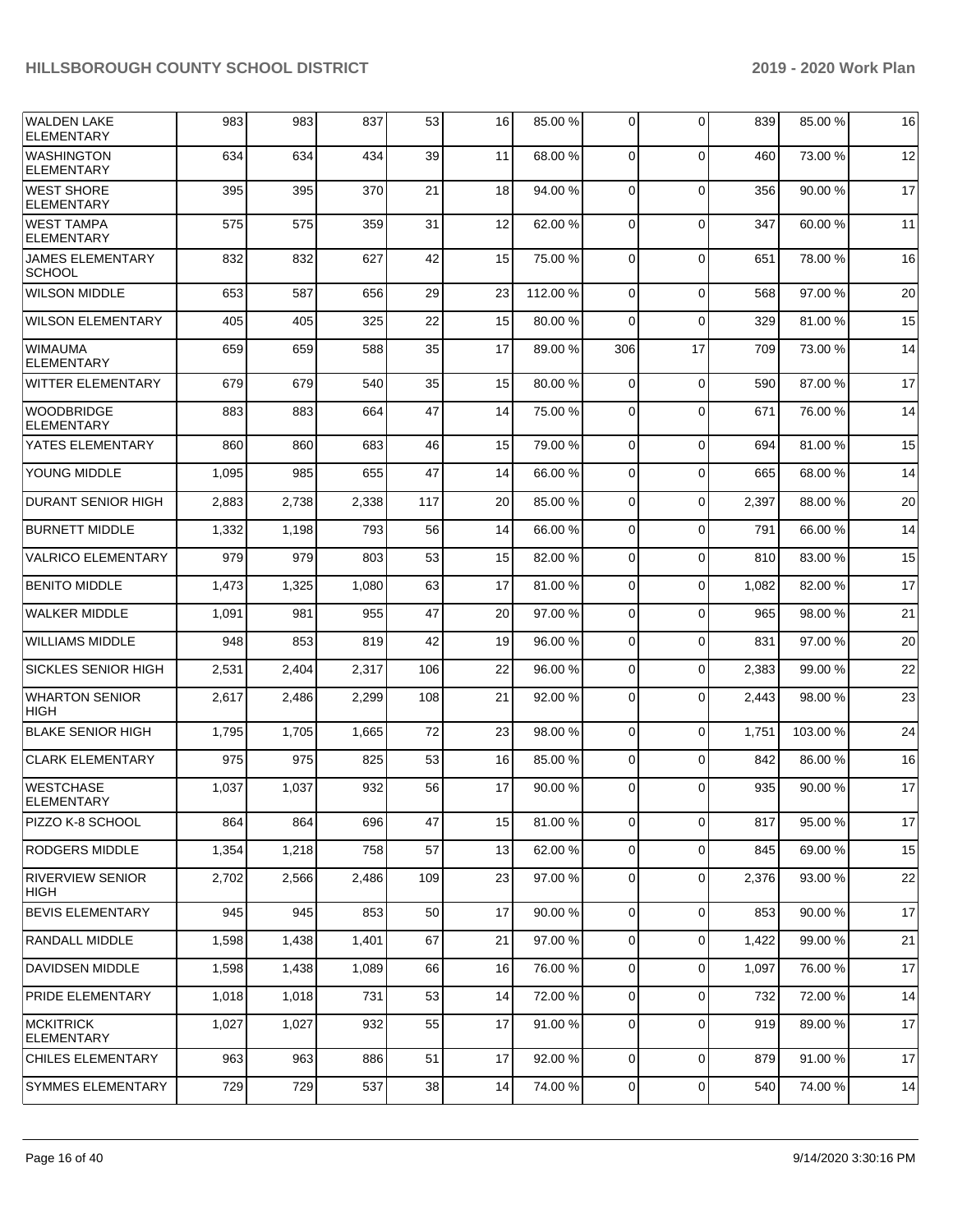| <b>MARTINEZ MIDDLE</b>                            | 1,344 | 1,209 | 1,185 | 56  | 21             | 98.00 % | 0              | $\Omega$    | 1,193       | 99.00 %  | 21          |
|---------------------------------------------------|-------|-------|-------|-----|----------------|---------|----------------|-------------|-------------|----------|-------------|
| <b>LIBERTY MIDDLE</b>                             | 1,645 | 1,480 | 1,160 | 69  | 17             | 78.00 % | 0              | $\Omega$    | 1.155       | 78.00 %  | 17          |
| <b>ALONSO HIGH</b>                                | 3,048 | 2,895 | 2,506 | 122 | 21             | 87.00 % | 0              | $\Omega$    | 2,589       | 89.00 %  | 21          |
| <b>FREEDOM SENIOR HIGH</b>                        | 2,724 | 2,587 | 1,831 | 109 | 17             | 71.00 % | 0              | $\Omega$    | 1,945       | 75.00 %  | 18          |
| <b>MIDDLETON SENIOR</b><br><b>HIGH</b>            | 2,102 | 1,996 | 1,574 | 83  | 19             | 79.00 % | $\Omega$       | $\Omega$    | 1,610       | 81.00 %  | 19          |
| SOUTH COUNTY<br><b>CAREER CENTER</b>              | 718   | 718   | 187   | 33  | 6              | 26.00 % | 0              | $\Omega$    | 182         | 25.00 %  | 6           |
| <b>FARNELL MIDDLE</b>                             | 1,434 | 1,290 | 1,223 | 60  | 20             | 95.00 % | $\Omega$       | $\Omega$    | 1,234       | 96.00 %  | 21          |
| <b>BRYANT ELEMENTARY</b>                          | 1,086 | 1,086 | 968   | 57  | 17             | 89.00 % | $\Omega$       | $\Omega$    | 980         | 90.00%   | 17          |
| <b>CIMINO ELEMENTARY</b>                          | 1,045 | 1,045 | 894   | 56  | 16             | 86.00 % | $\Omega$       | $\Omega$    | 891         | 85.00 %  | 16          |
| <b>IPPOLITO ELEMENTARY</b>                        | 872   | 872   | 548   | 46  | 12             | 63.00 % | $\overline{0}$ | $\Omega$    | 566         | 65.00 %  | 12          |
| <b>NEWSOME SENIOR</b><br><b>HIGH</b>              | 3,170 | 3,011 | 2,897 | 127 | 23             | 96.00 % | 0              | $\Omega$    | 3,040       | 101.00 % | 24          |
| JENNINGS MIDDLE                                   | 1,337 | 1,203 | 824   | 56  | 15             | 68.00 % | 0              | $\Omega$    | 620         | 52.00 %  | 11          |
| SHIELDS MIDDLE                                    | 1,729 | 1,556 | 1,615 | 72  | 22             | 104.00% | 0              | $\Omega$    | 1,486       | 96.00 %  | 21          |
| <b>HERITAGE</b><br><b>ELEMENTARY</b>              | 747   | 747   | 555   | 39  | 14             | 74.00 % | 0              | $\Omega$    | 567         | 76.00 %  | 15          |
| <b>SESSUMS</b><br><b>ELEMENTARY</b>               | 1,164 | 1,164 | 1,007 | 62  | 16             | 86.00 % | $\Omega$       | $\Omega$    | 1,001       | 86.00 %  | 16          |
| <b>NELSON ELEMENTARY</b>                          | 963   | 963   | 793   | 51  | 16             | 82.00 % | $\Omega$       | $\Omega$    | 803         | 83.00 %  | 16          |
| <b>MULRENNAN MIDDLE</b>                           | 1,606 | 1,445 | 1,335 | 67  | 20             | 92.00%  | $\Omega$       | $\Omega$    | 1,338       | 93.00 %  | 20          |
| <b>SCHMIDT ELEMENTARY</b>                         | 717   | 717   | 596   | 38  | 16             | 83.00 % | $\Omega$       | $\Omega$    | 593         | 83.00 %  | 16          |
| <b>MULLER ELEMENTARY</b>                          | 466   | 466   | 393   | 25  | 16             | 84.00 % | 0              | $\Omega$    | 420         | 90.00 %  | 17          |
| <b>CORR ELEMENTARY</b>                            | 929   | 929   | 740   | 50  | 15             | 80.00 % | $\Omega$       | $\Omega$    | 733         | 79.00 %  | 15          |
| <b>BOWERS WHITLEY</b><br><b>CAREER CENTER</b>     | 627   | 627   | 130   | 24  | 5 <sub>5</sub> | 21.00 % | $\overline{0}$ | $\Omega$    | 135         | 22.00 %  | 6           |
| SHEEHY ELEMENTARY                                 | 544   | 544   | 304   | 28  | 11             | 56.00 % | $\overline{0}$ | $\Omega$    | 352         | 65.00 %  | 13          |
| <b>RAMPELLO</b><br><b>DOWNTOWN</b><br>PARTNERSHIP | 937   | 843   | 770   | 44  | 18             | 91.00 % | 0              | $\Omega$    | 779         | 92.00 %  | 18          |
| DAVIS ELEMENTARY                                  | 1,038 | 1,038 | 751   | 55  | 14             | 72.00 % | 0              | $\Omega$    | 771         | 74.00 %  | 14          |
| <b>BRANDON</b><br><b>ALTERNATIVE</b>              | 451   | 451   | 45    | 22  | $\overline{a}$ | 10.00 % | 0              | $\Omega$    | 95          | 21.00 %  | 4           |
| <b>FISHHAWK CREEK</b><br><b>ELEMENTARY</b>        | 1,056 | 1,056 | 1,034 | 56  | 18             | 98.00 % | $\Omega$       | $\Omega$    | 1,031       | 98.00 %  | 18          |
| SPOTO HIGH SCHOOL                                 | 2,082 | 1,977 | 1,587 | 85  | 19             | 80.00 % | 500            | 20          | 2,186       | 88.00 %  | 21          |
| <b>FROST ELEMENTARY</b>                           | 966   | 966   | 563   | 51  | 11             | 58.00 % | $\overline{0}$ | $\mathbf 0$ | 604         | 63.00 %  | 12          |
| <b>GIUNTA MIDDLE</b><br><b>SCHOOL</b>             | 1,732 | 1,558 | 832   | 73  | 11             | 53.00 % | $\overline{0}$ | $\mathbf 0$ | 827         | 53.00 %  | 11          |
| APARICIO-LEVY<br>TECHNICAL COLLEGE                | 167   | 250   | 0     | 13  | 0              | 0.00%   | 0              | $\Omega$    | $\mathbf 0$ | 0.00%    | $\mathbf 0$ |
| <b>LENNARD HIGH</b><br><b>SCHOOL</b>              | 3,232 | 3,070 | 3,021 | 128 | 24             | 98.00 % | $\overline{0}$ | $\Omega$    | 2,517       | 82.00 %  | 20          |
| <b>TURNER BARTELS K-8</b>                         | 2,568 | 2,311 | 1,815 | 116 | 16             | 79.00 % | $\overline{0}$ | 0           | 1,877       | 81.00%   | 16          |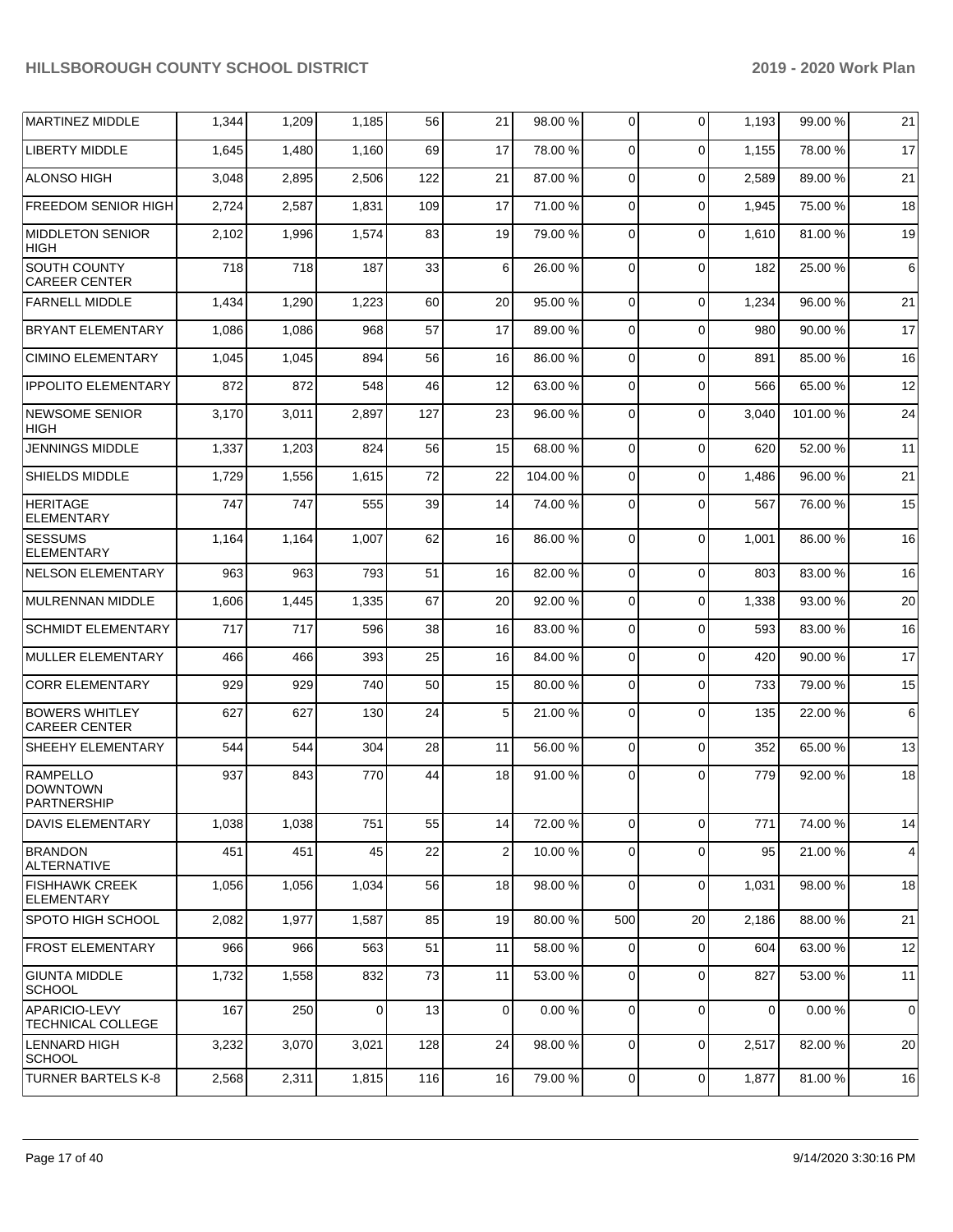| <b>COLLINS ELEMENTARY</b>                                             | 1,146   | 1,146    | 1,009    | 61     | 17             | 88.00 % | $\mathbf 0$  | $\Omega$    | 1,010    | 88.00 % | 17             |
|-----------------------------------------------------------------------|---------|----------|----------|--------|----------------|---------|--------------|-------------|----------|---------|----------------|
| <b>NORTH TAMPA</b><br><b>ALTERNATIVE CENTER</b>                       | 450     | 450      | 53       | 21     | 3              | 12.00 % | $\Omega$     | $\Omega$    | 90       | 20.00 % | $\overline{4}$ |
| <b>GARY ADULT CENTER</b>                                              | 257     | 385      | $\Omega$ | 21     | $\Omega$       | 0.00%   | $\Omega$     | $\Omega$    | $\Omega$ | 0.00%   | $\Omega$       |
| <b>CARVER EXCEPTIONAL</b><br><b>CENTER</b>                            | 210     | 210      | 49       | 20     | $\overline{2}$ | 23.00 % | $\mathbf 0$  | $\Omega$    | 52       | 25.00 % | 3              |
| <b>SUMMERFIELD</b><br><b>CROSSINGS</b>                                | 1,015   | 1,015    | 895      | 54     | 17             | 88.00 % | 0            | $\Omega$    | 777      | 77.00 % | 14             |
| <b>DOBY ELEMENTARY</b>                                                | 958     | 958      | 775      | 50     | 15             | 81.00%  | $\mathbf 0$  | $\Omega$    | 766      | 80.00 % | 15             |
| <b>OAK PARK</b><br><b>ELEMENTARY</b>                                  | 747     | 747      | 557      | 39     | 14             | 75.00 % | $\Omega$     | $\Omega$    | 571      | 76.00 % | 15             |
| SMITH MIDDLE SCHOOL                                                   | 1,578   | 1,420    | 747      | 66     | 11             | 53.00 % | 0            | $\mathbf 0$ | 756      | 53.00 % | 11             |
| <b>DEER PARK</b><br><b>ELEMENTARY</b>                                 | 1,054   | 1,054    | 899      | 55     | 16             | 85.00 % | $\mathbf{0}$ | $\mathbf 0$ | 909      | 86.00 % | 17             |
| <b>HAMMOND</b><br><b>ELEMENTARY</b>                                   | 938     | 938      | 720      | 49     | 15             | 77.00 % | $\Omega$     | $\Omega$    | 726      | 77.00 % | 15             |
| <b>REDDICK ELEMENTARY</b><br><b>SCHOOL</b>                            | 948     | 948      | 848      | 50     | 17             | 89.00 % | $\Omega$     | $\Omega$    | 854      | 90.00 % | 17             |
| KIMBELL ELEMENTARY                                                    | 652     | 652      | 484      | 34     | 14             | 74.00 % | $\Omega$     | $\Omega$    | 508      | 78.00 % | 15             |
| <b>STEINBRENNER HIGH</b><br><b>SCHOOL</b>                             | 2,544   | 2,416    | 2,380    | 101    | 24             | 99.00 % | $\Omega$     | $\Omega$    | 2,425    | 100.00% | 24             |
| <b>STOWERS</b><br>ELEMENTARY SCHOOL                                   | 972     | 972      | 811      | 51     | 16             | 83.00 % | $\Omega$     | $\Omega$    | 820      | 84.00 % | 16             |
| <b>BARRINGTON MIDDLE</b><br><b>SCHOOL</b>                             | 1,635   | 1,471    | 1,518    | 69     | 22             | 103.00% | $\Omega$     | $\Omega$    | 1,419    | 96.00 % | 21             |
| <b>STRAWBERRY CREST</b><br><b>HIGH SCHOOL</b>                         | 2,446   | 2,323    | 2,154    | 101    | 21             | 93.00 % | $\Omega$     | $\Omega$    | 2,271    | 98.00 % | 22             |
| <b>BAILEY ELEMENTARY</b><br><b>SCHOOL</b>                             | 920     | 920      | 765      | 48     | 16             | 83.00 % | $\Omega$     | $\Omega$    | 762      | 83.00 % | 16             |
| <b>THOMPSON</b><br><b>ELEMENTARY</b>                                  | 950     | 950      | 786      | 50     | 16             | 83.00 % | $\mathbf 0$  | $\mathbf 0$ | 819      | 86.00 % | 16             |
| <b>LAMB ELEMENTARY</b>                                                | 950     | 950      | 717      | 50     | 14             | 75.00 % | 0            | $\Omega$    | 720      | 76.00 % | 14             |
| <b>LOPEZ EXCEPTIONAL</b><br><b>STUDENT EDUCATION</b><br><b>CENTER</b> | 122     | 122      | 60       | 12     | 5              | 49.00 % | $\Omega$     | $\Omega$    | 62       | 51.00 % | 5              |
| <b>DOROTHY THOMAS</b><br><b>EXCEPTIONAL CENTER</b>                    | 242     | 242      | 53       | 24     | $\overline{2}$ | 22.00 % | $\mathbf{0}$ | $\Omega$    | 66       | 27.00 % | 3              |
| <b>DAWSON ELEMENTARY</b>                                              | 912     | 912      | 648      | 48     | 14             | 71.00 % | $\Omega$     | $\Omega$    | 832      | 91.00 % | 17             |
| <b>HIGH SCHOOL TTT</b>                                                | 2,787   | $\Omega$ | $\Omega$ | 118    | $\mathbf 0$    | 0.00%   | 2,910        | 120         | 2,615    | 90.00 % | 11             |
|                                                                       | 251,317 | 239,270  | 188,936  | 11.958 | 16             | 78.96 % | 3,716        | 157         | 194,659  | 80.11 % | 16             |

The COFTE Projected Total (194,659) for 2023 - 2024 must match the Official Forecasted COFTE Total (194,445 ) for 2023 - 2024 before this section can be completed. In the event that the COFTE Projected Total does not match the Official forecasted COFTE, then the Balanced Projected COFTE Table should be used to balance COFTE.

| Projected COFTE for 2023 - 2024 |        | <b>Grade Level Type</b> | <b>Balanced Projected</b><br>COFTE for 2023 - 2024 |
|---------------------------------|--------|-------------------------|----------------------------------------------------|
| Elementary (PK-3)               | 61,897 |                         |                                                    |
| $ $ Middle $(4-8)$              | 71,652 |                         |                                                    |
|                                 |        | Elementary (PK-3)       | 820                                                |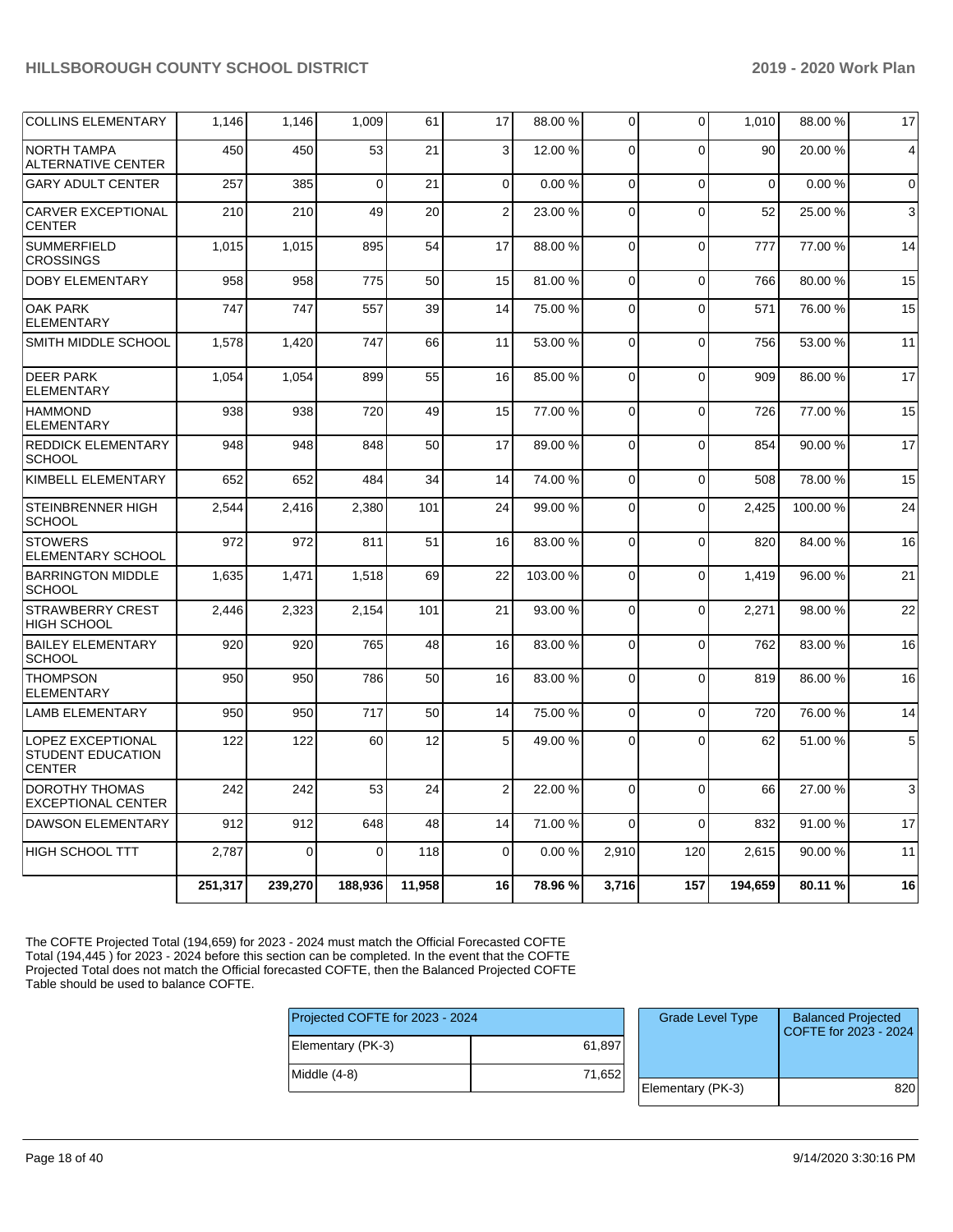$-1,715$ **194,445**

| $ High (9-12) $ | 60,896  | $Middle (4-8)$ | 681      |
|-----------------|---------|----------------|----------|
|                 | 194,445 | High (9-12)    | $-1,715$ |
|                 |         |                | _____    |

### **Relocatable Replacement**

Number of relocatable classrooms clearly identified and scheduled for replacement in the school board adopted financially feasible 5-year district work program.

| _ocation                          | $-2020$<br>2019 | $J - 2021$<br>$2020 \times$ | $-2022$<br>2021 | 2022 - 2023 | 2023 - 2024 | Year 5 Total |
|-----------------------------------|-----------------|-----------------------------|-----------------|-------------|-------------|--------------|
| Total Relocatable Replacements: I |                 |                             |                 |             |             | 0            |

### **Charter Schools Tracking**

Information regarding the use of charter schools.

| Location-Type                                  | # Relocatable<br>units or<br>permanent<br>classrooms | Owner          | Year Started or<br><b>Scheduled</b> | <b>Student</b><br><b>Stations</b> | <b>Students</b><br>Enrolled | Years in<br>Contract    | <b>Total Charter</b><br><b>Students</b><br>projected for<br>2023 - 2024 |
|------------------------------------------------|------------------------------------------------------|----------------|-------------------------------------|-----------------------------------|-----------------------------|-------------------------|-------------------------------------------------------------------------|
| Advantage Academy of<br>Hillsborough           |                                                      | 19 PRIVATE     | 2009                                | 595                               | 458                         | 10                      | 546                                                                     |
| Avant Garde Academy<br>Westchase               |                                                      | 41 PRIVATE     | 2017                                | 800                               | 375                         | 3                       | 750                                                                     |
| <b>Bell Creek Academy</b>                      |                                                      | 53 PRIVATE     | 2013                                | 925                               | 637                         | 14                      | 594                                                                     |
| Bell Creek Academy High School                 |                                                      | 53 PRIVATE     | 2013                                | 575                               | 44                          | 14                      | 800                                                                     |
| BridgePrep Academy of Riverview                |                                                      | 45 PRIVATE     | 2017                                | 950                               | 886                         | 3                       | 1,500                                                                   |
| BridgePrep Academy of Tampa                    |                                                      | 23 PRIVATE     | 2014                                | 425                               | 350                         |                         | 485                                                                     |
| Brooks DeBartolo Collegiate High<br>School     |                                                      | 36 PRIVATE     | 2007                                | 606                               | 606                         | 13                      | 610                                                                     |
| Channelside Academy Middle<br>School           |                                                      | 13 PRIVATE     | 2012                                | 220                               | 134                         | 10                      | 185                                                                     |
| Channelside Academy of Math<br>and Science     |                                                      | 30 PRIVATE     | 2011                                | 400                               | 377                         | 10                      | 405                                                                     |
| Community Charter School of<br>Excellence      |                                                      | 17 PRIVATE     | 2008                                | 306                               | 260                         | $\overline{2}$          | 324                                                                     |
| Creekside Charter Academy                      |                                                      | 37 PRIVATE     | 2018                                | 745                               | 598                         | $\overline{\mathbf{4}}$ | 745                                                                     |
| East Tampa Academy                             | 5                                                    | <b>PRIVATE</b> | 2017                                | 72                                | 42                          | 3                       | 90                                                                      |
| <b>Excelsior Prep Charter School</b>           |                                                      | 14 PRIVATE     | 2017                                | 317                               | 96                          | 3                       | 334                                                                     |
| Florida Autism Charter School of<br>Excellence |                                                      | 16 PRIVATE     | 2007                                | 150                               | 132                         | 3                       | 200                                                                     |
| <b>Florida Connections Academy</b>             | 1                                                    | <b>PRIVATE</b> | 2018                                | 1                                 | 1,176                       | 4                       | 4,000                                                                   |
| Focus Academy                                  | 9                                                    | PRIVATE        | 2013                                | 180                               | 108                         | $\overline{\mathbf{4}}$ | 165                                                                     |
| Henderson Hammock Charter<br>School            |                                                      | 56 PRIVATE     | 2012                                | 1,200                             | 1,135                       | 3                       | 1,145                                                                   |
| Hillsborough Academy of Math<br>and Science    |                                                      | 31 PRIVATE     | 2013                                | 950                               | 799                         |                         | 964                                                                     |
| Horizon Charter School of Tampa                |                                                      | 16 PRIVATE     | 2003                                | 336                               | 327                         | 9                       | 336                                                                     |
| Independence Academy                           |                                                      | 48 PRIVATE     | 2012                                | 1,030                             | 931                         | 3                       | 985                                                                     |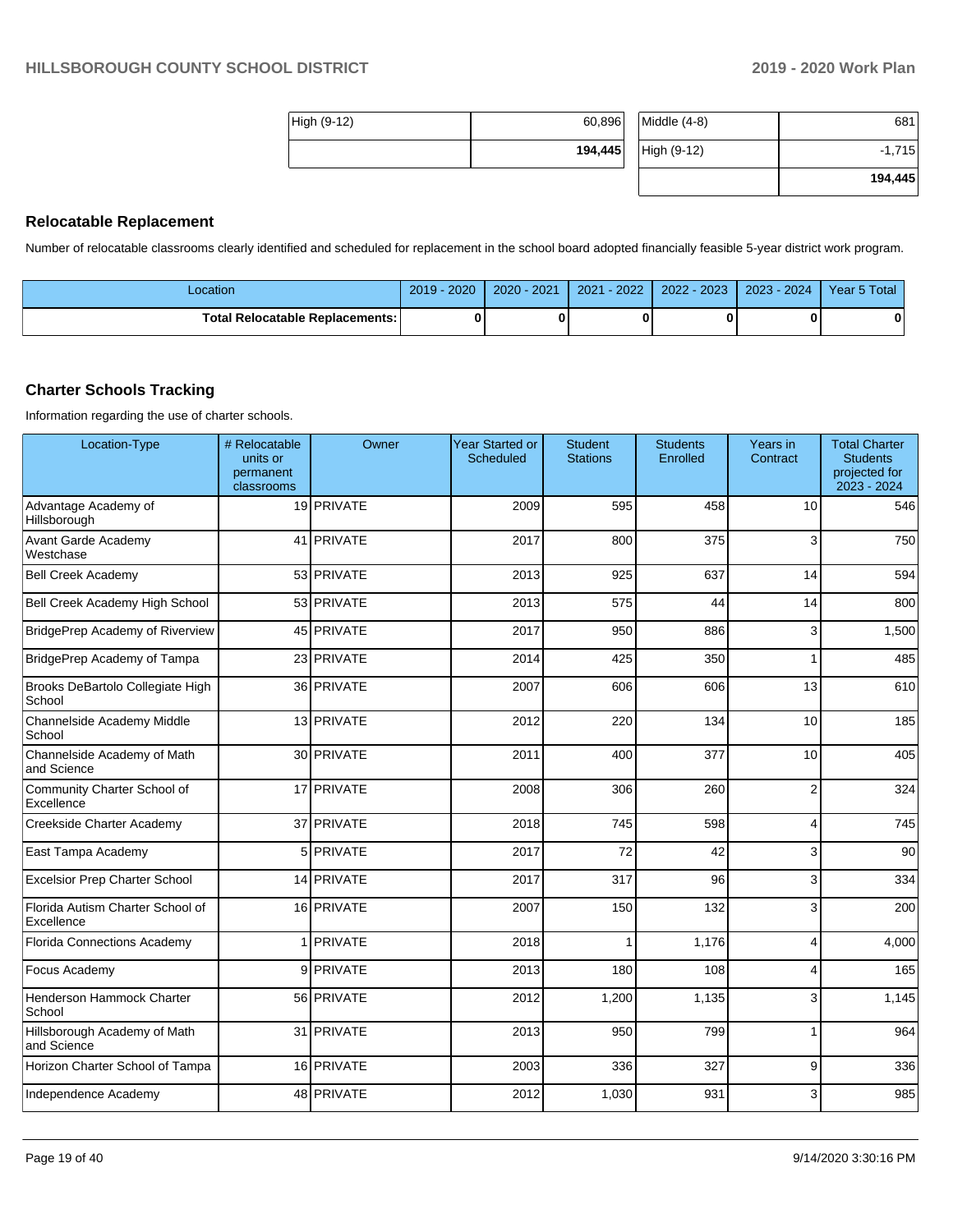| Kid's Community College Charter<br>High School             |      | 12 PRIVATE     | 2017 | 300    | 170    | 3              | 300    |
|------------------------------------------------------------|------|----------------|------|--------|--------|----------------|--------|
| Kid's Community College<br><b>Riverview South</b>          |      | 32 PRIVATE     | 2005 | 580    | 580    | 6              | 568    |
| Kid's Community College Charter<br><b>School Southeast</b> |      | 25 PRIVATE     | 2012 | 384    | 378    | 8              | 384    |
| Kid's Community College<br>Southeast Middle Charter School |      | 10 PRIVATE     | 2017 | 220    | 194    | 3              | 220    |
| Learning Gate Community School                             |      | 50 PRIVATE     | 2000 | 800    | 783    | 6              | 800    |
| Legacy Preparatory Academy                                 |      | 20 PRIVATE     | 2003 | 300    | 251    | 4              | 300    |
| Literacy/Leadership/Technology<br>Academy                  |      | 33 PRIVATE     | 2005 | 635    | 631    | 9              | 633    |
| Lutz Preparatory School                                    |      | 44 PRIVATE     | 2011 | 782    | 782    | 11             | 782    |
| New Springs Schools                                        |      | 33 PRIVATE     | 2010 | 600    | 460    | 1              | 600    |
| Pepin Academies                                            |      | 78 PRIVATE     | 1999 | 800    | 800    | 4              | 900    |
| <b>Pivot Charter School</b>                                |      | 16 PRIVATE     | 2011 | 285    | 252    | $\overline{2}$ | 350    |
| Plato Academy Tampa Charter<br>School                      | 8    | PRIVATE        | 2017 | 126    | 118    | 3              | 180    |
| RCMA Leadership Academy                                    | 6    | PRIVATE        | 2012 | 120    | 114    | 3              | 120    |
| RCMA Wimauma Academy                                       |      | 6 PRIVATE      | 2000 | 240    | 224    | 1              | 230    |
| Seminole Heights Charter High<br>School                    | 7    | PRIVATE        | 2010 | 206    | 289    | 9              | 300    |
| SouthShore Charter Academy                                 |      | 57 PRIVATE     | 2016 | 1,300  | 1,150  | 2              | 1,200  |
| Sports Leadership and<br>Management Academy (Tampa)        |      | 52 PRIVATE     | 2017 | 1,071  | 500    | 3              | 1,071  |
| Sunlake Academy of Math and<br>Science                     |      | 53 PRIVATE     | 2017 | 1,058  | 794    | 2              | 1,050  |
| <b>Terrace Community Middle</b><br>School                  |      | 32 PRIVATE     | 1998 | 660    | 657    | $\overline{7}$ | 660    |
| The Collaboratory Preparatory<br>Academy                   |      | 6 PRIVATE      | 2017 | 94     | 86     | 8              | 182    |
| Trinity School for Children                                |      | 38 PRIVATE     | 1999 | 885    | 858    | 9              | 900    |
| Valrico Lake Advantage Academy                             |      | 58 PRIVATE     | 2009 | 1,035  | 940    | 14             | 1,008  |
| Village of Excellence Academy                              |      | 15 PRIVATE     | 2000 | 350    | 260    | 9              | 550    |
| Village of Excellence Middle<br>School                     | 7    | <b>PRIVATE</b> | 2014 | 180    | 110    | 1              | 200    |
| Walton Academy for the<br>Performing Arts                  |      | 16 PRIVATE     | 2004 | 230    | 205    | 1              | 304    |
| Waterset Charter School                                    |      | 56 PRIVATE     | 2017 | 1,150  | 968    | 3              | 1,150  |
| West University Charter High<br>School                     |      | 10 PRIVATE     | 2012 | 180    | 281    | 8              | 350    |
| Winthrop Charter School                                    |      | 70 PRIVATE     | 2011 | 1,300  | 1,300  | 12             | 1,300  |
| Woodmont Charter School                                    |      | 51 PRIVATE     | 2011 | 1,150  | 735    | 2              | 900    |
|                                                            | 1464 |                |      | 27,804 | 24,341 |                | 32,655 |

# **Special Purpose Classrooms Tracking**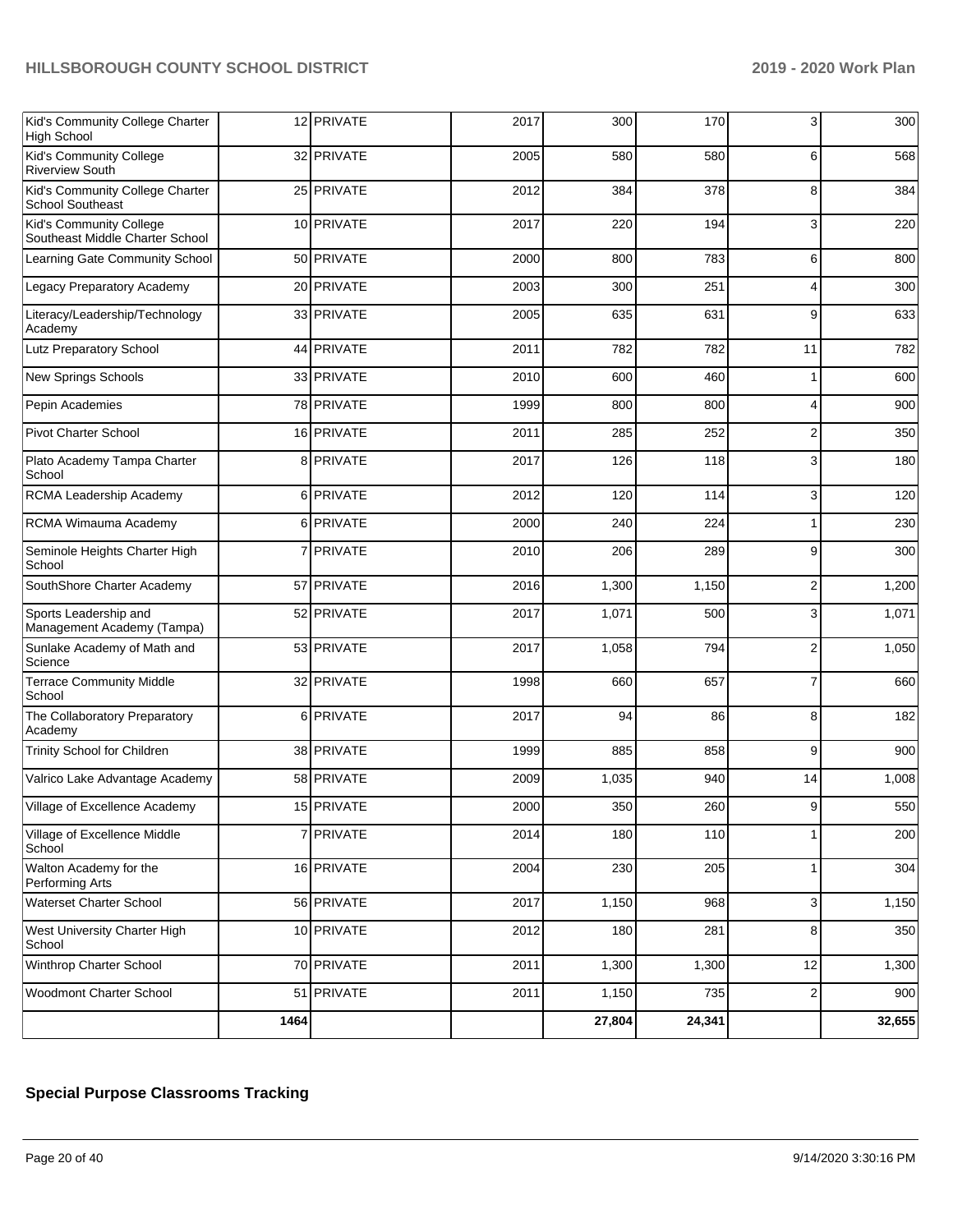The number of classrooms that will be used for certain special purposes in the current year, by facility and type of classroom, that the district will, 1), not use for educational purposes, and 2), the co-teaching classrooms that are not open plan classrooms and will be used for educational purposes.

| School                                        | <b>School Type</b>                   | # of Elementary<br>K-3 Classrooms | # of Middle 4-8<br><b>Classrooms</b> | # of High 9-12<br>Classrooms | # of ESE<br><b>Classrooms</b> | # of Combo<br>Classrooms | <b>Total</b><br><b>Classrooms</b> |
|-----------------------------------------------|--------------------------------------|-----------------------------------|--------------------------------------|------------------------------|-------------------------------|--------------------------|-----------------------------------|
| <b>GAITHER SENIOR HIGH</b>                    | Educational                          | 0                                 | 0                                    | 1                            | 0                             | 0                        |                                   |
| <b>LOWRY ELEMENTARY</b>                       | Educational                          | 4                                 | 1                                    | $\Omega$                     | $\Omega$                      | $\Omega$                 |                                   |
| MABRY ELEMENTARY                              | Educational                          | $\mathbf{1}$                      | $\Omega$                             | $\Omega$                     | $\Omega$                      | $\Omega$                 |                                   |
| MANGO ELEMENTARY                              | Educational                          | $\overline{\mathbf{c}}$           | 0                                    | $\mathbf{0}$                 | $\Omega$                      | $\Omega$                 |                                   |
| MCDONALD ELEMENTARY                           | Educational                          | $\Omega$                          | 1                                    | $\Omega$                     | $\Omega$                      | $\Omega$                 |                                   |
| MILES ELEMENTARY                              | Educational                          | $\overline{\mathbf{4}}$           | $\Omega$                             | $\mathbf{0}$                 | $\Omega$                      | $\Omega$                 |                                   |
| MITCHELL ELEMENTARY                           | Educational                          | $\overline{\mathbf{c}}$           | $\overline{2}$                       | $\Omega$                     | $\Omega$                      | $\Omega$                 |                                   |
| <b>SPRINGHEAD ELEMENTARY</b>                  | Educational                          | $\Omega$                          | 1                                    | $\Omega$                     | $\Omega$                      | $\Omega$                 |                                   |
| <b>TAMPA PALMS ELEMENTARY</b>                 | Educational                          | $\mathbf 2$                       | 1                                    | $\overline{0}$               | $\Omega$                      | $\overline{0}$           |                                   |
| <b>TRAPNELL ELEMENTARY</b>                    | Educational                          | 2                                 | $\mathbf 0$                          | $\Omega$                     | $\Omega$                      | $\Omega$                 |                                   |
| <b>CLARK ELEMENTARY</b>                       | Educational                          | 1                                 | 0                                    | $\Omega$                     | $\Omega$                      | $\Omega$                 |                                   |
| <b>SHIELDS MIDDLE</b>                         | Educational                          | $\mathbf 0$                       | $\overline{0}$                       | $\mathbf 0$                  | 3                             | $\overline{0}$           | 3                                 |
| <b>FARNELL MIDDLE</b>                         | Educational                          | $\mathbf 0$                       | $\overline{c}$                       | $\Omega$                     | $\Omega$                      | $\overline{0}$           |                                   |
| <b>BRYAN ELEMENTARY</b>                       | Educational                          | 1                                 | $\Omega$                             | $\Omega$                     | $\Omega$                      | $\Omega$                 |                                   |
| <b>GORRIE ELEMENTARY</b>                      | Educational                          | 5                                 | 1                                    | $\mathbf 0$                  | $\Omega$                      | 0                        | 6                                 |
| <b>ROBINSON ELEMENTARY</b>                    | Educational                          | 1                                 | $\mathbf 0$                          | $\mathbf 0$                  | $\Omega$                      | 0                        |                                   |
| <b>ROBINSON SENIOR HIGH</b>                   | Educational                          | $\Omega$                          | $\Omega$                             | 1                            | $\Omega$                      | $\Omega$                 |                                   |
| <b>WIMAUMA ELEMENTARY</b>                     | Educational                          | 1                                 | 1                                    | $\Omega$                     | 1                             | $\Omega$                 | 3                                 |
| <b>REDDICK ELEMENTARY SCHOOL</b>              | Educational                          | 5                                 | $\mathbf 0$                          | $\mathbf 0$                  | $\Omega$                      | $\Omega$                 | 5                                 |
| STEINBRENNER HIGH SCHOOL                      | Educational                          | 0                                 | $\mathbf 0$                          | $\overline{c}$               | $\Omega$                      | $\Omega$                 |                                   |
| <b>STRAWBERRY CREST HIGH</b><br><b>SCHOOL</b> | Educational                          | $\overline{0}$                    | $\mathbf 0$                          | $\mathbf{0}$                 | $\Omega$                      | 3                        | 3                                 |
| MULRENNAN MIDDLE                              | Educational                          | 0                                 | $\overline{c}$                       | $\Omega$                     | $\Omega$                      | $\Omega$                 | 2                                 |
| LENNARD HIGH SCHOOL                           | Educational                          | $\Omega$                          | $\Omega$                             | $\Omega$                     | 27                            | $\Omega$                 | 27                                |
| <b>BALLAST POINT ELEMENTARY</b>               | Educational                          | $\mathbf{1}$                      | 0                                    | $\mathbf 0$                  | $\Omega$                      | $\Omega$                 |                                   |
| <b>DICKENSON ELEMENTARY</b>                   | Educational                          | 1                                 | $\mathbf 0$                          | $\Omega$                     | $\Omega$                      | 0                        |                                   |
|                                               | <b>Total Educational Classrooms:</b> | 33                                | 12                                   | 4                            | 31                            | 3                        | 83                                |

| School                      | School Type | # of Elementary<br>K-3 Classrooms | # of Middle 4-8<br><b>Classrooms</b> | # of High $9-12$<br><b>Classrooms</b> | # of $ESE$<br>Classrooms | # of Combo<br><b>Classrooms</b> | Total<br><b>Classrooms</b> |
|-----------------------------|-------------|-----------------------------------|--------------------------------------|---------------------------------------|--------------------------|---------------------------------|----------------------------|
| <b>LOWRY ELEMENTARY</b>     | Co-Teaching |                                   |                                      |                                       |                          |                                 | 81                         |
| <b>IMABRY ELEMENTARY</b>    | Co-Teaching |                                   |                                      |                                       |                          |                                 |                            |
| <b>IMANGO ELEMENTARY</b>    | Co-Teaching |                                   |                                      |                                       |                          |                                 |                            |
| <b>IMCDONALD ELEMENTARY</b> | Co-Teaching |                                   |                                      |                                       |                          |                                 |                            |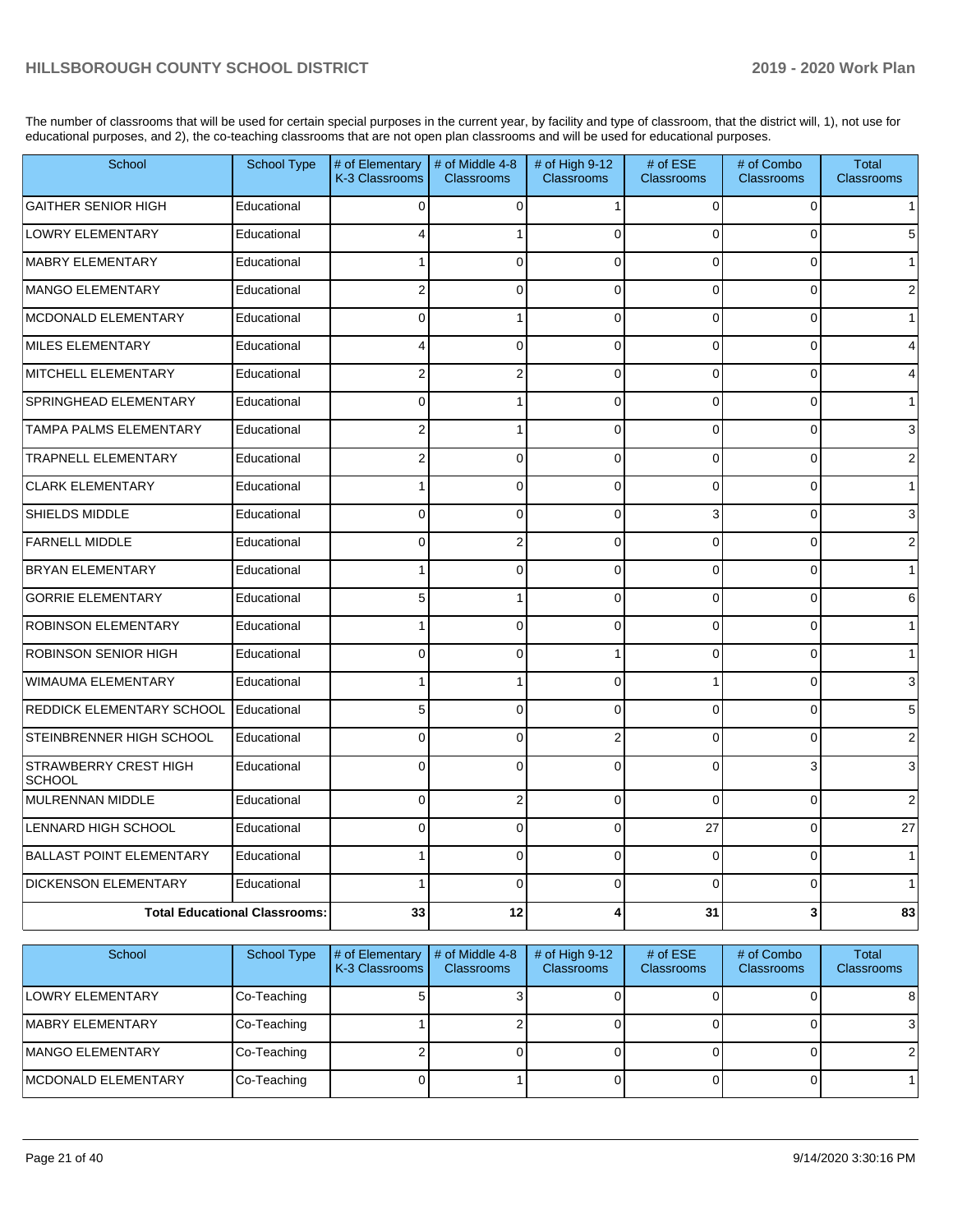| <b>MILES ELEMENTARY</b>                  | Co-Teaching | 6                       | 0           | $\Omega$       | $\mathbf 0$ | 0           | 6                |
|------------------------------------------|-------------|-------------------------|-------------|----------------|-------------|-------------|------------------|
| MINTZ ELEMENTARY                         | Co-Teaching | $\Omega$                | 0           | $\Omega$       |             | 0           |                  |
| MITCHELL ELEMENTARY                      | Co-Teaching |                         | 2           | $\Omega$       | $\mathbf 0$ | $\Omega$    | 9                |
| SPRINGHEAD ELEMENTARY                    | Co-Teaching | $\overline{2}$          | 0           | $\Omega$       | $\Omega$    | 0           | 2                |
| SUMMERFIELD ELEMENTARY                   | Co-Teaching |                         |             | $\Omega$       | $\mathbf 0$ | $\Omega$    | 2                |
| TAMPA BAY BOULEVARD<br><b>ELEMENTARY</b> | Co-Teaching | 3                       | 0           | $\Omega$       | $\Omega$    | 0           | 3                |
| TAMPA PALMS ELEMENTARY                   | Co-Teaching | 4                       | 2           | $\Omega$       | $\mathbf 0$ | 0           | 6                |
| <b>TRAPNELL ELEMENTARY</b>               | Co-Teaching | 4                       | $\Omega$    | 0              | $\mathbf 0$ | 0           | 4                |
| <b>WEST SHORE ELEMENTARY</b>             | Co-Teaching | $\overline{\mathbf{c}}$ | 0           | $\Omega$       | $\mathbf 0$ | 0           | $\overline{2}$   |
| <b>CLARK ELEMENTARY</b>                  | Co-Teaching | 4                       | 0           | 0              | $\mathbf 0$ | 0           | 4                |
| PIZZO K-8 SCHOOL                         | Co-Teaching | 3                       | 0           | $\Omega$       | $\mathbf 0$ | 0           | 3                |
| <b>SYMMES ELEMENTARY</b>                 | Co-Teaching | 3                       | 0           | 0              | $\mathbf 0$ | 0           | 3                |
| SHIELDS MIDDLE                           | Co-Teaching | $\mathbf 0$             | 0           | $\Omega$       | 4           | 0           | 4                |
| HERITAGE ELEMENTARY                      | Co-Teaching | 4                       | 0           | 0              | $\mathbf 0$ | 0           | 4                |
| SESSUMS ELEMENTARY                       | Co-Teaching | 4                       | 0           | $\Omega$       | $\mathbf 0$ | 0           | 4                |
| RAMPELLO DOWNTOWN<br>PARTNERSHIP         | Co-Teaching |                         | 0           | 0              | $\mathbf 0$ | $\Omega$    | $\mathbf{1}$     |
| FISHHAWK CREEK ELEMENTARY                | Co-Teaching | $\overline{\mathbf{c}}$ | $\mathbf 0$ | $\Omega$       | $\mathbf 0$ | $\mathbf 0$ | $\overline{2}$   |
| DEER PARK ELEMENTARY                     | Co-Teaching |                         |             | 0              | $\Omega$    | 0           | $\overline{2}$   |
| <b>DOBY ELEMENTARY</b>                   | Co-Teaching | 4                       | 0           | 0              | $\mathbf 0$ | 0           | 4                |
| <b>BROOKER ELEMENTARY</b>                | Co-Teaching |                         | 0           | 0              | $\mathbf 0$ | 0           | $\mathbf{1}$     |
| <b>BRYAN ELEMENTARY</b>                  | Co-Teaching | 3                       |             | 0              | $\mathbf 0$ | 0           | 4                |
| <b>CLAYWELL ELEMENTARY</b>               | Co-Teaching | 3                       | $\Omega$    | 0              | $\Omega$    | 0           | 3                |
| <b>GORRIE ELEMENTARY</b>                 | Co-Teaching | 7                       |             | 0              | $\mathbf 0$ | $\mathbf 0$ | 8                |
| <b>GRADY ELEMENTARY</b>                  | Co-Teaching |                         |             | 0              | $\Omega$    | $\Omega$    | $\overline{2}$   |
| <b>LETO SENIOR HIGH</b>                  | Co-Teaching | <sup>0</sup>            |             |                | U           |             | 3                |
| <b>LIMONA ELEMENTARY</b>                 | Co-Teaching | 1                       | 0           | $\Omega$       | $\mathbf 0$ | 0           | $\mathbf{1}$     |
| LEWIS ELEMENTARY                         | Co-Teaching | 1                       | $\mathbf 0$ | $\mathbf 0$    | 0           | 0           | $\mathbf{1}$     |
| PROGRESS VILLAGE MIDDLE                  | Co-Teaching | 0                       | $\mathbf 0$ | $\mathbf 0$    | $\pmb{0}$   | 7           | $\overline{7}$   |
| ROBLES ELEMENTARY                        | Co-Teaching | 9                       | 0           | $\mathbf 0$    | 0           | $\pmb{0}$   | 9                |
| ROLAND PARK K-8                          | Co-Teaching | 0                       | 3           | $\mathbf 0$    | $\pmb{0}$   | 0           | 3                |
| ROOSEVELT ELEMENTARY                     | Co-Teaching |                         | 1           | $\mathbf 0$    | 0           | 0           | $\boldsymbol{2}$ |
| <b>SCHWARZKOPF ELEMENTARY</b>            | Co-Teaching | $\overline{\mathbf{c}}$ | $\mathbf 0$ | $\overline{0}$ | 0           | 0           | $\boldsymbol{2}$ |
| SHORE ELEMENTARY                         | Co-Teaching | 2                       | 0           | $\mathbf 0$    | 0           | 0           | $\boldsymbol{2}$ |
| WIMAUMA ELEMENTARY                       | Co-Teaching | 5                       | 3           | $\mathbf 0$    | 1           | $\mathbf 0$ | 9                |
| KIMBELL ELEMENTARY                       | Co-Teaching | 3                       | 0           | $\overline{0}$ | $\pmb{0}$   | 0           | 3                |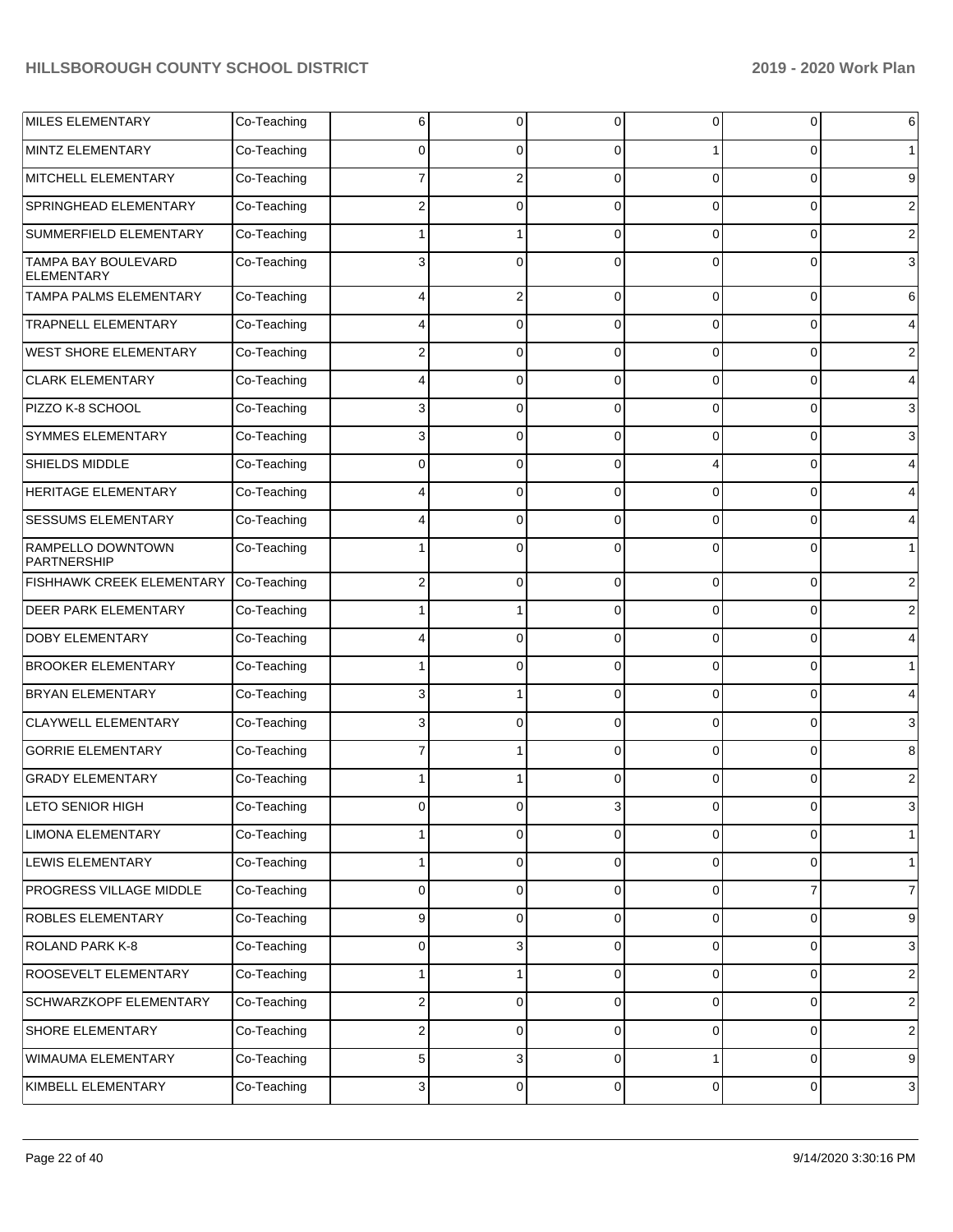| <b>STRAWBERRY CREST HIGH</b><br><b>SCHOOL</b> | Co-Teaching                          |     |    |    | 3  | 3              |
|-----------------------------------------------|--------------------------------------|-----|----|----|----|----------------|
| LENNARD HIGH SCHOOL                           | Co-Teaching                          |     |    |    | 16 | 16             |
| <b>COLLINS ELEMENTARY</b>                     | Co-Teaching                          |     |    |    | 0  | $\overline{2}$ |
| ANDERSON ELEMENTARY                           | Co-Teaching                          |     |    |    | 0  | $\mathbf{3}$   |
| <b>APOLLO BEACH ELEMENTARY</b>                | Co-Teaching                          |     |    |    | 0  | 51             |
| BALLAST POINT ELEMENTARY                      | Co-Teaching                          |     |    |    | 0  |                |
| <b>CYPRESS CREEK ELEMENTARY</b>               | Co-Teaching                          |     |    |    | 0  |                |
| <b>DICKENSON ELEMENTARY</b>                   | Co-Teaching                          |     |    |    | 0  | $\overline{2}$ |
| <b>EAST BAY SENIOR HIGH</b>                   | Co-Teaching                          |     |    | 22 | 0  | 22             |
|                                               | <b>Total Co-Teaching Classrooms:</b> | 117 | 24 | 28 | 26 | 198            |

### **Infrastructure Tracking**

**Necessary offsite infrastructure requirements resulting from expansions or new schools. This section should include infrastructure information related to capacity project schedules and other project schedules (Section 4).** 

Additional infrastructure for the new schools/additions must be coordinated with Hillsborough County and the City of Tampa.

**Proposed location of planned facilities, whether those locations are consistent with the comprehensive plans of all affected local governments, and recommendations for infrastructure and other improvements to land adjacent to existing facilities. Provisions of 1013.33(12), (13) and (14) and 1013.36** must be addressed for new facilities planned within the 1st three years of the plan (Section 5).

Yes.

**Consistent with Comp Plan?** Yes

### **Net New Classrooms**

The number of classrooms, by grade level and type of construction, that were added during the last fiscal year.

| List the net new classrooms added in the 2018 - 2019 fiscal year.                                                                                       |                              |                                   |                              | List the net new classrooms to be added in the 2019 - 2020 fiscal<br>year. |                                                                        |                          |                                |                      |
|---------------------------------------------------------------------------------------------------------------------------------------------------------|------------------------------|-----------------------------------|------------------------------|----------------------------------------------------------------------------|------------------------------------------------------------------------|--------------------------|--------------------------------|----------------------|
| "Classrooms" is defined as capacity carrying classrooms that are added to increase<br>capacity to enable the district to meet the Class Size Amendment. |                              |                                   |                              |                                                                            | Totals for fiscal year 2019 - 2020 should match totals in Section 15A. |                          |                                |                      |
| Location                                                                                                                                                | $2018 - 2019$ #<br>Permanent | $2018 - 2019$ #<br><b>Modular</b> | 2018 - 2019 #<br>Relocatable | $2018 - 2019$<br>Total                                                     | $2019 - 2020$ #<br>Permanent                                           | 2019 - 2020 #<br>Modular | $2019 - 2020$ #<br>Relocatable | 2019 - 2020<br>Total |
| Elementary (PK-3)                                                                                                                                       |                              |                                   |                              |                                                                            |                                                                        |                          |                                |                      |
| Middle (4-8)                                                                                                                                            |                              |                                   |                              |                                                                            |                                                                        |                          |                                | 0                    |
| High (9-12)                                                                                                                                             | 16                           |                                   |                              | 16                                                                         | 16                                                                     |                          |                                | 16                   |
|                                                                                                                                                         | 16                           |                                   |                              | 20                                                                         | 16                                                                     |                          |                                | 16                   |

### **Relocatable Student Stations**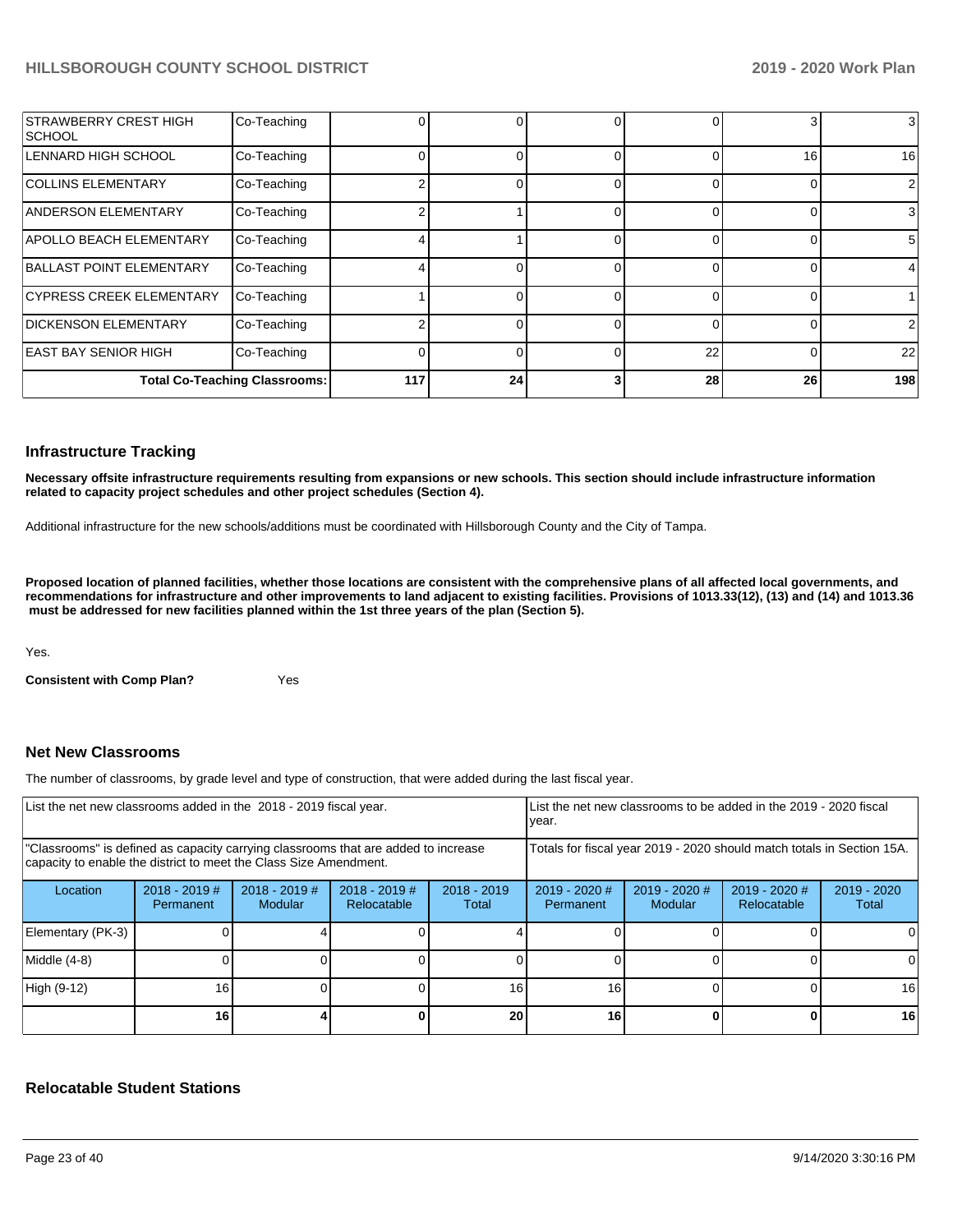Number of students that will be educated in relocatable units, by school, in the current year, and the projected number of students for each of the years in the workplan.

| <b>Site</b>                         | 2019 - 2020    | 2020 - 2021    | 2021 - 2022 | 2022 - 2023    | 2023 - 2024    | 5 Year Average      |
|-------------------------------------|----------------|----------------|-------------|----------------|----------------|---------------------|
| CHAMBERLAIN SENIOR HIGH             | 0              | $\overline{0}$ | 0           | 0              | $\mathbf 0$    | $\overline{0}$      |
| CHIARAMONTE ELEMENTARY              | $\mathbf 0$    | $\mathbf 0$    | $\Omega$    | $\Omega$       | 0              | $\pmb{0}$           |
| <b>CITRUS PARK ELEMENTARY</b>       | $\mathbf 0$    | $\mathbf 0$    | $\Omega$    | $\mathbf 0$    | $\mathbf{0}$   | $\mathsf{O}\xspace$ |
| CLAIR-MEL ELEMENTARY                | 0              | $\mathbf 0$    | $\Omega$    | $\Omega$       | $\overline{0}$ | $\pmb{0}$           |
| DOWDELL MIDDLE                      | $\mathbf 0$    | $\mathbf 0$    | $\Omega$    | $\mathbf 0$    | $\overline{0}$ | $\mathsf{O}\xspace$ |
| <b>CLAYWELL ELEMENTARY</b>          | $\mathbf 0$    | $\mathbf 0$    | $\Omega$    | $\Omega$       | $\overline{0}$ | $\pmb{0}$           |
| <b>GIBSONTON ELEMENTARY</b>         | $\mathbf 0$    | $\mathbf 0$    | $\Omega$    | $\mathbf 0$    | $\overline{0}$ | $\mathsf{O}\xspace$ |
| <b>GORRIE ELEMENTARY</b>            | 0              | $\mathbf 0$    | $\Omega$    | $\Omega$       | $\overline{0}$ | $\mathsf{O}\xspace$ |
| <b>GRADY ELEMENTARY</b>             | $\mathbf 0$    | $\mathbf 0$    | $\Omega$    | $\mathbf 0$    | $\overline{0}$ | $\mathsf{O}\xspace$ |
| <b>GRAHAM ELEMENTARY</b>            | 0              | $\mathbf 0$    | $\Omega$    | $\Omega$       | $\pmb{0}$      | $\pmb{0}$           |
| <b>BELLAMY ELEMENTARY</b>           | $\mathbf 0$    | $\mathbf 0$    | $\Omega$    | 0              | $\overline{0}$ | $\mathsf{O}\xspace$ |
| <b>GRECO MIDDLE SCHOOL</b>          | $\mathbf 0$    | $\mathbf 0$    | $\Omega$    | $\Omega$       | $\overline{0}$ | $\mathsf{O}\xspace$ |
| HILL MIDDLE                         | $\mathbf 0$    | $\mathbf 0$    | $\Omega$    | $\mathbf 0$    | $\overline{0}$ | $\mathsf{O}\xspace$ |
| HILLSBOROUGH SENIOR HIGH            | 0              | $\mathbf 0$    | $\Omega$    | $\Omega$       | $\overline{0}$ | $\mathsf{O}\xspace$ |
| MULRENNAN MIDDLE                    | $\mathbf 0$    | $\mathbf 0$    | $\Omega$    | $\mathbf 0$    | $\overline{0}$ | $\mathsf{O}\xspace$ |
| <b>SCHMIDT ELEMENTARY</b>           | $\mathbf 0$    | $\mathbf 0$    | $\Omega$    | $\Omega$       | $\pmb{0}$      | $\pmb{0}$           |
| MULLER ELEMENTARY                   | $\mathbf 0$    | $\mathbf 0$    | $\Omega$    | 0              | $\overline{0}$ | $\mathsf{O}\xspace$ |
| CORR ELEMENTARY                     | $\mathbf 0$    | $\mathbf 0$    | $\Omega$    | $\Omega$       | $\overline{0}$ | $\pmb{0}$           |
| <b>BOWERS WHITLEY CAREER CENTER</b> | $\mathbf 0$    | $\mathbf 0$    | $\Omega$    | $\mathbf 0$    | $\overline{0}$ | $\mathbf 0$         |
| APARICIO-LEVY TECHNICAL COLLEGE     | $\Omega$       | $\mathbf 0$    | $\Omega$    | $\Omega$       | $\mathbf 0$    | $\mathbf 0$         |
| LENNARD HIGH SCHOOL                 | 600            | 125            | $\Omega$    | 0              | $\overline{0}$ | 145                 |
| <b>TURNER BARTELS K-8</b>           | 0              | $\mathbf 0$    | $\Omega$    | $\Omega$       | $\overline{0}$ | $\mathbf 0$         |
| <b>COLLINS ELEMENTARY</b>           | $\mathbf 0$    | $\mathbf 0$    | $\Omega$    | $\Omega$       | $\overline{0}$ | $\pmb{0}$           |
| <b>ADAMS MIDDLE</b>                 | $\mathbf 0$    | 0              | 0           | $\mathbf 0$    | $\mathbf 0$    | $\mathsf{O}\xspace$ |
| FOREST HILLS ELEMENTARY             | 0              | $\pmb{0}$      | 0           | 0              | $\mathbf 0$    | $\mathbf 0$         |
| <b>ESSRIG ELEMENTARY</b>            | $\mathbf 0$    | $\mathbf 0$    | 0           | $\mathbf 0$    | $\overline{0}$ | $\overline{0}$      |
| <b>FOLSOM ELEMENTARY</b>            | $\mathbf 0$    | $\mathbf 0$    | $\Omega$    | 0              | $\pmb{0}$      | $\mathbf 0$         |
| <b>FOSTER ELEMENTARY</b>            | $\mathbf 0$    | $\overline{0}$ | 0           | $\mathbf 0$    | $\overline{0}$ | $\overline{0}$      |
| <b>SLIGH MIDDLE</b>                 | $\mathbf 0$    | $\mathbf 0$    | $\Omega$    | $\mathbf 0$    | $\pmb{0}$      | $\mathbf 0$         |
| FRANKLIN MIDDLE                     | $\mathbf 0$    | $\overline{0}$ | $\Omega$    | $\mathbf 0$    | $\overline{0}$ | $\mathsf{O}\xspace$ |
| <b>GAITHER SENIOR HIGH</b>          | 55             | 55             | 55          | 55             | 55             | 55                  |
| LOMAX ELEMENTARY                    | $\overline{0}$ | $\overline{0}$ | $\mathbf 0$ | $\overline{0}$ | $\overline{0}$ | $\mathbf 0$         |
| LOPEZ ELEMENTARY                    | $\overline{0}$ | $\overline{0}$ | 0           | $\overline{0}$ | $\overline{0}$ | $\pmb{0}$           |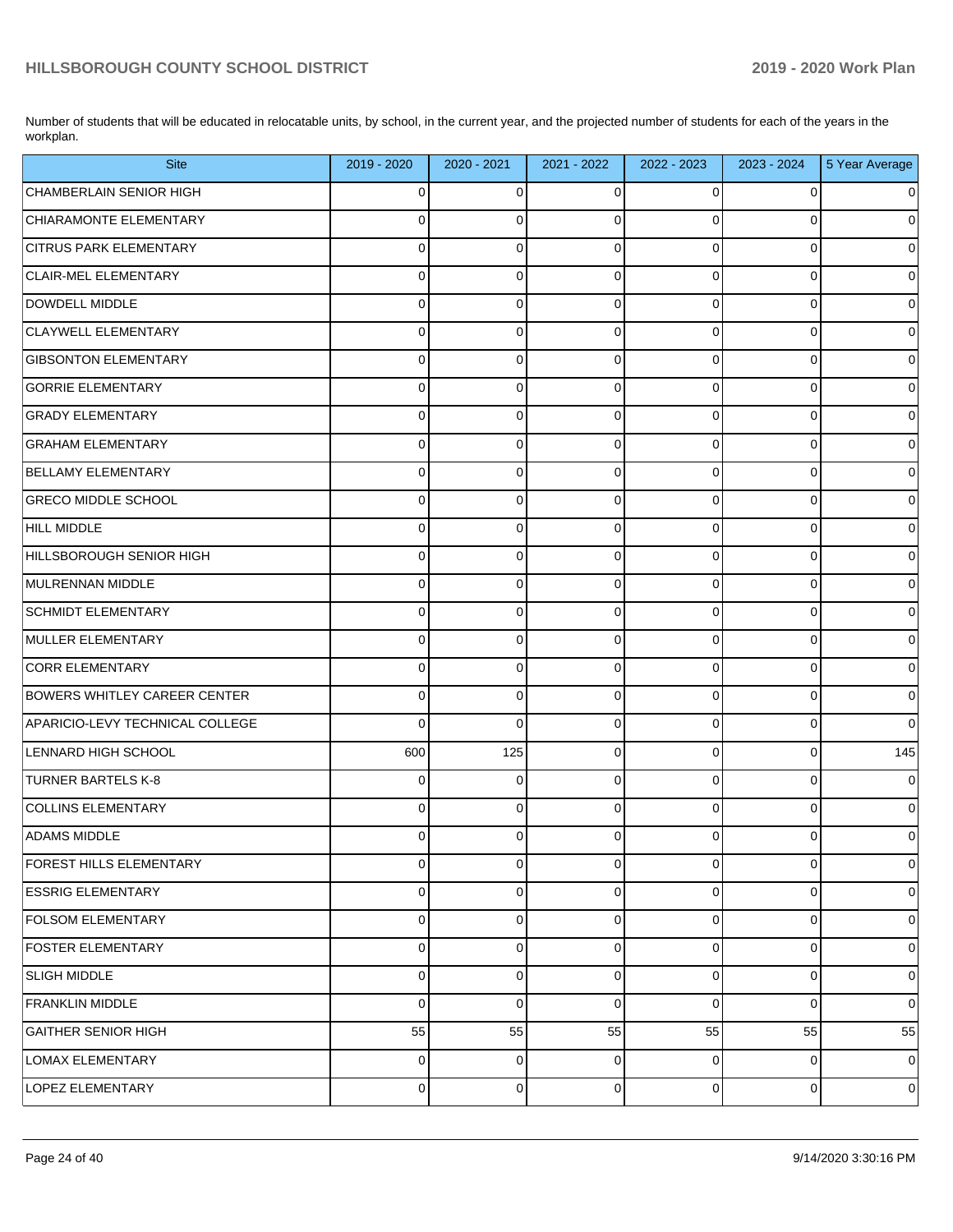| LOWRY ELEMENTARY                                        | 0           | 0           | $\mathbf 0$ | 0              | $\overline{0}$ | $\overline{0}$ |
|---------------------------------------------------------|-------------|-------------|-------------|----------------|----------------|----------------|
| LUTZ K-8 SCHOOL                                         | 0           | 0           | $\Omega$    | 0              | $\overline{0}$ | $\overline{0}$ |
| MABRY ELEMENTARY                                        | 0           | 0           | $\Omega$    | $\Omega$       | $\overline{0}$ | $\overline{0}$ |
| <b>TEMPLE TERRACE ELEMENTARY</b>                        | 0           | 0           | 0           | $\Omega$       | $\mathbf 0$    | $\overline{0}$ |
| THONOTOSASSA ELEMENTARY                                 | 0           | 0           | $\Omega$    | $\Omega$       | $\overline{0}$ | $\overline{0}$ |
| TINKER K-8                                              | 0           | 0           | 0           | $\Omega$       | $\overline{0}$ | $\overline{0}$ |
| TOWN & COUNTRY ELEMENTARY                               | 0           | 0           | $\Omega$    | $\Omega$       | $\overline{0}$ | $\overline{0}$ |
| <b>WEBB MIDDLE</b>                                      | 0           | 0           | 0           | $\Omega$       | $\overline{0}$ | $\overline{0}$ |
| <b>TRAPNELL ELEMENTARY</b>                              | 0           | 0           | $\Omega$    | $\Omega$       | $\overline{0}$ | $\overline{0}$ |
| <b>TURKEY CREEK MIDDLE</b>                              | 0           | 0           | 0           | $\Omega$       | $\mathbf 0$    | $\overline{0}$ |
| <b>TWIN LAKES ELEMENTARY</b>                            | 0           | 0           | $\Omega$    | $\Omega$       | $\overline{0}$ | $\overline{0}$ |
| CAMINITI EXCEPTIONAL STUDENT EDUCATION<br><b>CENTER</b> | 0           | 0           | $\Omega$    | 0              | $\overline{0}$ | $\overline{0}$ |
| <b>WALDEN LAKE ELEMENTARY</b>                           | 0           | 0           | $\Omega$    | $\Omega$       | $\overline{0}$ | $\overline{0}$ |
| WASHINGTON ELEMENTARY                                   | 0           | 0           | $\Omega$    | $\Omega$       | $\overline{0}$ | $\overline{0}$ |
| <b>WEST SHORE ELEMENTARY</b>                            | 0           | 0           | $\Omega$    | $\Omega$       | $\overline{0}$ | $\overline{0}$ |
| WEST TAMPA ELEMENTARY                                   | 0           | 0           | $\Omega$    | 0              | $\overline{0}$ | $\overline{0}$ |
| JAMES ELEMENTARY SCHOOL                                 | 0           | 0           | $\Omega$    | $\Omega$       | $\overline{0}$ | $\overline{0}$ |
| <b>WILSON MIDDLE</b>                                    | 0           | $\Omega$    | $\Omega$    | 0              | $\overline{0}$ | $\overline{0}$ |
| <b>WHARTON SENIOR HIGH</b>                              | 0           | 0           | $\Omega$    | 0              | $\overline{0}$ | $\overline{0}$ |
| <b>BLAKE SENIOR HIGH</b>                                | 0           | 0           | $\Omega$    | 0              | $\overline{0}$ | $\overline{0}$ |
| <b>CLARK ELEMENTARY</b>                                 | 0           | 0           | $\Omega$    | $\Omega$       | $\overline{0}$ | $\overline{0}$ |
| <b>WESTCHASE ELEMENTARY</b>                             | 0           | $\Omega$    | $\Omega$    | 0              | $\overline{0}$ | $\overline{0}$ |
| PIZZO K-8 SCHOOL                                        | 0           | 0           | $\Omega$    | $\Omega$       | $\overline{0}$ | $\overline{0}$ |
| <b>RODGERS MIDDLE</b>                                   | 0           | $\Omega$    | $\Omega$    | 0              | $\overline{0}$ | $\overline{0}$ |
| RIVERVIEW SENIOR HIGH                                   | 0           | 0           | 0           | 0              | $\overline{0}$ | $\overline{0}$ |
| <b>BEVIS ELEMENTARY</b>                                 | $\mathbf 0$ | 0           | $\Omega$    | 0              | $\overline{0}$ | $\overline{0}$ |
| <b>GIUNTA MIDDLE SCHOOL</b>                             | $\mathbf 0$ | $\mathbf 0$ | $\Omega$    | $\mathbf 0$    | $\overline{0}$ | $\overline{0}$ |
| NORTH TAMPA ALTERNATIVE CENTER                          | 0           | 0           | $\Omega$    | 0              | $\overline{0}$ | $\overline{0}$ |
| <b>OAK PARK ELEMENTARY</b>                              | 0           | 0           | $\Omega$    | 0              | $\overline{0}$ | $\overline{0}$ |
| SMITH MIDDLE SCHOOL                                     | $\mathbf 0$ | 0           | $\Omega$    | 0              | $\overline{0}$ | $\overline{0}$ |
| <b>DEER PARK ELEMENTARY</b>                             | $\mathbf 0$ | 0           | $\Omega$    | 0              | $\overline{0}$ | $\overline{0}$ |
| <b>GARY ADULT CENTER</b>                                | 0           | 0           | $\Omega$    | 0              | $\overline{0}$ | $\overline{0}$ |
| CARVER EXCEPTIONAL CENTER                               | $\mathbf 0$ | 0           | $\Omega$    | 0              | $\overline{0}$ | $\overline{0}$ |
| LIMONA ELEMENTARY                                       | $\mathbf 0$ | 0           | $\Omega$    | 0              | $\overline{0}$ | $\overline{0}$ |
| <b>LINCOLN ELEMENTARY</b>                               | 0           | 0           | 0           | $\overline{0}$ | $\overline{0}$ | $\overline{0}$ |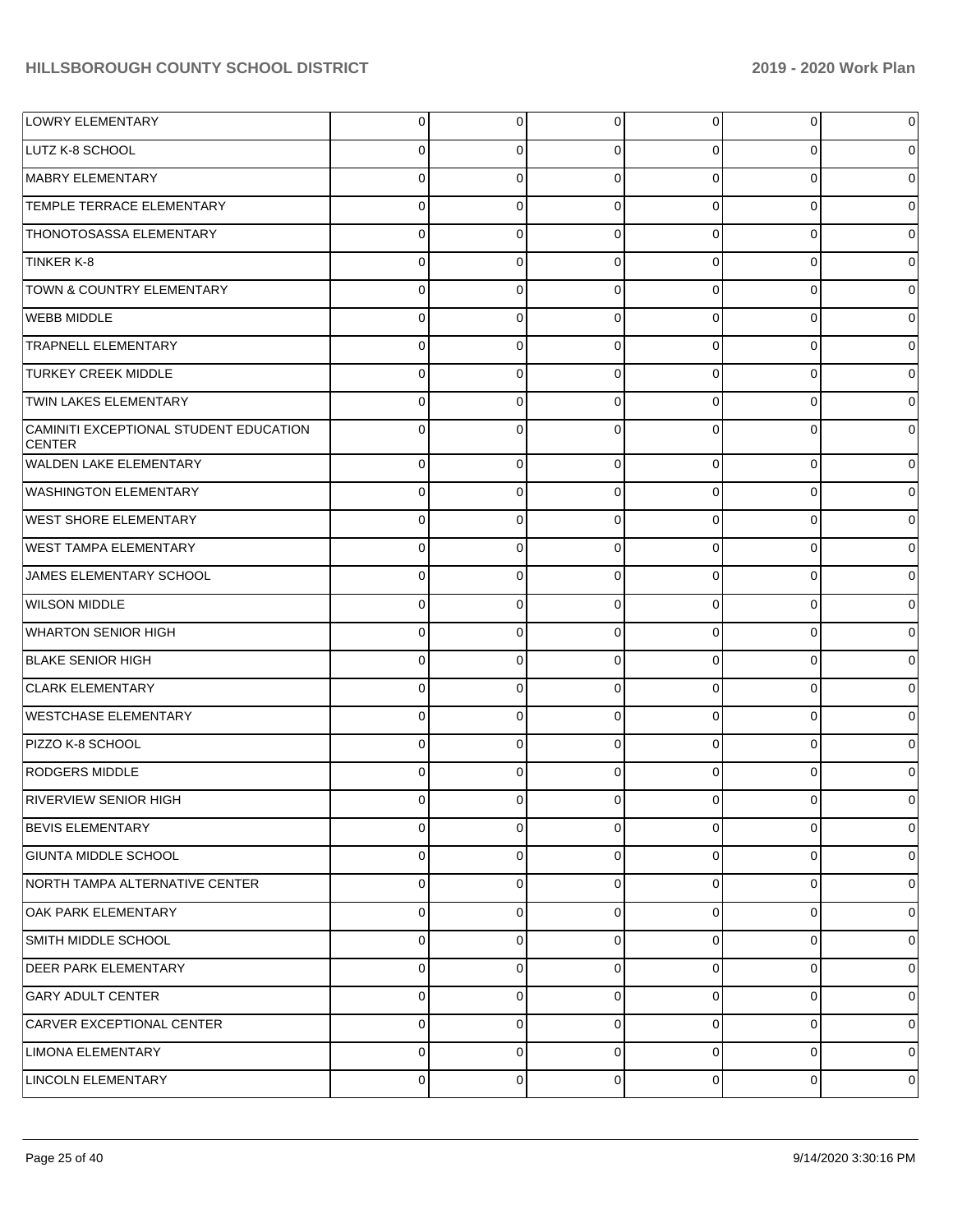| <b>LEWIS ELEMENTARY</b>          | $\overline{0}$ | 0        | $\Omega$    | $\overline{0}$ | $\overline{0}$ | $\overline{0}$ |
|----------------------------------|----------------|----------|-------------|----------------|----------------|----------------|
| <b>LITHIA SPRINGS ELEMENTARY</b> | 0              | 0        | $\Omega$    | 0              | 0              | $\overline{0}$ |
| <b>ORANGE GROVE MIDDLE</b>       | $\Omega$       | $\Omega$ | $\Omega$    | $\overline{0}$ | $\mathbf 0$    | $\overline{0}$ |
| <b>PALM RIVER ELEMENTARY</b>     | $\mathbf 0$    | $\Omega$ | $\Omega$    | $\overline{0}$ | 0              | $\overline{0}$ |
| PINECREST ELEMENTARY             | $\mathbf 0$    | $\Omega$ | $\Omega$    | $\overline{0}$ | $\mathbf 0$    | $\overline{0}$ |
| <b>PLANT SENIOR HIGH</b>         | $\mathbf 0$    | $\Omega$ | $\Omega$    | $\mathbf 0$    | 0              | $\overline{0}$ |
| PLANT CITY SENIOR HIGH           | 19             | 19       | 19          | 19             | 19             | 19             |
| <b>TOMLIN MIDDLE</b>             | $\mathbf 0$    | 0        | $\Omega$    | 0              | 0              | $\overline{0}$ |
| <b>DURANT SENIOR HIGH</b>        | 0              | $\Omega$ | $\Omega$    | $\overline{0}$ | $\mathbf 0$    | $\overline{0}$ |
| <b>BURNETT MIDDLE</b>            | $\mathbf 0$    | $\Omega$ | $\Omega$    | 0              | 0              | $\overline{0}$ |
| MEMORIAL MIDDLE                  | $\Omega$       | $\Omega$ | $\Omega$    | $\overline{0}$ | $\mathbf 0$    | $\overline{0}$ |
| ALEXANDER ELEMENTARY             | $\mathbf 0$    | $\Omega$ | $\Omega$    | $\overline{0}$ | 0              | $\overline{0}$ |
| <b>PIERCE MIDDLE</b>             | $\Omega$       | 0        | $\Omega$    | $\overline{0}$ | 0              | $\overline{0}$ |
| ANDERSON ELEMENTARY              | $\mathbf 0$    | $\Omega$ | $\Omega$    | 0              | 0              | $\overline{0}$ |
| ARMWOOD SENIOR HIGH              | $\Omega$       | $\Omega$ | $\Omega$    | $\mathbf 0$    | $\mathbf 0$    | $\overline{0}$ |
| APOLLO BEACH ELEMENTARY          | $\mathbf 0$    | $\Omega$ | $\Omega$    | $\overline{0}$ | $\mathbf 0$    | $\overline{0}$ |
| <b>BALLAST POINT ELEMENTARY</b>  | $\Omega$       | 0        | $\Omega$    | $\overline{0}$ | 0              | $\overline{0}$ |
| <b>BAY CREST ELEMENTARY</b>      | $\mathbf 0$    | $\Omega$ | $\Omega$    | $\overline{0}$ | $\mathbf 0$    | $\overline{0}$ |
| <b>CLEVELAND ELEMENTARY</b>      | $\Omega$       | $\Omega$ | $\Omega$    | 0              | $\mathbf 0$    | $\overline{0}$ |
| <b>COLEMAN MIDDLE</b>            | $\mathbf 0$    | $\Omega$ | $\Omega$    | $\overline{0}$ | $\mathbf 0$    | $\overline{0}$ |
| COLSON ELEMENTARY                | $\Omega$       | $\Omega$ | $\Omega$    | $\overline{0}$ | 0              | $\overline{0}$ |
| LOCKHART ELEMENTARY              | 324            | 400      | $\Omega$    | $\overline{0}$ | 0              | 145            |
| <b>CORK ELEMENTARY</b>           | $\Omega$       | $\Omega$ | $\Omega$    | $\Omega$       | $\mathbf 0$    | $\overline{0}$ |
| MACFARLANE ELEMENTARY            | $\Omega$       | 0        | $\Omega$    | $\overline{0}$ | 0              | $\overline{0}$ |
| MADISON MIDDLE                   | $\Omega$       | 0        | 0           | 0              | 0              | $\overline{0}$ |
| MANGO ELEMENTARY                 | 0              | 0        | $\mathbf 0$ | $\mathbf 0$    | 0              | $\mathbf 0$    |
| MANISCALCO K-8 SCHOOL            | 0              | 0        | $\Omega$    | 0              | 0              | $\overline{0}$ |
| MANN MIDDLE                      | $\mathbf 0$    | $\Omega$ | $\Omega$    | 0              | 0              | $\overline{0}$ |
| MARSHALL MIDDLE                  | $\mathbf 0$    | 0        | $\Omega$    | $\mathbf 0$    | 0              | $\overline{0}$ |
| MCDONALD ELEMENTARY              | $\mathbf 0$    | $\Omega$ | $\Omega$    | 0              | 0              | $\overline{0}$ |
| MENDENHALL ELEMENTARY            | $\mathbf 0$    | 0        | $\Omega$    | 0              | 0              | $\overline{0}$ |
| <b>FERRELL MIDDLE MAGNET</b>     | $\mathbf 0$    | $\Omega$ | $\Omega$    | 0              | 0              | $\overline{0}$ |
| MILES ELEMENTARY                 | $\mathbf 0$    | 0        | $\Omega$    | $\mathbf 0$    | 0              | $\overline{0}$ |
| MINTZ ELEMENTARY                 | $\mathbf 0$    | $\Omega$ | $\Omega$    | 0              | 0              | $\overline{0}$ |
| MITCHELL ELEMENTARY              | 0              | 0        | $\Omega$    | 0              | 0              | $\overline{0}$ |
| MORGAN WOODS ELEMENTARY          | 0              | 0        | $\mathbf 0$ | $\mathbf 0$    | $\mathbf 0$    | $\overline{0}$ |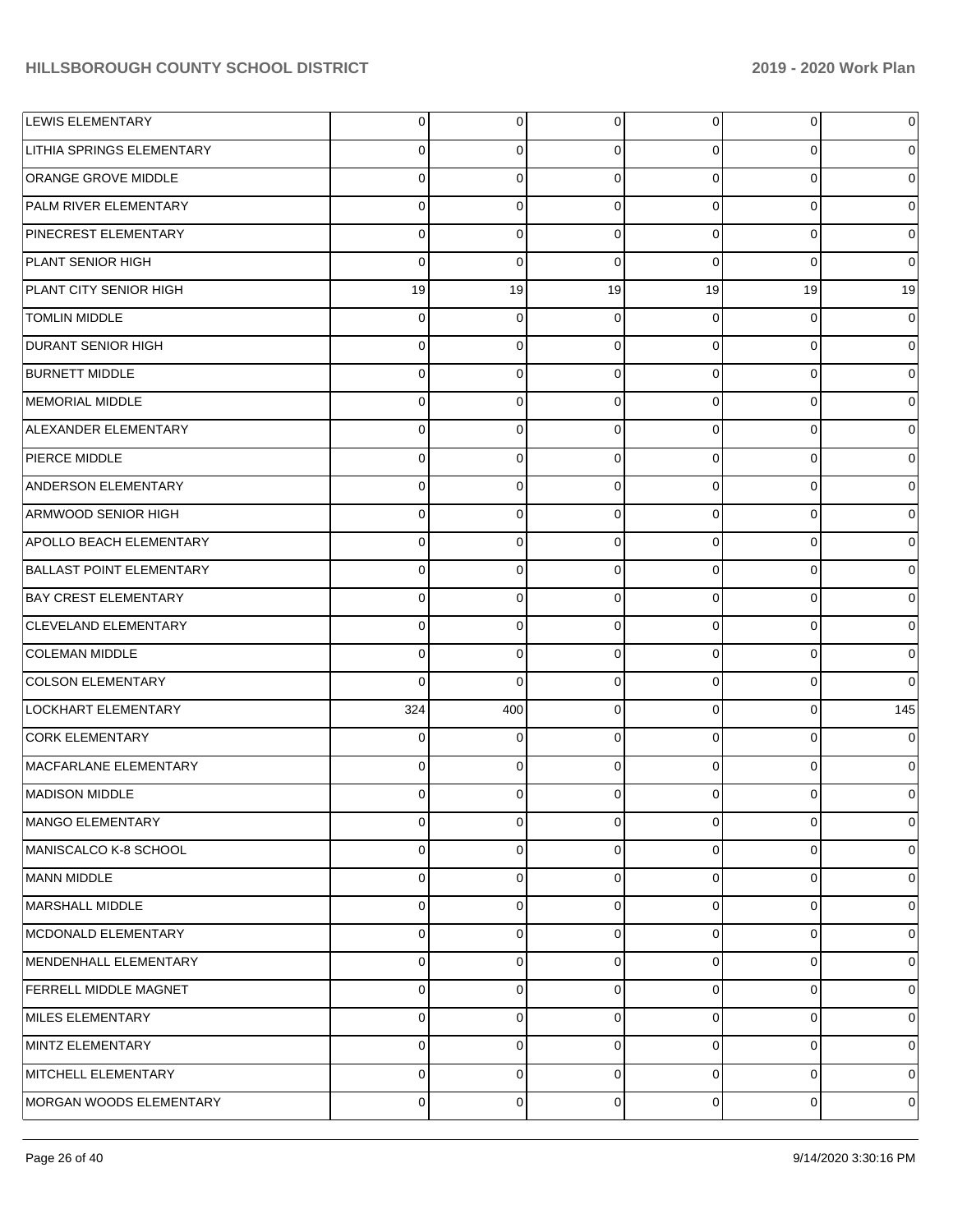| <b>MORT ELEMENTARY</b>                               | $\overline{0}$ | 0           | $\mathbf 0$    | 0              | $\mathbf 0$ | 0           |
|------------------------------------------------------|----------------|-------------|----------------|----------------|-------------|-------------|
| NORTHWEST ELEMENTARY                                 | 0              | 0           | 0              | 0              | 0           |             |
| OAK GROVE ELEMENTARY                                 | $\Omega$       | 0           | $\Omega$       | 0              | 0           |             |
| <b>SHEEHY ELEMENTARY</b>                             | 0              | 0           | 0              | 0              | 0           |             |
| RAMPELLO DOWNTOWN PARTNERSHIP                        | 0              | 0           | 0              | 0              | 0           |             |
| <b>DAVIS ELEMENTARY</b>                              | 0              | 0           | 0              | 0              | 0           |             |
| <b>BRANDON ALTERNATIVE</b>                           | 0              | 0           | $\Omega$       | 0              | 0           |             |
| <b>FISHHAWK CREEK ELEMENTARY</b>                     | 0              | 0           | 0              | 0              | 0           |             |
| <b>FROST ELEMENTARY</b>                              | $\Omega$       | 0           | $\Omega$       | 0              | 0           |             |
| POTTER ELEMENTARY                                    | 0              | 0           | 0              | 0              | 0           |             |
| <b>PROGRESS VILLAGE MIDDLE</b>                       | 0              | 0           | 0              | 0              | 0           |             |
| <b>RIVERHILLS ELEMENTARY</b>                         | 0              | 0           | 0              | 0              | 0           |             |
| <b>RIVERVIEW ELEMENTARY</b>                          | $\Omega$       | 0           | $\Omega$       | 0              | $\Omega$    |             |
| <b>ROBINSON ELEMENTARY</b>                           | 0              | 0           | 0              | 0              | 0           |             |
| <b>ROBINSON SENIOR HIGH</b>                          | 0              | 0           | 0              | 0              | 0           |             |
| <b>ROBLES ELEMENTARY</b>                             | 0              | 0           | 0              | 0              | 0           |             |
| <b>ROLAND PARK K-8</b>                               | 0              | 0           | 0              | 0              | $\Omega$    | 0           |
| LAVOY EXCEPTIONAL STUDENT EDUCATION<br><b>CENTER</b> | $\Omega$       | 0           | 0              | O              | $\Omega$    | 0           |
| JEFFERSON SENIOR HIGH                                | 16             | 16          | 16             | 16             | 0           | 13          |
| ROOSEVELT ELEMENTARY                                 | 0              | 0           | 0              | 0              | 0           | 0           |
| <b>RUSKIN ELEMENTARY</b>                             | 0              | 0           | 0              | $\mathbf 0$    | 0           | 0           |
| <b>SCHWARZKOPF ELEMENTARY</b>                        | 0              | $\mathbf 0$ | 0              | 0              | $\Omega$    | 0           |
| <b>SEFFNER ELEMENTARY</b>                            | 0              | 0           | 0              | 0              | 0           | 0           |
| SEMINOLE ELEMENTARY                                  | 0              | 0           | 0              | 0              | $\Omega$    | 0           |
| <b>SHAW ELEMENTARY</b>                               | $\overline{0}$ | 0           | $\mathbf 0$    | $\overline{0}$ | 0           | 0           |
| <b>SHORE ELEMENTARY</b>                              | $\Omega$       | 0           | $\mathbf 0$    | $\Omega$       | $\Omega$    | $\mathbf 0$ |
| SIMMONS CAREER CENTER                                | 44             | 44          | 44             | 44             | $\mathbf 0$ | 35          |
| <b>WILSON ELEMENTARY</b>                             | $\overline{0}$ | 0           | $\overline{0}$ | $\overline{0}$ | $\mathbf 0$ | 0           |
| WIMAUMA ELEMENTARY                                   | $\Omega$       | 0           | $\overline{0}$ | $\Omega$       | $\mathbf 0$ | 0           |
| <b>WITTER ELEMENTARY</b>                             | $\Omega$       | 0           | $\mathbf 0$    | $\overline{0}$ | $\mathbf 0$ | 0           |
| VALRICO ELEMENTARY                                   | $\Omega$       | 0           | $\mathbf 0$    | $\Omega$       | $\mathbf 0$ | 0           |
| BENITO MIDDLE                                        | $\Omega$       | 0           | $\mathbf 0$    | $\Omega$       | $\mathbf 0$ | $\mathbf 0$ |
| WALKER MIDDLE                                        | $\Omega$       | $\mathbf 0$ | $\overline{0}$ | $\Omega$       | $\mathbf 0$ | 0           |
| <b>WILLIAMS MIDDLE</b>                               | $\overline{0}$ | 0           | $\mathbf 0$    | $\overline{0}$ | $\mathbf 0$ | 0           |
| SICKLES SENIOR HIGH                                  | 0              | 0           | 0              | $\overline{0}$ | $\pmb{0}$   | $\mathbf 0$ |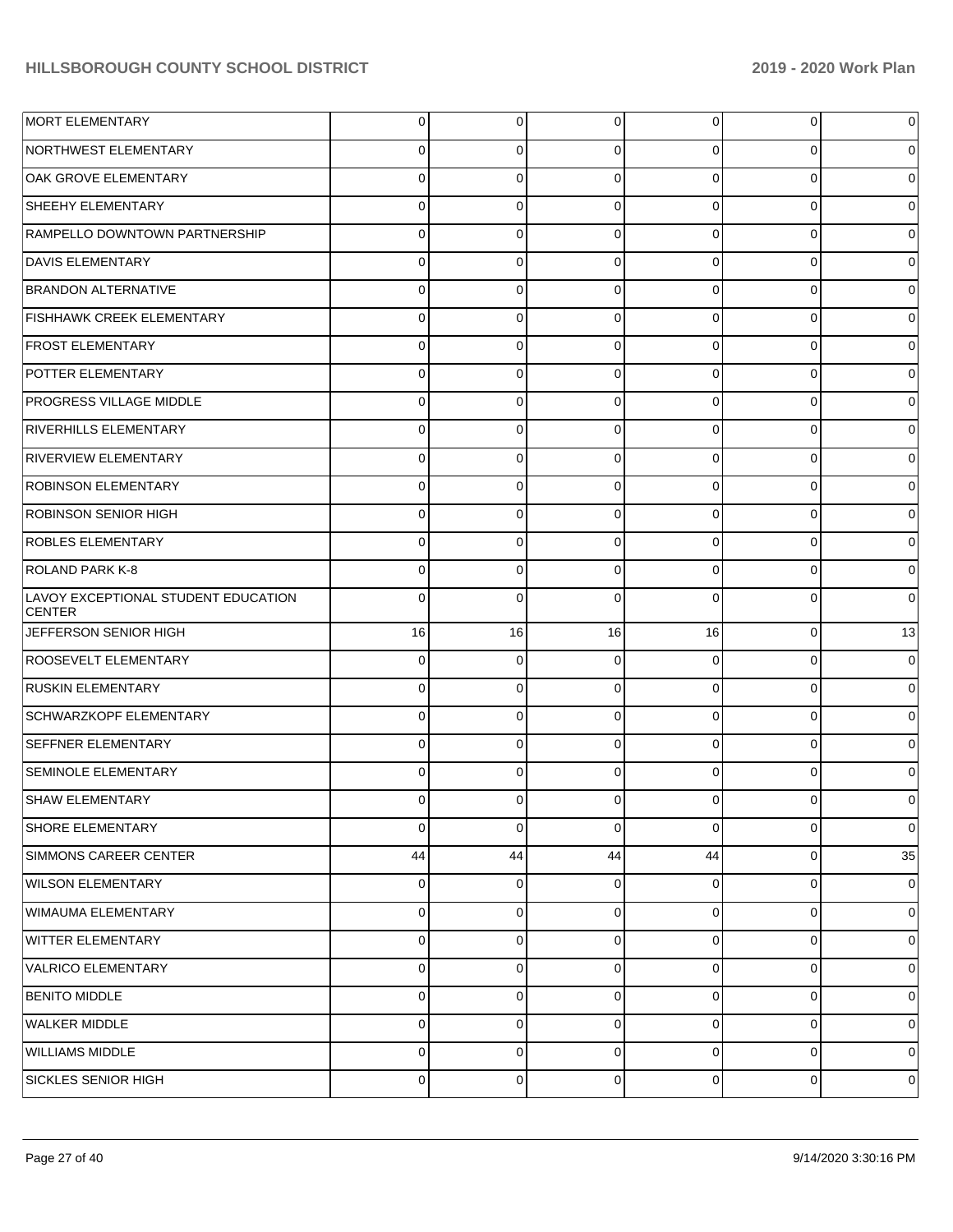| <b>BROOKER ELEMENTARY</b>         | 0 | 0 | 0        | 0 | $\overline{0}$ | $\overline{0}$ |
|-----------------------------------|---|---|----------|---|----------------|----------------|
| <b>BROWARD ELEMENTARY</b>         | 0 | 0 | $\Omega$ | 0 | 0              | $\overline{0}$ |
| <b>BRYAN ELEMENTARY</b>           | 0 | 0 | $\Omega$ | 0 | 0              | $\overline{0}$ |
| <b>BUCHANAN MIDDLE</b>            | 0 | 0 | $\Omega$ | 0 | 0              | $\overline{0}$ |
| <b>BUCKHORN ELEMENTARY</b>        | 0 | 0 | $\Omega$ | 0 | 0              | $\overline{0}$ |
| <b>BURNEY ELEMENTARY</b>          | 0 | 0 | $\Omega$ | 0 | 0              | $\overline{0}$ |
| <b>BURNS MIDDLE</b>               | 0 | 0 | $\Omega$ | 0 | 0              | $\overline{0}$ |
| DR. CARTER G. WOODSON PK-8 SCHOOL | 0 | 0 | $\Omega$ | 0 | 0              | $\overline{0}$ |
| CANNELLA ELEMENTARY               | 0 | 0 | $\Omega$ | 0 | 0              | $\overline{0}$ |
| HIGH SCHOOL TTT                   | 0 | 0 | $\Omega$ | 0 | 0              | $\overline{0}$ |
| NELSON ELEMENTARY                 | 0 | 0 | $\Omega$ | 0 | 0              | $\overline{0}$ |
| <b>CRESTWOOD ELEMENTARY</b>       | 0 | 0 | $\Omega$ | 0 | 0              | $\overline{0}$ |
| <b>CYPRESS CREEK ELEMENTARY</b>   | 0 | 0 | $\Omega$ | 0 | 0              | $\overline{0}$ |
| <b>DESOTO ELEMENTARY</b>          | 0 | 0 | $\Omega$ | 0 | 0              | $\overline{0}$ |
| <b>DICKENSON ELEMENTARY</b>       | 0 | 0 | $\Omega$ | 0 | 0              | $\overline{0}$ |
| <b>DOVER ELEMENTARY</b>           | 0 | 0 | $\Omega$ | 0 | 0              | $\overline{0}$ |
| <b>DUNBAR ELEMENTARY</b>          | 0 | 0 | $\Omega$ | 0 | 0              | $\overline{0}$ |
| <b>EAST BAY SENIOR HIGH</b>       | 0 | 0 | $\Omega$ | 0 | 0              | $\overline{0}$ |
| <b>EISENHOWER MIDDLE</b>          | 0 | 0 | $\Omega$ | 0 | 0              | $\overline{0}$ |
| <b>EDISON ELEMENTARY</b>          | 0 | 0 | $\Omega$ | 0 | 0              | $\overline{0}$ |
| <b>EGYPT LAKE ELEMENTARY</b>      | 0 | 0 | $\Omega$ | 0 | 0              | $\overline{0}$ |
| <b>ERWIN TECHNICAL COLLEGE</b>    | 0 | 0 | $\Omega$ | 0 | $\overline{0}$ | $\overline{0}$ |
| SUMMERFIELD CROSSINGS             | 0 | 0 | $\Omega$ | 0 | 0              | $\overline{0}$ |
| <b>DOBY ELEMENTARY</b>            | 0 | 0 | $\Omega$ | 0 | 0              | $\overline{0}$ |
| HAMMOND ELEMENTARY                | 0 | 0 | $\Omega$ | 0 | 0              | $\overline{0}$ |
| <b>FARNELL MIDDLE</b>             | 0 | 0 | $\Omega$ | 0 | $\overline{0}$ | $\overline{0}$ |
| <b>BRYANT ELEMENTARY</b>          | 0 | 0 | 0        | 0 | $\overline{0}$ | $\overline{0}$ |
| <b>CIMINO ELEMENTARY</b>          | 0 | 0 | $\Omega$ | 0 | $\overline{0}$ | $\overline{0}$ |
| <b>SPOTO HIGH SCHOOL</b>          | 0 | 0 | 0        | 0 | $\overline{0}$ | $\overline{0}$ |
| <b>BING ELEMENTARY</b>            | 0 | 0 | $\Omega$ | 0 | $\overline{0}$ | $\overline{0}$ |
| <b>ALAFIA ELEMENTARY</b>          | 0 | 0 | 0        | 0 | $\overline{0}$ | $\overline{0}$ |
| <b>JUST ELEMENTARY</b>            | 0 | 0 | $\Omega$ | 0 | $\overline{0}$ | $\overline{0}$ |
| <b>STEWART MIDDLE</b>             | 0 | 0 | 0        | 0 | $\overline{0}$ | $\overline{0}$ |
| <b>BRANDON SENIOR HIGH</b>        | 0 | 0 | $\Omega$ | 0 | $\mathbf{O}$   | $\overline{0}$ |
| <b>BOYETTE SPRINGS ELEMENTARY</b> | 0 | 0 | 0        | 0 | $\mathbf{O}$   | $\mathbf 0$    |
| MCLANE MIDDLE                     | 0 | 0 | 0        | 0 | $\mathbf 0$    | $\pmb{0}$      |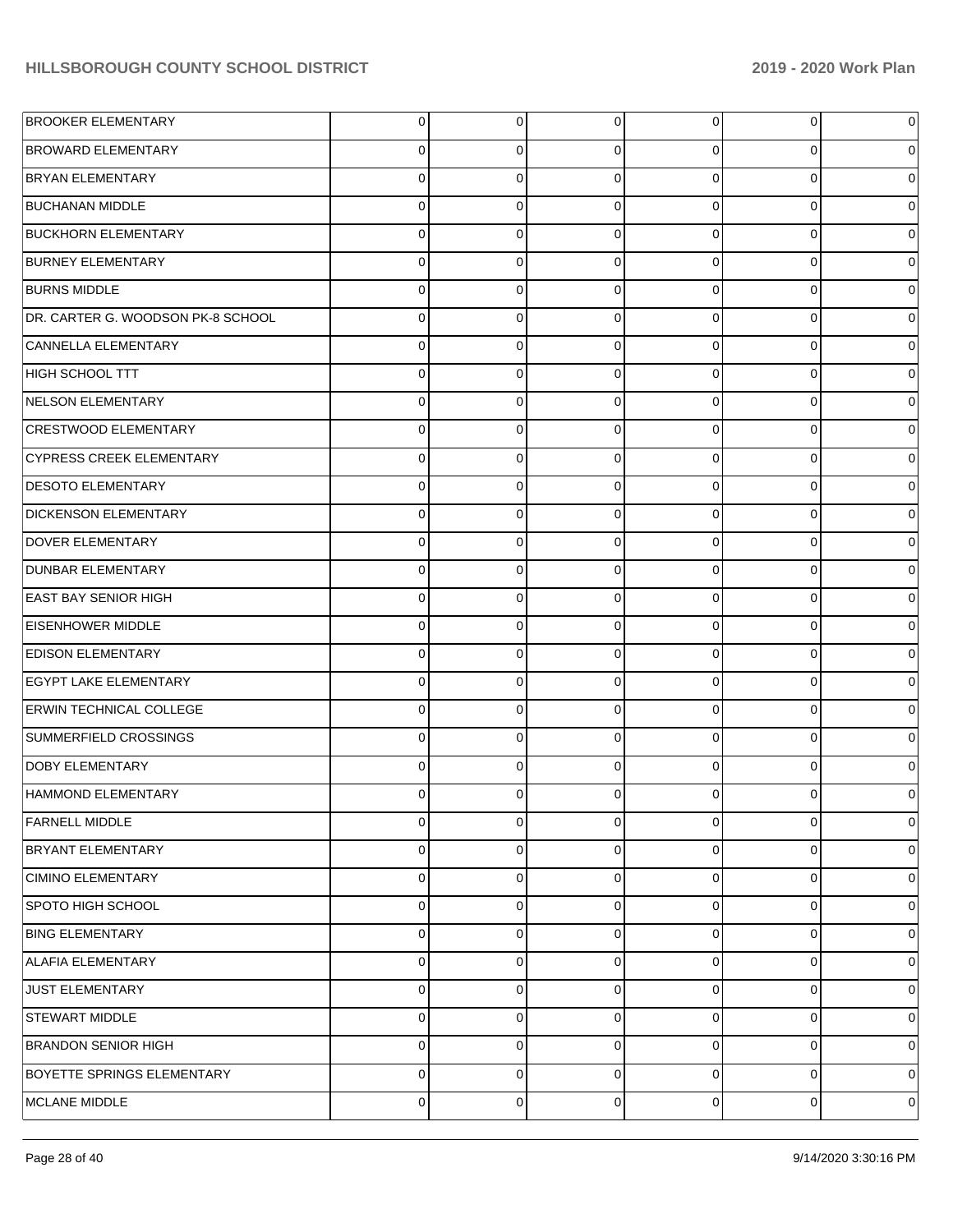| <b>BREWSTER TECHNICAL COLLEGE</b>      | 0 | 0              | 0           | $\Omega$    | $\overline{0}$ | $\overline{0}$ |
|----------------------------------------|---|----------------|-------------|-------------|----------------|----------------|
| HUNTERS GREEN ELEMENTARY               | 0 | 0              | $\Omega$    | 0           | $\overline{0}$ | $\overline{0}$ |
| JACKSON ELEMENTARY                     | 0 | 0              | $\Omega$    | $\Omega$    | $\overline{0}$ | $\overline{0}$ |
| D. W. WATERS CENTER                    | 0 | 0              | $\Omega$    | 0           | $\overline{0}$ | $\overline{0}$ |
| <b>KENLY ELEMENTARY</b>                | 0 | $\Omega$       | $\Omega$    | $\Omega$    | $\overline{0}$ | $\overline{0}$ |
| KING SENIOR HIGH                       | 0 | 0              | $\Omega$    | 0           | $\overline{0}$ | $\overline{0}$ |
| KINGSWOOD ELEMENTARY                   | 0 | 0              | $\Omega$    | $\Omega$    | $\overline{0}$ | $\overline{0}$ |
| KNIGHTS ELEMENTARY                     | 0 | 0              | $\Omega$    | 0           | $\overline{0}$ | $\overline{0}$ |
| LAKE MAGDALENE ELEMENTARY              | 0 | 0              | $\Omega$    | $\Omega$    | $\overline{0}$ | $\overline{0}$ |
| <b>LANIER ELEMENTARY</b>               | 0 | 0              | $\Omega$    | 0           | $\overline{0}$ | $\overline{0}$ |
| MONROE MIDDLE                          | 0 | 0              | $\Omega$    | $\Omega$    | $\overline{0}$ | $\overline{0}$ |
| LEAREY TECHNICAL COLLEGE               | 0 | 0              | $\Omega$    | 0           | $\overline{0}$ | $\overline{0}$ |
| <b>TAMPA HEIGHTS ELEMENTARY SCHOOL</b> | 0 | 0              | $\Omega$    | $\Omega$    | $\overline{0}$ | $\overline{0}$ |
| <b>LETO SENIOR HIGH</b>                | 0 | 0              | $\Omega$    | 0           | $\overline{0}$ | $\overline{0}$ |
| <b>BLOOMINGDALE SENIOR HIGH</b>        | 0 | 0              | $\Omega$    | $\Omega$    | $\overline{0}$ | $\overline{0}$ |
| <b>SPRINGHEAD ELEMENTARY</b>           | 0 | 0              | $\Omega$    | 0           | $\overline{0}$ | $\overline{0}$ |
| SULPHUR SPRINGS K-8 COMMUNITY SCHOOL   | 0 | 0              | $\Omega$    | 0           | $\overline{0}$ | $\overline{0}$ |
| SUMMERFIELD ELEMENTARY                 | 0 | 0              | $\Omega$    | 0           | $\overline{0}$ | $\overline{0}$ |
| TAMPA BAY TECHNICAL HIGH SCHOOL        | 0 | 0              | $\Omega$    | 0           | $\overline{0}$ | $\overline{0}$ |
| TAMPA BAY BOULEVARD ELEMENTARY         | 0 | 0              | $\Omega$    | 0           | $\overline{0}$ | $\overline{0}$ |
| <b>TAMPA PALMS ELEMENTARY</b>          | 0 | 0              | $\Omega$    | 0           | $\overline{0}$ | $\overline{0}$ |
| <b>RANDALL MIDDLE</b>                  | 0 | 0              | $\Omega$    | 0           | $\overline{0}$ | $\overline{0}$ |
| <b>DAVIDSEN MIDDLE</b>                 | 0 | 0              | $\Omega$    | 0           | $\overline{0}$ | $\overline{0}$ |
| <b>PRIDE ELEMENTARY</b>                | 0 | 0              | $\Omega$    | 0           | $\overline{0}$ | $\overline{0}$ |
| <b>MCKITRICK ELEMENTARY</b>            | 0 | 0              |             |             | 0              | $\overline{0}$ |
| WOODBRIDGE ELEMENTARY                  | 0 | $\overline{0}$ | $\mathbf 0$ | $\mathbf 0$ | $\overline{0}$ | $\overline{0}$ |
| YATES ELEMENTARY                       | 0 | 0              | 0           | 0           | $\mathbf{O}$   | $\overline{0}$ |
| <b>YOUNG MIDDLE</b>                    | 0 | 0              | $\mathbf 0$ | $\mathbf 0$ | $\mathbf{O}$   | $\overline{0}$ |
| <b>REDDICK ELEMENTARY SCHOOL</b>       | 0 | 0              | 0           | 0           | $\overline{0}$ | $\overline{0}$ |
| KIMBELL ELEMENTARY                     | 0 | 0              | $\Omega$    | $\Omega$    | $\mathbf{O}$   | $\overline{0}$ |
| STEINBRENNER HIGH SCHOOL               | 0 | 0              | 0           | 0           | $\overline{0}$ | $\overline{0}$ |
| <b>STOWERS ELEMENTARY SCHOOL</b>       | 0 | 0              | 0           | 0           | $\mathbf{O}$   | $\overline{0}$ |
| <b>BARRINGTON MIDDLE SCHOOL</b>        | 0 | 88             | $\mathbf 0$ | 0           | $\overline{0}$ | 18             |
| STRAWBERRY CREST HIGH SCHOOL           | 0 | 0              | 0           | 0           | $\mathbf{O}$   | $\overline{0}$ |
| <b>BAILEY ELEMENTARY SCHOOL</b>        | 0 | 0              | $\mathbf 0$ | 0           | $\overline{0}$ | $\overline{0}$ |
| THOMPSON ELEMENTARY                    | 0 | 0              | 0           | 0           | $\overline{0}$ | $\overline{0}$ |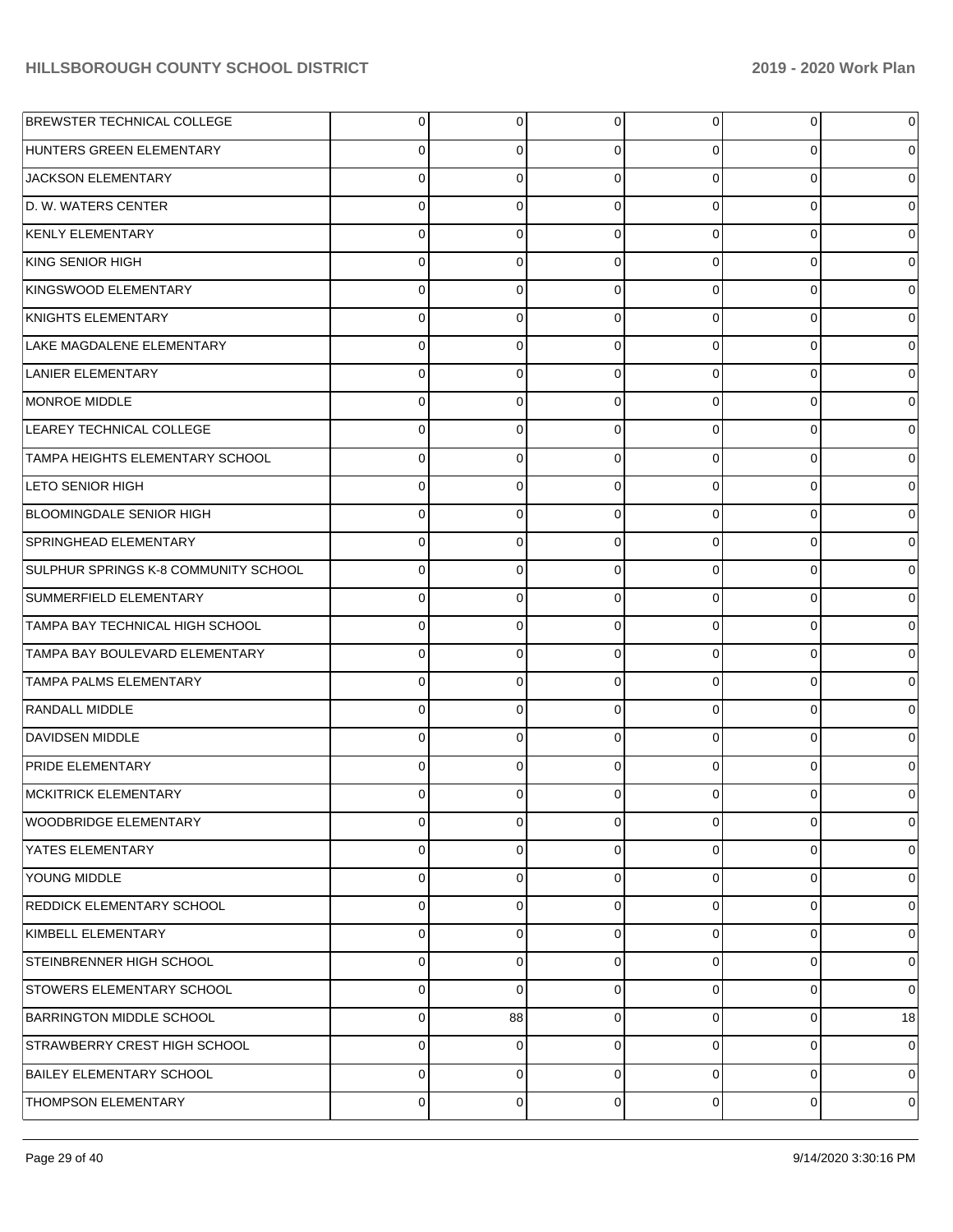| <b>LAMB ELEMENTARY</b>                               | $\Omega$ | $\Omega$ | $\Omega$ | $\Omega$    | $\overline{0}$ | $\overline{0}$      |
|------------------------------------------------------|----------|----------|----------|-------------|----------------|---------------------|
| LOPEZ EXCEPTIONAL STUDENT EDUCATION<br><b>CENTER</b> | $\Omega$ | 0        | $\Omega$ | $\Omega$    | 0              | $\overline{0}$      |
| DOROTHY THOMAS EXCEPTIONAL CENTER                    | 150      | 150      | 150      | 150         | 150            | 150                 |
| <b>DAWSON ELEMENTARY</b>                             | $\Omega$ | $\Omega$ | $\Omega$ | $\Omega$    | 0              | $\overline{0}$      |
| <b>CHILES ELEMENTARY</b>                             | $\Omega$ | $\Omega$ | $\Omega$ | 0           | $\Omega$       | $\overline{0}$      |
| <b>SYMMES ELEMENTARY</b>                             | $\Omega$ | $\Omega$ | $\Omega$ | 0           | $\Omega$       | $\overline{0}$      |
| <b>MARTINEZ MIDDLE</b>                               | $\Omega$ | 0        | $\Omega$ | 0           | $\Omega$       | $\overline{0}$      |
| LIBERTY MIDDLE                                       | 0        | 0        | $\Omega$ | $\Omega$    | $\overline{0}$ | $\overline{0}$      |
| <b>ALONSO HIGH</b>                                   | $\Omega$ | 0        | $\Omega$ | 0           | $\Omega$       | $\overline{0}$      |
| <b>FREEDOM SENIOR HIGH</b>                           | 0        | 0        | $\Omega$ | $\mathbf 0$ | $\overline{0}$ | $\mathbf 0$         |
| MIDDLETON SENIOR HIGH                                | $\Omega$ | $\Omega$ | $\Omega$ | $\Omega$    | $\overline{0}$ | $\overline{0}$      |
| <b>SOUTH COUNTY CAREER CENTER</b>                    | $\Omega$ | $\Omega$ | $\Omega$ | 0           | 0              | $\overline{0}$      |
| <b>IPPOLITO ELEMENTARY</b>                           | $\Omega$ | $\Omega$ | $\Omega$ | $\Omega$    | 0              | $\overline{0}$      |
| NEWSOME SENIOR HIGH                                  | $\Omega$ | $\Omega$ | $\Omega$ | $\Omega$    | $\Omega$       | $\overline{0}$      |
| <b>JENNINGS MIDDLE</b>                               | 0        | $\Omega$ | $\Omega$ | $\Omega$    | $\overline{0}$ | $\overline{0}$      |
| <b>SHIELDS MIDDLE</b>                                | $\Omega$ | 132      | 132      | 132         | $\overline{0}$ | 79                  |
| <b>HERITAGE ELEMENTARY</b>                           | $\Omega$ | 0        | $\Omega$ | 0           | 0              | $\mathsf{O}\xspace$ |
| <b>SESSUMS ELEMENTARY</b>                            | 144      | $\Omega$ | $\Omega$ | $\Omega$    | $\Omega$       | 29                  |
| CARROLLWOOD ELEMENTARY                               | 0        | 0        | $\Omega$ | $\mathbf 0$ | $\overline{0}$ | $\overline{0}$      |
| Totals for HILLSBOROUGH COUNTY SCHOOL DISTRICT       |          |          |          |             |                |                     |
| Total students in relocatables by year.              | 1,352    | 1,029    | 416      | 416         | 224            | 687                 |
| Total number of COFTE students projected by year.    | 187,958  | 189,974  | 191,671  | 193,066     | 194,445        | 191,423             |
| Percent in relocatables by year.                     | 1%       | 1%       | 0%       | 0%          | 0%             | 0%                  |

### **Leased Facilities Tracking**

Exising leased facilities and plans for the acquisition of leased facilities, including the number of classrooms and student stations, as reported in the educational plant survey, that are planned in that location at the end of the five year workplan.

| Location                     | # of Leased<br>IClassrooms 2019 -<br>2020 | <b>FISH Student</b><br><b>Stations</b> | Owner | # of Leased<br>Classrooms 2023 -<br>2024 | <b>FISH Student</b><br><b>Stations</b> |
|------------------------------|-------------------------------------------|----------------------------------------|-------|------------------------------------------|----------------------------------------|
| CYPRESS CREEK ELEMENTARY     |                                           |                                        |       |                                          |                                        |
| <b>IDESOTO ELEMENTARY</b>    |                                           |                                        |       |                                          |                                        |
| <b>IDICKENSON ELEMENTARY</b> |                                           |                                        |       |                                          |                                        |
| <b>DOVER ELEMENTARY</b>      |                                           |                                        |       |                                          | 0.                                     |
| <b>DUNBAR ELEMENTARY</b>     |                                           |                                        |       |                                          |                                        |
| <b>IEAST BAY SENIOR HIGH</b> |                                           |                                        |       |                                          |                                        |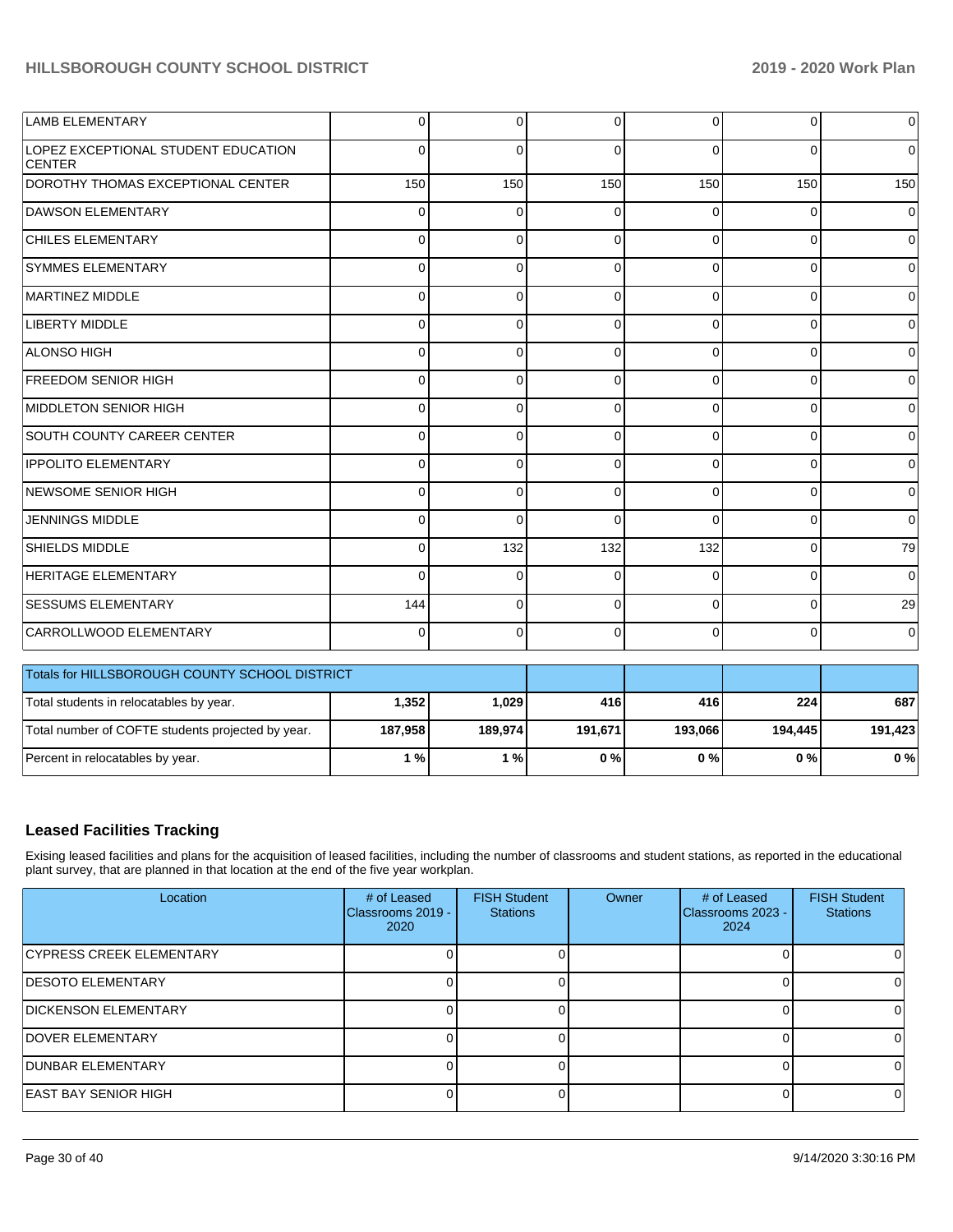| EISENHOWER MIDDLE                                    | $\overline{0}$ | $\Omega$       | $\overline{0}$ | $\overline{0}$ |
|------------------------------------------------------|----------------|----------------|----------------|----------------|
| <b>EDISON ELEMENTARY</b>                             | $\overline{0}$ | $\Omega$       | 0              | 0              |
| <b>EGYPT LAKE ELEMENTARY</b>                         | $\overline{0}$ | $\Omega$       | $\Omega$       | 0              |
| <b>ERWIN TECHNICAL COLLEGE</b>                       | $\overline{0}$ | $\Omega$       | 0              | 0              |
| <b>ESSRIG ELEMENTARY</b>                             | $\overline{0}$ | $\Omega$       | $\Omega$       | 0              |
| <b>FOLSOM ELEMENTARY</b>                             | $\overline{0}$ | $\Omega$       | $\Omega$       | 0              |
| <b>FOSTER ELEMENTARY</b>                             | $\overline{0}$ | $\Omega$       | $\Omega$       | 0              |
| SLIGH MIDDLE                                         | $\overline{0}$ | $\Omega$       | 0              | 0              |
| <b>FRANKLIN MIDDLE</b>                               | $\overline{0}$ | $\Omega$       | $\Omega$       | 0              |
| <b>GAITHER SENIOR HIGH</b>                           | 2 <sub>1</sub> | 55             | 0              | 0              |
| <b>GIBSONTON ELEMENTARY</b>                          | $\Omega$       | $\Omega$       | $\Omega$       | 0              |
| <b>GORRIE ELEMENTARY</b>                             | $\overline{0}$ | $\Omega$       | $\Omega$       | 0              |
| <b>GRADY ELEMENTARY</b>                              | $\overline{0}$ | $\Omega$       | $\Omega$       | 0              |
| <b>GRAHAM ELEMENTARY</b>                             | $\overline{0}$ | $\Omega$       | 0              | 0              |
| <b>BELLAMY ELEMENTARY</b>                            | $\overline{0}$ | $\Omega$       | $\Omega$       | 0              |
| <b>GRECO MIDDLE SCHOOL</b>                           | $\overline{0}$ | $\Omega$       | $\Omega$       | 0              |
| HILL MIDDLE                                          | $\Omega$       | $\Omega$       | $\Omega$       | 0              |
| HILLSBOROUGH SENIOR HIGH                             | $\overline{0}$ | $\Omega$       | 0              | 0              |
| HUNTERS GREEN ELEMENTARY                             | $\overline{0}$ | $\Omega$       | $\Omega$       | 0              |
| JACKSON ELEMENTARY                                   | $\overline{0}$ | $\Omega$       | 0              | 0              |
| D. W. WATERS CENTER                                  | $\Omega$       | $\Omega$       | $\Omega$       | 0              |
| KENLY ELEMENTARY                                     | $\overline{0}$ | $\Omega$       | $\Omega$       | 0              |
| KING SENIOR HIGH                                     | $\overline{0}$ | $\Omega$       | $\Omega$       | 0              |
| KINGSWOOD ELEMENTARY                                 | $\overline{0}$ | $\Omega$       | $\Omega$       | 0              |
| KNIGHTS ELEMENTARY                                   | 0              | $\Omega$       | 0              | 0              |
| ROBINSON ELEMENTARY                                  | $\overline{0}$ | $\overline{0}$ | 0              | 0              |
| <b>ROBINSON SENIOR HIGH</b>                          | $\overline{0}$ | $\Omega$       | 0              | $\overline{0}$ |
| <b>ROBLES ELEMENTARY</b>                             | $\overline{0}$ | $\Omega$       | 0              | $\overline{0}$ |
| <b>ROLAND PARK K-8</b>                               | $\overline{0}$ | $\Omega$       | 0              | $\overline{0}$ |
| LAVOY EXCEPTIONAL STUDENT EDUCATION<br><b>CENTER</b> | $\Omega$       | $\Omega$       | 0              | $\overline{0}$ |
| JEFFERSON SENIOR HIGH                                | $\overline{0}$ | $\mathbf 0$    | $\mathbf 0$    | $\overline{0}$ |
| ROOSEVELT ELEMENTARY                                 | $\overline{0}$ | $\Omega$       | 0              | $\overline{0}$ |
| <b>RUSKIN ELEMENTARY</b>                             | $\overline{0}$ | 0              | 0              | $\overline{0}$ |
| SCHWARZKOPF ELEMENTARY                               | $\overline{0}$ | $\Omega$       | 0              | $\overline{0}$ |
| SEFFNER ELEMENTARY                                   | $\overline{0}$ | 0              | 0              | 0              |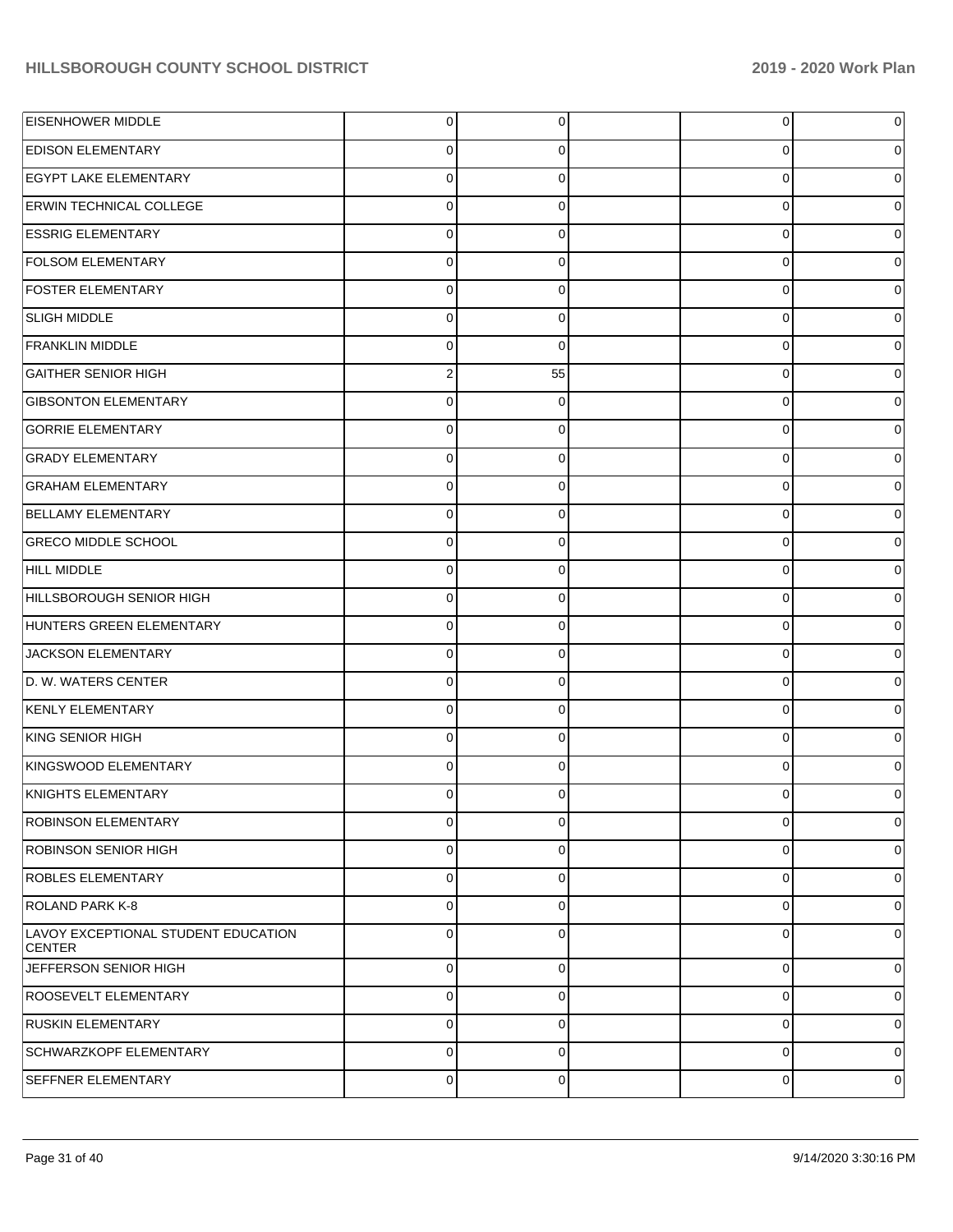| SEMINOLE ELEMENTARY                                     | $\mathbf 0$ | 0        | 0           | 0 |
|---------------------------------------------------------|-------------|----------|-------------|---|
| <b>SHAW ELEMENTARY</b>                                  | 0           | 0        | 0           | 0 |
| <b>SHORE ELEMENTARY</b>                                 | 0           | 0        | 0           | 0 |
| SIMMONS CAREER CENTER                                   | 0           | 0        | 0           | 0 |
| <b>BLOOMINGDALE SENIOR HIGH</b>                         | 0           | O        | 0           | O |
| SPRINGHEAD ELEMENTARY                                   | 0           | 0        | 0           | 0 |
| SULPHUR SPRINGS K-8 COMMUNITY SCHOOL                    | 0           | ∩        | 0           | 0 |
| SUMMERFIELD ELEMENTARY                                  | 0           | 0        | 0           | 0 |
| TAMPA BAY TECHNICAL HIGH SCHOOL                         | $\Omega$    | 0        | 0           | O |
| TAMPA BAY BOULEVARD ELEMENTARY                          | 0           | 0        | 0           | 0 |
| <b>TAMPA PALMS ELEMENTARY</b>                           | 0           |          | 0           | O |
| <b>TEMPLE TERRACE ELEMENTARY</b>                        | $\mathbf 0$ | 0        | 0           | 0 |
| <b>THONOTOSASSA ELEMENTARY</b>                          | 0           | 0        | 0           | 0 |
| <b>TINKER K-8</b>                                       | 0           | 0        | 0           | 0 |
| <b>TOWN &amp; COUNTRY ELEMENTARY</b>                    | 0           | 0        | 0           | 0 |
| <b>WEBB MIDDLE</b>                                      | $\mathbf 0$ | 0        | 0           | 0 |
| <b>TRAPNELL ELEMENTARY</b>                              | 0           |          | 0           | O |
| <b>TURKEY CREEK MIDDLE</b>                              | $\mathbf 0$ | 0        | 0           | 0 |
| <b>TWIN LAKES ELEMENTARY</b>                            | 0           |          | 0           | 0 |
| CAMINITI EXCEPTIONAL STUDENT EDUCATION<br><b>CENTER</b> | $\mathbf 0$ | 0        | 0           | 0 |
| <b>WALDEN LAKE ELEMENTARY</b>                           | $\mathbf 0$ | 0        | 0           | 0 |
| <b>WASHINGTON ELEMENTARY</b>                            | $\Omega$    | $\Omega$ | 0           | 0 |
| WEST SHORE ELEMENTARY                                   | $\Omega$    | $\Omega$ | $\Omega$    | 0 |
| <b>WEST TAMPA ELEMENTARY</b>                            | $\Omega$    | $\Omega$ | 0           | 0 |
| JAMES ELEMENTARY SCHOOL                                 | 0           | 0        | 0           | 0 |
| <b>WILSON MIDDLE</b>                                    | $\mathbf 0$ | $\Omega$ | 0           | 0 |
| <b>WILSON ELEMENTARY</b>                                | $\mathbf 0$ | 0        | $\mathbf 0$ | 0 |
| WIMAUMA ELEMENTARY                                      | $\mathbf 0$ | $\Omega$ | $\mathbf 0$ | 0 |
| <b>WITTER ELEMENTARY</b>                                | $\mathbf 0$ | $\Omega$ | 0           | 0 |
| WOODBRIDGE ELEMENTARY                                   | $\mathbf 0$ | $\Omega$ | $\Omega$    | 0 |
| YATES ELEMENTARY                                        | $\mathbf 0$ | $\Omega$ | $\Omega$    | 0 |
| YOUNG MIDDLE                                            | $\mathbf 0$ | $\Omega$ | $\mathbf 0$ | 0 |
| <b>DURANT SENIOR HIGH</b>                               | $\mathbf 0$ | 0        | $\mathbf 0$ | 0 |
| <b>BURNETT MIDDLE</b>                                   | $\mathbf 0$ | $\Omega$ | $\mathbf 0$ | 0 |
| VALRICO ELEMENTARY                                      | 0           | 0        | 0           | 0 |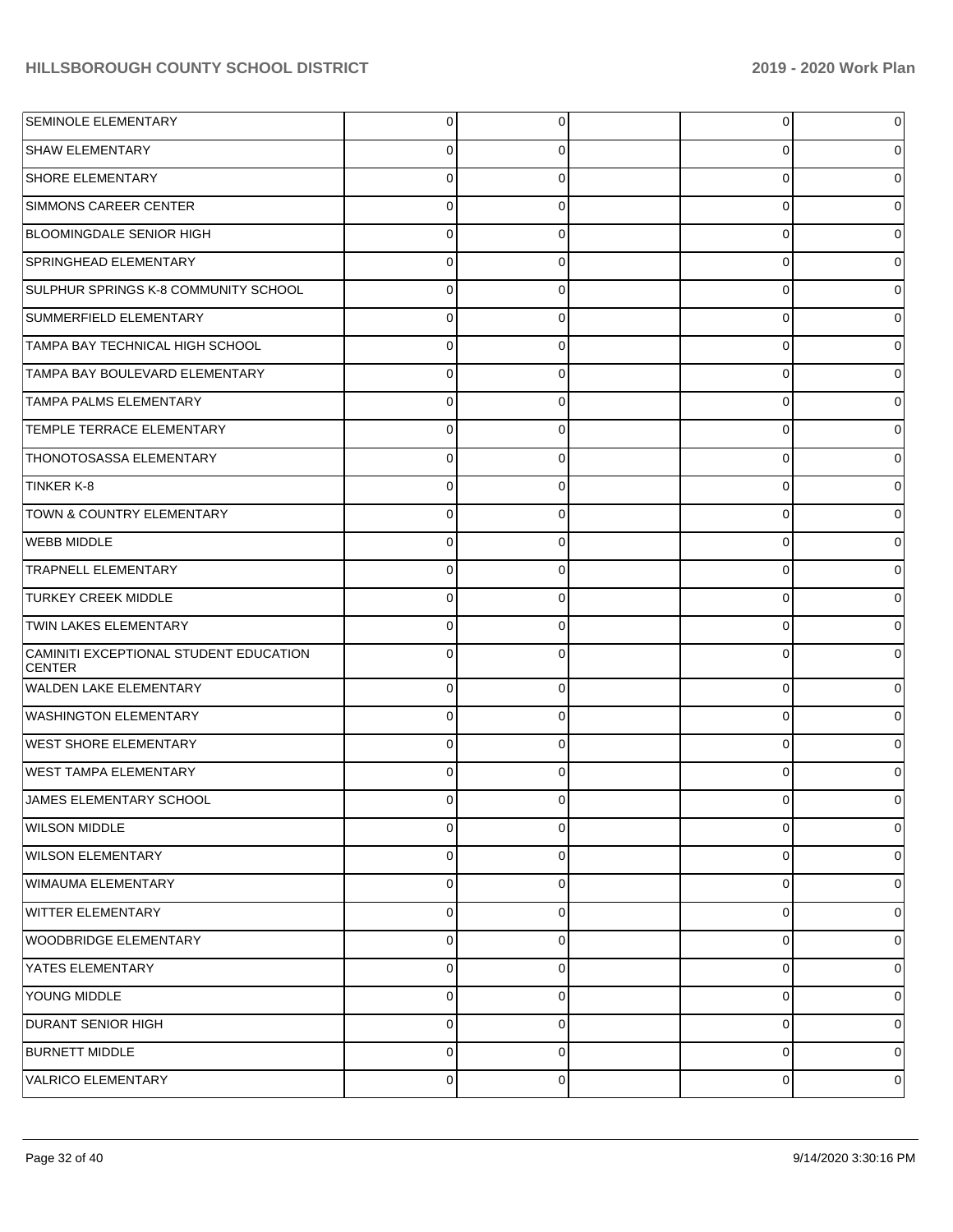| <b>BENITO MIDDLE</b>         | $\overline{0}$ | 0           |                 | $\overline{0}$ | 0   |
|------------------------------|----------------|-------------|-----------------|----------------|-----|
| <b>WALKER MIDDLE</b>         | $\Omega$       | 0           |                 | 0              |     |
| <b>WILLIAMS MIDDLE</b>       | $\Omega$       | $\Omega$    |                 | 0              |     |
| <b>SICKLES SENIOR HIGH</b>   | $\Omega$       | $\Omega$    |                 | 0              |     |
| <b>WHARTON SENIOR HIGH</b>   | $\Omega$       | $\Omega$    |                 | 0              |     |
| <b>BLAKE SENIOR HIGH</b>     | $\Omega$       | $\Omega$    |                 | 0              |     |
| <b>CLARK ELEMENTARY</b>      | $\Omega$       | $\Omega$    |                 | 0              |     |
| <b>WESTCHASE ELEMENTARY</b>  | $\Omega$       | $\Omega$    |                 | 0              |     |
| PIZZO K-8 SCHOOL             | $\Omega$       | $\Omega$    |                 | 0              |     |
| <b>RODGERS MIDDLE</b>        | $\Omega$       | $\Omega$    |                 | 0              |     |
| <b>RIVERVIEW SENIOR HIGH</b> | $\Omega$       | $\Omega$    |                 | 0              |     |
| <b>BEVIS ELEMENTARY</b>      | $\Omega$       | $\Omega$    |                 | 0              |     |
| RANDALL MIDDLE               | $\Omega$       | $\Omega$    |                 | 0              |     |
| <b>DAVIDSEN MIDDLE</b>       | $\Omega$       | $\Omega$    |                 | 0              |     |
| PRIDE ELEMENTARY             | $\Omega$       | $\Omega$    |                 | 0              |     |
| MCKITRICK ELEMENTARY         | $\Omega$       | $\Omega$    |                 | 0              |     |
| <b>CHILES ELEMENTARY</b>     | $\Omega$       | $\Omega$    |                 | 0              |     |
| SYMMES ELEMENTARY            | $\Omega$       | $\Omega$    |                 | 0              |     |
| MARTINEZ MIDDLE              | $\Omega$       | $\Omega$    |                 | 0              |     |
| LIBERTY MIDDLE               | $\Omega$       | $\Omega$    |                 | 0              |     |
| ALONSO HIGH                  | $\Omega$       | $\Omega$    |                 | 0              |     |
| <b>FREEDOM SENIOR HIGH</b>   | $\Omega$       | $\Omega$    |                 | 0              |     |
| MIDDLETON SENIOR HIGH        | $\Omega$       | $\Omega$    |                 | 0              |     |
| SOUTH COUNTY CAREER CENTER   | $\Omega$       | $\Omega$    |                 | $\Omega$       |     |
| <b>FARNELL MIDDLE</b>        | $\Omega$       |             |                 | U              |     |
| BRYANT ELEMENTARY            | $\overline{0}$ | $\mathbf 0$ |                 | 0              | 0   |
| <b>CIMINO ELEMENTARY</b>     | $\mathbf 0$    | $\Omega$    |                 | 0              | 0   |
| <b>IPPOLITO ELEMENTARY</b>   | $\mathbf 0$    | $\Omega$    |                 | 0              | 0   |
| NEWSOME SENIOR HIGH          | $\mathbf 0$    | $\Omega$    |                 | 0              | 0   |
| <b>JENNINGS MIDDLE</b>       | $\mathbf 0$    | $\Omega$    |                 | 0              | 0   |
| SHIELDS MIDDLE               | $\mathbf 0$    |             | 0 Vesta Modular | 6              | 132 |
| <b>HERITAGE ELEMENTARY</b>   | $\mathbf 0$    | 0           |                 | 0              | 0   |
| SESSUMS ELEMENTARY           | 8              | 144         |                 | 0              | 0   |
| NELSON ELEMENTARY            | $\mathbf 0$    | $\Omega$    |                 | 0              | 0   |
| MULRENNAN MIDDLE             | $\mathbf 0$    | $\Omega$    |                 | 0              | 0   |
| SCHMIDT ELEMENTARY           | $\mathbf 0$    | 0           |                 | 0              | 0   |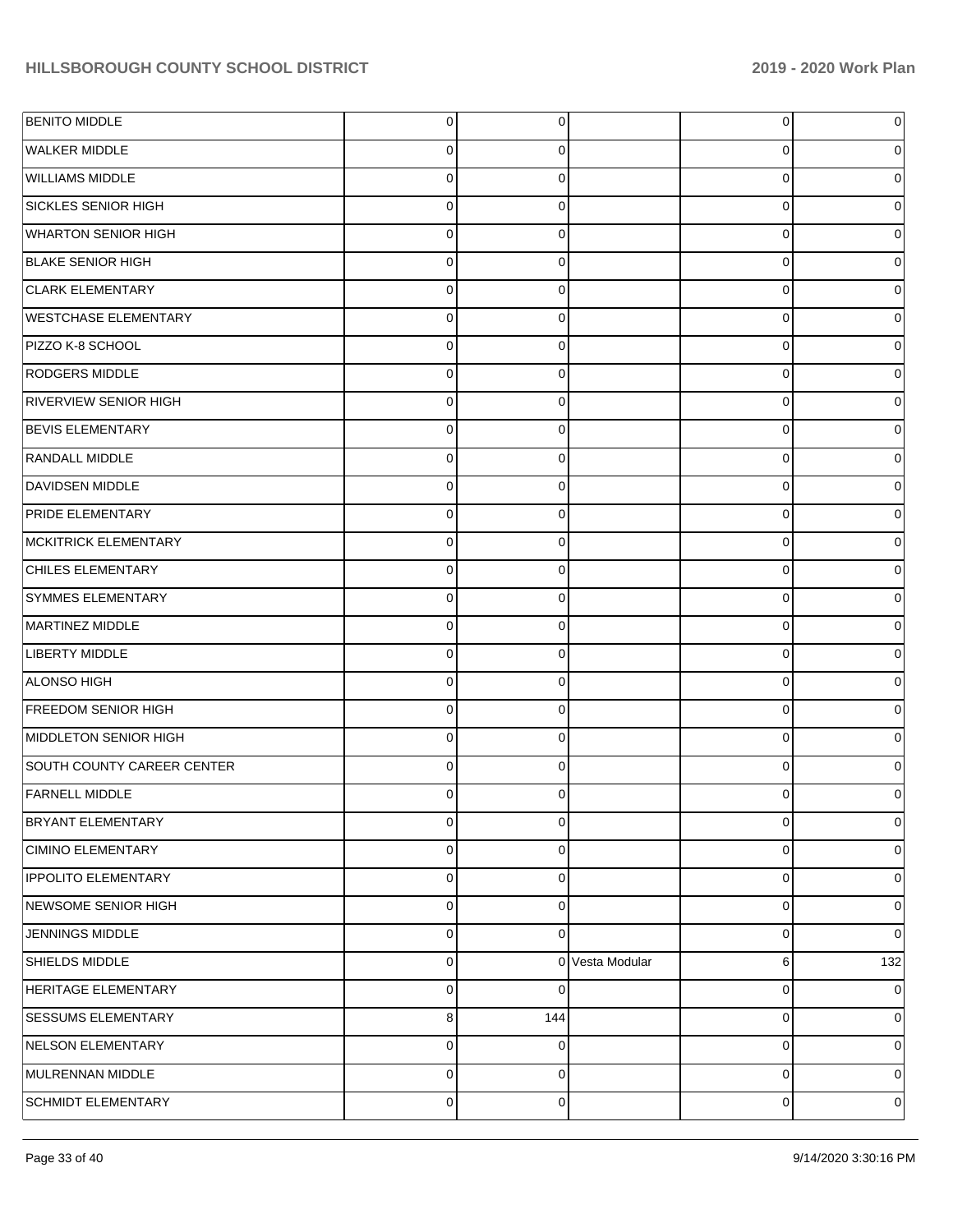| MULLER ELEMENTARY                                    | $\overline{0}$ | 0        |                 | 0 |             |
|------------------------------------------------------|----------------|----------|-----------------|---|-------------|
| <b>CORR ELEMENTARY</b>                               | 0              | 0        |                 | 0 |             |
| <b>BOWERS WHITLEY CAREER CENTER</b>                  | $\mathbf 0$    | 0        |                 | 0 |             |
| SHEEHY ELEMENTARY                                    | $\mathbf 0$    | 0        |                 | 0 |             |
| RAMPELLO DOWNTOWN PARTNERSHIP                        | $\mathbf 0$    | 0        |                 | 0 |             |
| <b>DAVIS ELEMENTARY</b>                              | $\mathbf 0$    | 0        |                 | 0 |             |
| <b>BRANDON ALTERNATIVE</b>                           | $\mathbf 0$    | 0        |                 | 0 |             |
| <b>FISHHAWK CREEK ELEMENTARY</b>                     | $\mathbf 0$    | 0        |                 | 0 |             |
| SPOTO HIGH SCHOOL                                    | $\mathbf 0$    | 0        |                 | 0 |             |
| <b>FROST ELEMENTARY</b>                              | $\mathbf 0$    | 0        |                 | 0 |             |
| GIUNTA MIDDLE SCHOOL                                 | $\mathbf 0$    | 0        |                 | 0 |             |
| APARICIO-LEVY TECHNICAL COLLEGE                      | $\Omega$       | $\Omega$ |                 | 0 |             |
| LENNARD HIGH SCHOOL                                  | 24             | 600      |                 | 0 |             |
| <b>TURNER BARTELS K-8</b>                            | $\mathbf 0$    | 0        |                 | 0 |             |
| <b>COLLINS ELEMENTARY</b>                            | $\mathbf 0$    | 0        |                 | 0 |             |
| NORTH TAMPA ALTERNATIVE CENTER                       | $\mathbf 0$    | 0        |                 | 0 |             |
| <b>GARY ADULT CENTER</b>                             | $\mathbf 0$    | 0        |                 | 0 |             |
| <b>CARVER EXCEPTIONAL CENTER</b>                     | $\mathbf 0$    | 0        |                 | 0 |             |
| SUMMERFIELD CROSSINGS                                | $\mathbf 0$    | 0        |                 | 0 |             |
| <b>DOBY ELEMENTARY</b>                               | $\mathbf 0$    | 0        |                 | 0 |             |
| <b>OAK PARK ELEMENTARY</b>                           | $\Omega$       | 0        |                 | 0 |             |
| SMITH MIDDLE SCHOOL                                  | $\mathbf 0$    | 0        |                 | 0 |             |
| <b>DEER PARK ELEMENTARY</b>                          | $\mathbf 0$    | 0        |                 | 0 |             |
| HAMMOND ELEMENTARY                                   | $\mathbf 0$    | 0        |                 | 0 |             |
| <b>REDDICK ELEMENTARY SCHOOL</b>                     | $\Omega$       |          |                 | 0 |             |
| KIMBELL ELEMENTARY                                   | $\mathbf 0$    | 0        |                 | 0 | 0           |
| STEINBRENNER HIGH SCHOOL                             | 0              | 0        |                 | 0 | 0           |
| <b>STOWERS ELEMENTARY SCHOOL</b>                     | $\pmb{0}$      | $\Omega$ |                 | 0 | $\mathbf 0$ |
| <b>BARRINGTON MIDDLE SCHOOL</b>                      | $\pmb{0}$      |          | 0 Vesta Modular | 4 | 88          |
| STRAWBERRY CREST HIGH SCHOOL                         | $\pmb{0}$      | 0        |                 | 0 | 0           |
| <b>BAILEY ELEMENTARY SCHOOL</b>                      | $\pmb{0}$      | 0        |                 | 0 | 0           |
| THOMPSON ELEMENTARY                                  | $\pmb{0}$      | 0        |                 | 0 | 0           |
| <b>LAMB ELEMENTARY</b>                               | $\mathbf 0$    | 0        |                 | 0 | $\mathbf 0$ |
| LOPEZ EXCEPTIONAL STUDENT EDUCATION<br><b>CENTER</b> | $\mathbf 0$    | $\Omega$ |                 | 0 | $\Omega$    |
| DOROTHY THOMAS EXCEPTIONAL CENTER                    | $\mathbf 0$    | 0        |                 | 0 | 0           |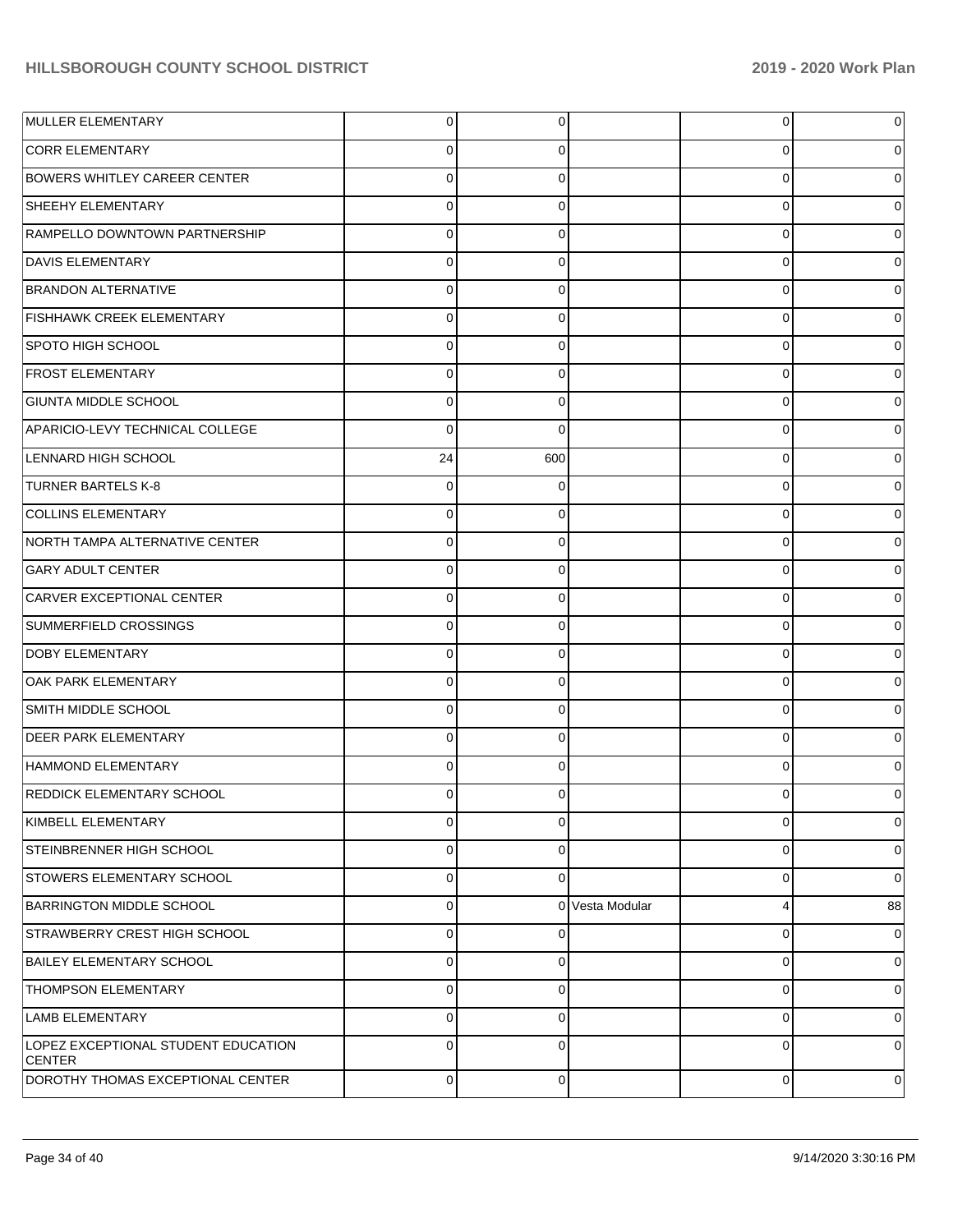| DAWSON ELEMENTARY                 | $\overline{0}$ | 0              | 0        | 0 |
|-----------------------------------|----------------|----------------|----------|---|
| ADAMS MIDDLE                      | 0              | 0              | 0        | 0 |
| FOREST HILLS ELEMENTARY           | $\mathbf 0$    | $\Omega$       | $\Omega$ | 0 |
| MEMORIAL MIDDLE                   | $\Omega$       | $\Omega$       | 0        | 0 |
| ALEXANDER ELEMENTARY              | $\mathbf 0$    | $\Omega$       | 0        | 0 |
| PIERCE MIDDLE                     | $\Omega$       | $\Omega$       | 0        | 0 |
| ANDERSON ELEMENTARY               | $\Omega$       | $\Omega$       | 0        |   |
| ARMWOOD SENIOR HIGH               | $\Omega$       | $\Omega$       | 0        | 0 |
| APOLLO BEACH ELEMENTARY           | $\mathbf 0$    | $\Omega$       | 0        | 0 |
| <b>BALLAST POINT ELEMENTARY</b>   | $\mathbf 0$    | $\Omega$       | 0        | 0 |
| <b>BAY CREST ELEMENTARY</b>       | $\Omega$       | $\Omega$       | 0        |   |
| <b>BING ELEMENTARY</b>            | $\Omega$       | $\Omega$       | 0        | 0 |
| <b>ALAFIA ELEMENTARY</b>          | $\Omega$       | $\Omega$       | $\Omega$ | 0 |
| <b>JUST ELEMENTARY</b>            | $\mathbf 0$    | $\Omega$       | 0        | 0 |
| <b>STEWART MIDDLE</b>             | $\Omega$       | $\Omega$       | 0        |   |
| <b>BRANDON SENIOR HIGH</b>        | $\Omega$       | $\Omega$       | 0        | 0 |
| <b>BOYETTE SPRINGS ELEMENTARY</b> | $\Omega$       | $\Omega$       | 0        | 0 |
| MCLANE MIDDLE                     | $\mathbf 0$    | $\Omega$       | 0        | 0 |
| <b>BREWSTER TECHNICAL COLLEGE</b> | $\Omega$       | $\Omega$       | 0        |   |
| <b>BROOKER ELEMENTARY</b>         | $\Omega$       | $\Omega$       | 0        | 0 |
| <b>BROWARD ELEMENTARY</b>         | $\Omega$       | $\Omega$       | 0        | 0 |
| <b>BRYAN ELEMENTARY</b>           | $\mathbf 0$    | $\Omega$       | 0        | 0 |
| <b>BUCHANAN MIDDLE</b>            | $\Omega$       | $\Omega$       | 0        |   |
| <b>BUCKHORN ELEMENTARY</b>        | $\Omega$       | $\Omega$       | 0        | 0 |
| <b>BURNEY ELEMENTARY</b>          | $\Omega$       | $\Omega$       | ი        |   |
| <b>BURNS MIDDLE</b>               | $\overline{0}$ | $\overline{0}$ | 0        | 0 |
| DR. CARTER G. WOODSON PK-8 SCHOOL | $\mathbf 0$    | 0              | 0        | 0 |
| CANNELLA ELEMENTARY               | $\mathbf 0$    | $\Omega$       | 0        | 0 |
| CARROLLWOOD ELEMENTARY            | $\mathbf 0$    | $\Omega$       | 0        | 0 |
| CHAMBERLAIN SENIOR HIGH           | $\mathbf 0$    | $\Omega$       | 0        | 0 |
| CHIARAMONTE ELEMENTARY            | $\mathbf 0$    | $\Omega$       | 0        | 0 |
| <b>CITRUS PARK ELEMENTARY</b>     | $\Omega$       | $\Omega$       | 0        | 0 |
| CLAIR-MEL ELEMENTARY              | $\mathbf 0$    | $\Omega$       | 0        | 0 |
| DOWDELL MIDDLE                    | $\mathbf 0$    | $\Omega$       | 0        | 0 |
| CLAYWELL ELEMENTARY               | $\mathbf 0$    | $\Omega$       | 0        | 0 |
| CLEVELAND ELEMENTARY              | $\mathbf 0$    | 0              | 0        | 0 |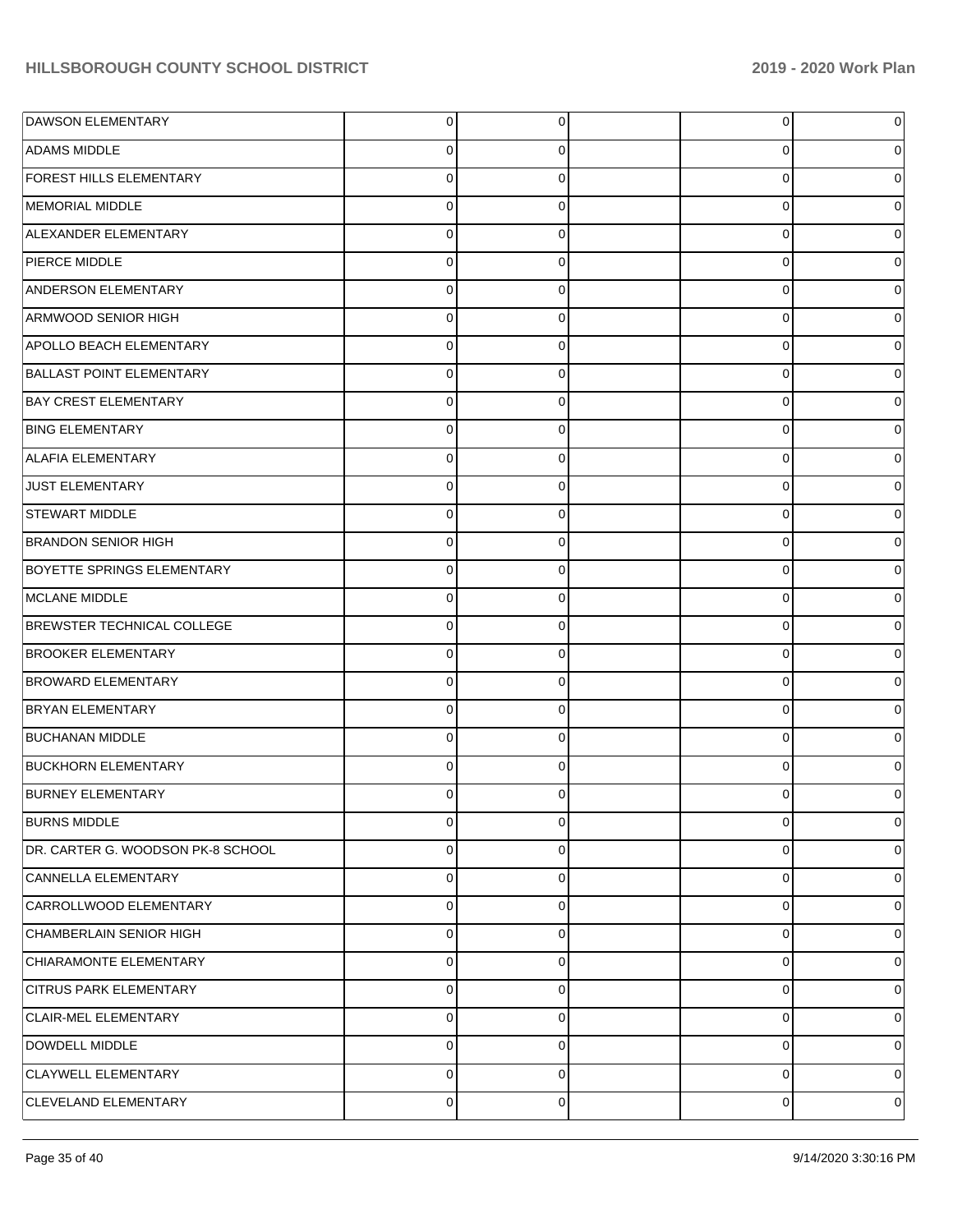| <b>COLEMAN MIDDLE</b>           | 0           | $\Omega$ |                    | 0  | 0   |
|---------------------------------|-------------|----------|--------------------|----|-----|
| <b>COLSON ELEMENTARY</b>        | 0           | ſ        |                    | 0  | 0   |
| LOCKHART ELEMENTARY             | 18          |          | 324 Mobile Modular | 22 | 400 |
| <b>CORK ELEMENTARY</b>          | 0           |          |                    | 0  |     |
| CRESTWOOD ELEMENTARY            | 0           |          |                    | 0  |     |
| LAKE MAGDALENE ELEMENTARY       | 0           | 0        |                    | 0  |     |
| LANIER ELEMENTARY               | 0           | $\Omega$ |                    | 0  |     |
| MONROE MIDDLE                   | 0           | 0        |                    | 0  |     |
| LEAREY TECHNICAL COLLEGE        | 0           | 0        |                    | 0  |     |
| TAMPA HEIGHTS ELEMENTARY SCHOOL | 0           | 0        |                    | 0  |     |
| <b>LETO SENIOR HIGH</b>         | 0           | ∩        |                    | 0  |     |
| <b>LIMONA ELEMENTARY</b>        | 0           | 0        |                    | 0  |     |
| LINCOLN ELEMENTARY              | 0           | 0        |                    | 0  |     |
| LEWIS ELEMENTARY                | 0           | 0        |                    | 0  |     |
| LITHIA SPRINGS ELEMENTARY       | 0           | ∩        |                    | 0  |     |
| <b>LOMAX ELEMENTARY</b>         | 0           | 0        |                    | 0  |     |
| LOPEZ ELEMENTARY                | 0           | 0        |                    | 0  |     |
| LOWRY ELEMENTARY                | 0           | 0        |                    | 0  |     |
| LUTZ K-8 SCHOOL                 | 0           | ∩        |                    | 0  |     |
| MABRY ELEMENTARY                | 0           | 0        |                    | 0  |     |
| MACFARLANE ELEMENTARY           | 0           | 0        |                    | 0  |     |
| MADISON MIDDLE                  | 0           | 0        |                    | 0  |     |
| MANGO ELEMENTARY                | 0           | ∩        |                    | 0  |     |
| MANISCALCO K-8 SCHOOL           | 0           | 0        |                    | 0  |     |
| MANN MIDDLE                     | 0           | 0        |                    | 0  |     |
| MARSHALL MIDDLE                 | 0           | $\Omega$ |                    | 0  | 0   |
| MCDONALD ELEMENTARY             | 0           | 0        |                    | 0  | 0   |
| MENDENHALL ELEMENTARY           | $\mathbf 0$ | $\Omega$ |                    | 0  | 0   |
| <b>FERRELL MIDDLE MAGNET</b>    | 0           | 0        |                    | 0  | 0   |
| MILES ELEMENTARY                | 0           | 0        |                    | 0  | 0   |
| MINTZ ELEMENTARY                | 0           | 0        |                    | 0  | 0   |
| MITCHELL ELEMENTARY             | $\mathbf 0$ | $\Omega$ |                    | 0  | 0   |
| MORGAN WOODS ELEMENTARY         | 0           | 0        |                    | 0  | 0   |
| MORT ELEMENTARY                 | 0           | 0        |                    | 0  | 0   |
| NORTHWEST ELEMENTARY            | $\mathbf 0$ | 0        |                    | 0  | 0   |
| OAK GROVE ELEMENTARY            | $\mathbf 0$ | 0        |                    | 0  | 0   |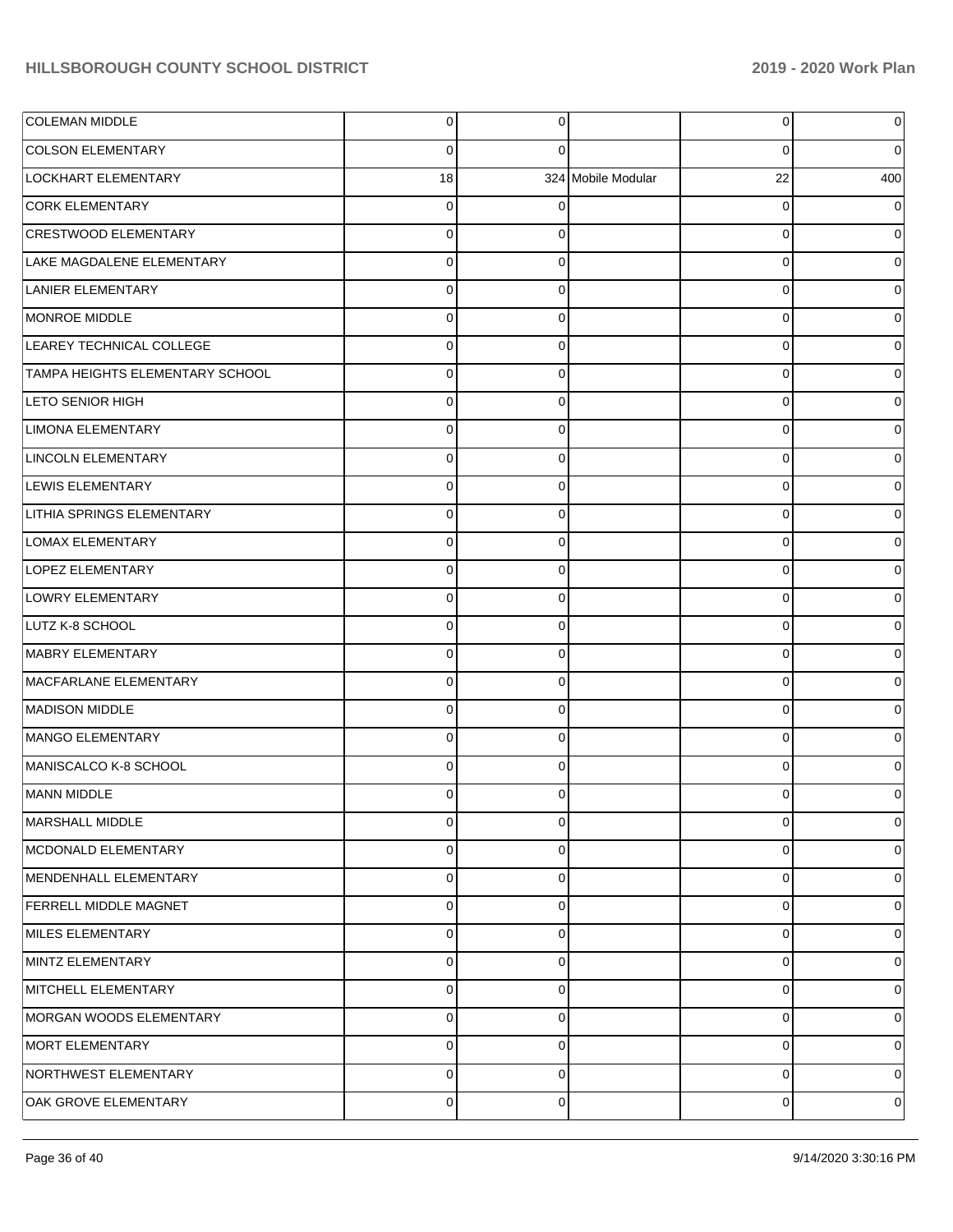| <b>ORANGE GROVE MIDDLE</b>     | 0        | O            | C        | 0        |
|--------------------------------|----------|--------------|----------|----------|
| <b>PALM RIVER ELEMENTARY</b>   | $\Omega$ | 0            | 0        | 0        |
| <b>PINECREST ELEMENTARY</b>    | $\Omega$ | $\Omega$     | 0        | 0        |
| <b>PLANT SENIOR HIGH</b>       | $\Omega$ | O            | 0        | $\Omega$ |
| <b>PLANT CITY SENIOR HIGH</b>  | 0        | ∩            | 0        | 0        |
| <b>TOMLIN MIDDLE</b>           | 0        | <sup>0</sup> | 0        | $\Omega$ |
| POTTER ELEMENTARY              | 0        | C            | $\Omega$ | 01       |
| <b>PROGRESS VILLAGE MIDDLE</b> | 0        | <sup>0</sup> | 0        | $\Omega$ |
| <b>RIVERHILLS ELEMENTARY</b>   | $\Omega$ |              | $\Omega$ | 0        |
| <b>RIVERVIEW ELEMENTARY</b>    | $\Omega$ | ∩            | $\Omega$ | 0        |
| HIGH SCHOOL TTT                | $\Omega$ |              | C        | 0        |
|                                |          |              | $\Omega$ | $\Omega$ |
|                                |          |              | C        | 0        |
|                                |          |              | 0        | $\Omega$ |
|                                | 52       | 1,123        | 32       | 620      |

## **Failed Standard Relocatable Tracking**

Relocatable units currently reported by school, from FISH, and the number of relocatable units identified as 'Failed Standards'.

Nothing reported for this section.

# **Planning**

### **Class Size Reduction Planning**

**Plans approved by the school board that reduce the need for permanent student stations such as acceptable school capacity levels, redistricting, busing, year-round schools, charter schools, magnet schools, public-private partnerships, multitrack scheduling, grade level organization, block scheduling, or other alternatives.**

Hillsborough County has implemented redistricting, school level conversions, busing, charter schools, magnet schools, public-private partnerships, grade level organization, and Hillsborough Virtual.

### **School Closure Planning**

**Plans for the closure of any school, including plans for disposition of the facility or usage of facility space, and anticipated revenues.** 

None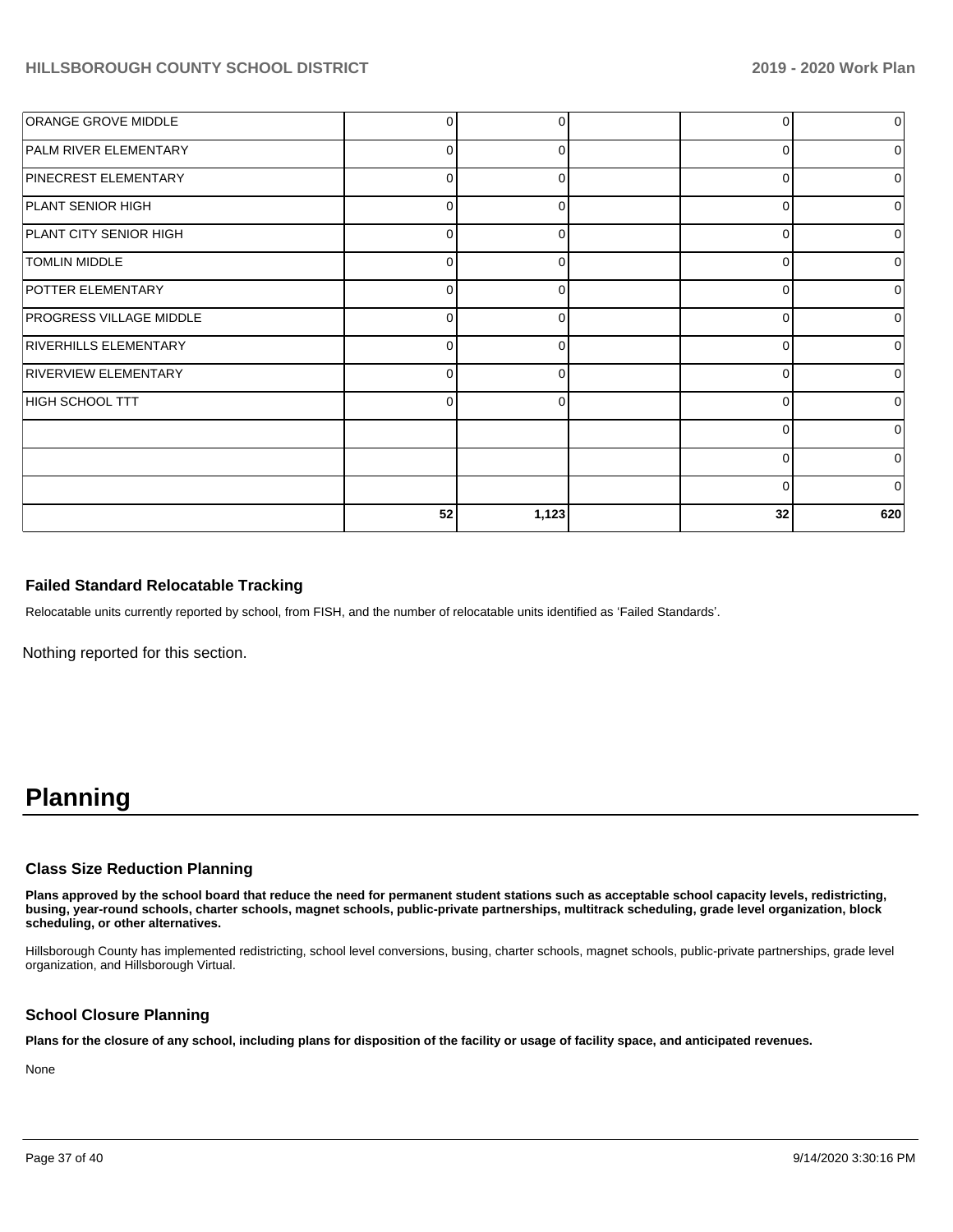# **Long Range Planning**

### **Ten-Year Maintenance**

District projects and locations regarding the projected need for major renovation, repair, and maintenance projects within the district in years 6-10 beyond the projects plans detailed in the five years covered by the work plan.

Nothing reported for this section.

### **Ten-Year Capacity**

Schedule of capital outlay projects projected to ensure the availability of satisfactory student stations for the projected student enrollment in K-12 programs for the future 5 years beyond the 5-year district facilities work program.

Nothing reported for this section.

### **Ten-Year Planned Utilization**

Schedule of planned capital outlay projects identifying the standard grade groupings, capacities, and planned utilization rates of future educational facilities of the district for both permanent and relocatable facilities.

| <b>Grade Level Projections</b>   | <b>FISH</b><br><b>Student</b><br><b>Stations</b> | Actual 2018 -<br><b>2019 FISH</b><br>Capacity | Actual<br>$2018 -$<br>2019<br><b>COFTE</b> | Actual 2018 - 2019<br><b>Utilization</b> | Actual 2019 - 2020 / 2028 - 2029 new<br>Student Capacity to be added/removed | Projected 2028<br>2029 COFTE | Projected 2028 -<br>2029 Utilization |
|----------------------------------|--------------------------------------------------|-----------------------------------------------|--------------------------------------------|------------------------------------------|------------------------------------------------------------------------------|------------------------------|--------------------------------------|
| Elementary - District<br>lTotals | 110,352                                          | 110,352                                       | 86.758.77                                  | 78.62 %                                  | 8,281                                                                        | 95,329                       | 80.36 %                              |
| Middle - District Totals         | 64.354                                           | 57,896                                        | 44,525.15                                  | 76.91 %                                  | 2.866                                                                        | 43,523                       | 71.63%                               |
| High - District Totals           | 67.979                                           | 64.564                                        | 56.578.90                                  | 87.63 %                                  | 5,547                                                                        | 59,258                       | 84.52 %                              |
| Other - ESE, etc                 | 8.662                                            | 6.458                                         | 1.073.25                                   | 16.62 %                                  |                                                                              |                              | 0.00%                                |
|                                  | 251,347                                          |                                               | 239.270 188.936.07                         | 78.96 %                                  | 16,694                                                                       | 198,110                      | 77.40 %                              |

**Combination schools are included with the middle schools for student stations, capacity, COFTE and utilization purposes because these facilities all have a 90% utilization factor. Use this space to explain or define the grade groupings for combination schools.** 

No comments to report.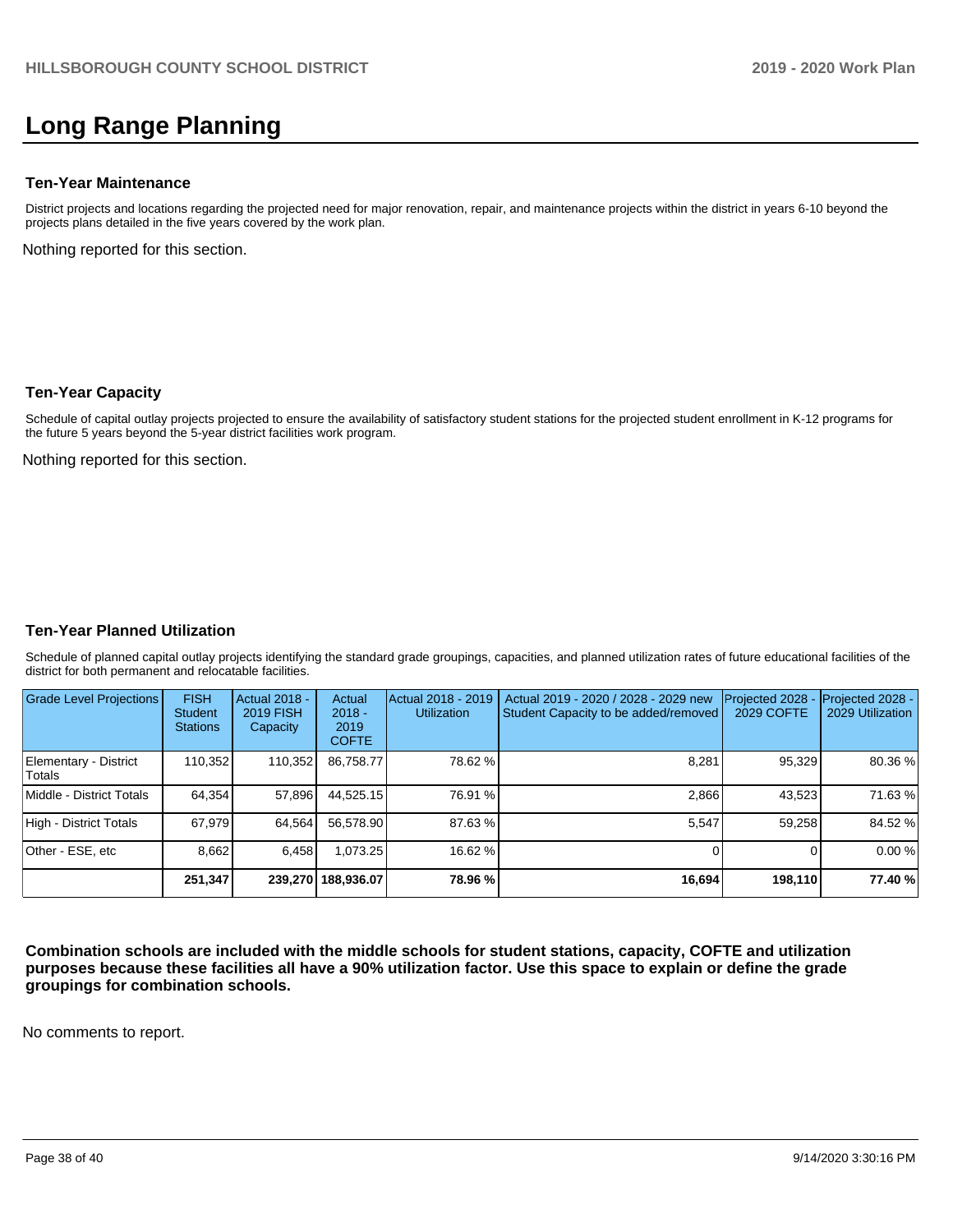### **Ten-Year Infrastructure Planning**

**Proposed Location of Planned New, Remodeled, or New Additions to Facilities in 06 thru 10 out years (Section 28).**

No Sites Selected with the exception of Meacham Middle School to be located at Encore.

#### Plans for closure of any school, including plans for disposition of the facility or usage of facility space, and anticipated revenues in the 06 thru 10 out **years (Section 29).**

Nothing to report for this section.

#### **Twenty-Year Maintenance**

District projects and locations regarding the projected need for major renovation, repair, and maintenance projects within the district in years 11-20 beyond the projects plans detailed in the five years covered by the work plan.

Nothing reported for this section.

### **Twenty-Year Capacity**

Schedule of capital outlay projects projected to ensure the availability of satisfactory student stations for the projected student enrollment in K-12 programs for the future 11-20 years beyond the 5-year district facilities work program.

Nothing reported for this section.

### **Twenty-Year Planned Utilization**

Schedule of planned capital outlay projects identifying the standard grade groupings, capacities, and planned utilization rates of future educational facilities of the district for both permanent and relocatable facilities.

| Grade Level Projections         | <b>FISH</b><br><b>Student</b><br><b>Stations</b> | <b>Actual 2018 -</b><br><b>2019 FISH</b><br>Capacity | Actual<br>$2018 -$<br>2019<br><b>COFTE</b> | Actual 2018 - 2019<br><b>Utilization</b> | Actual 2019 - 2020 / 2038 - 2039 new<br>Student Capacity to be added/removed | Projected 2038<br>2039 COFTE | Projected 2038 -<br>2039 Utilization |
|---------------------------------|--------------------------------------------------|------------------------------------------------------|--------------------------------------------|------------------------------------------|------------------------------------------------------------------------------|------------------------------|--------------------------------------|
| Elementary - District<br>Totals | 110,352                                          | 110,352                                              | 86,758.77                                  | 78.62 %                                  | 13,981                                                                       | 105,746                      | 85.05 %                              |
| Middle - District Totals        | 64.354                                           | 57,896                                               | 44.525.15                                  | 76.91 %                                  | 6.286                                                                        | 47,558                       | 74.10 %                              |
| High - District Totals          | 67.979                                           | 64,564                                               | 56.578.90                                  | 87.63%                                   | 12.473                                                                       | 64.720                       | 84.01 %                              |
| Other - ESE, etc                | 8.662                                            | 6.458                                                | .073.25                                    | 16.62 %                                  |                                                                              | 0                            | 0.00%                                |
|                                 | 251,347                                          |                                                      | 239.270 188.936.07                         | 78.96 %                                  | 32,740                                                                       | 218,024                      | 80.15 %                              |